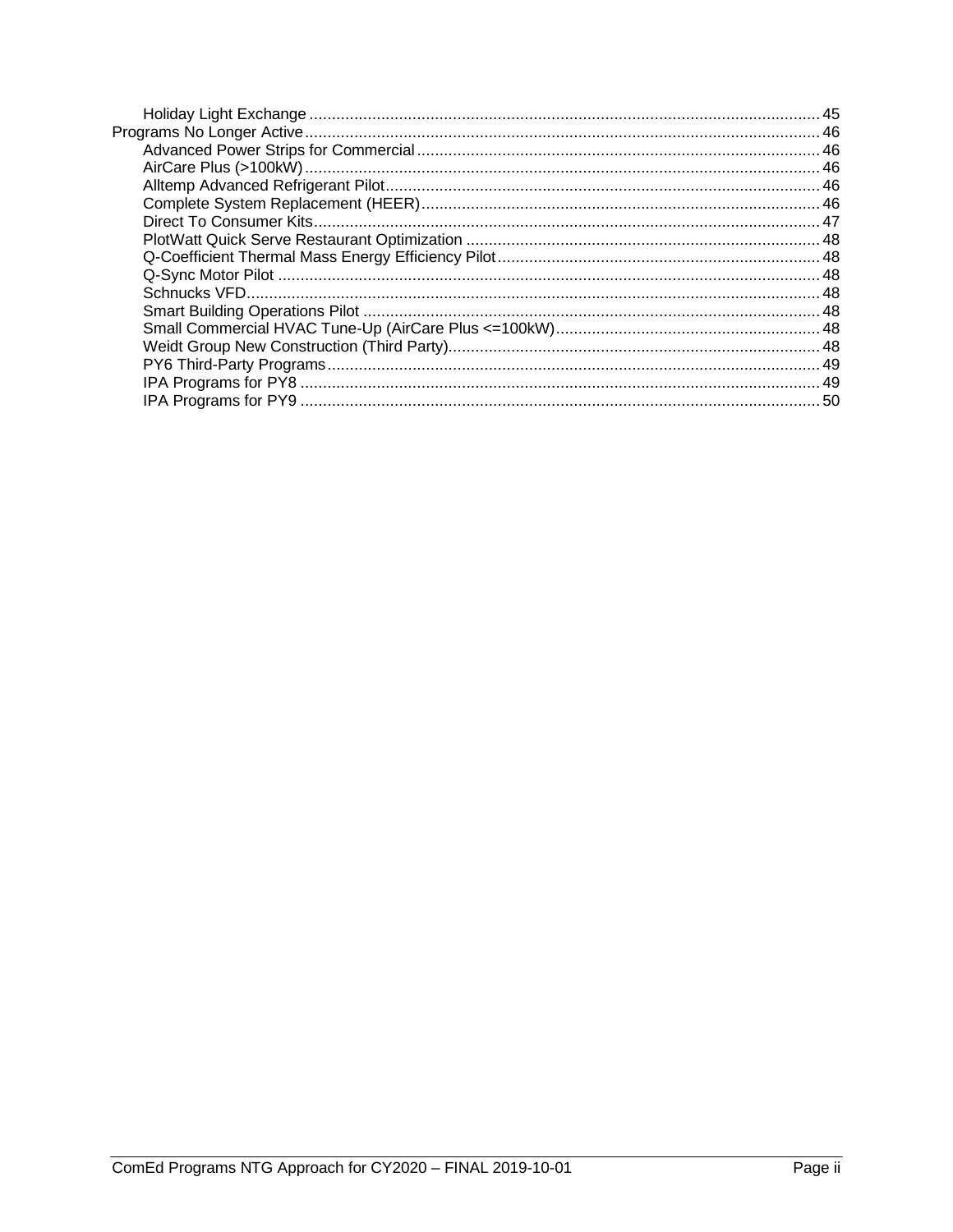# <span id="page-2-0"></span>Business Programs

### <span id="page-2-1"></span>**LEGACY PROGRAMS**

<span id="page-2-2"></span>

|                  | <b>Business Standard Incentive</b>                                                                                                                              |
|------------------|-----------------------------------------------------------------------------------------------------------------------------------------------------------------|
| EPY1             | <b>NTG 0.67</b>                                                                                                                                                 |
|                  | Free-Ridership 33%                                                                                                                                              |
|                  | Participant Spillover 0% (qualitative evidence observed, not quantified)                                                                                        |
|                  | Method: Customer self-report. 95 interviews completed covering 101 projects from a                                                                              |
|                  |                                                                                                                                                                 |
| EPY <sub>2</sub> | population of 455 projects.<br><b>NTG 0.74</b>                                                                                                                  |
|                  |                                                                                                                                                                 |
|                  | Free-Ridership 27%                                                                                                                                              |
|                  | <b>Participant Spillover 1%</b>                                                                                                                                 |
|                  | Method: Customer self-report. 90 interviews completed covering 114 projects from a                                                                              |
|                  | population of 1,739 projects.                                                                                                                                   |
|                  | Enhanced method. Ten trade allies called for 11 participants and their responses factored in<br>to the customer free ridership calculation.                     |
| EPY3             | <b>NTG 0.72</b>                                                                                                                                                 |
|                  |                                                                                                                                                                 |
|                  | Free-Ridership 28%                                                                                                                                              |
|                  | Participant Spillover 0% (qualitative evidence observed, not quantified)<br>Method: Customer self-report. 108 interviews completed covering 292 projects from a |
|                  |                                                                                                                                                                 |
|                  | population of 3,794 projects.<br>Enhanced method. Two trade allies and three account managers were called for five                                              |
|                  | participants and their responses factored in to the customer free ridership calculation.                                                                        |
| EPY4             | Deemed using PY2 values.                                                                                                                                        |
|                  | PY4 Research NTG 0.70                                                                                                                                           |
|                  | Free-Ridership 31%                                                                                                                                              |
|                  | <b>Participant Spillover 1%</b>                                                                                                                                 |
|                  | Method: Customer self-report. 110 interviews completed covering 166 projects from a                                                                             |
|                  | population of 4,603 projects.                                                                                                                                   |
|                  | Enhanced method. Two trade allies called for two participants and their responses factored                                                                      |
|                  | in to the customer free ridership calculation.                                                                                                                  |
|                  | NTGR (Free-Ridership only): All lighting =0.70 (90/±5%); Lighting, no T12s reported in base                                                                     |
|                  | case 0.66 (90/ $\pm$ 9%); Lighting, T12s reported in base case 0.80 (90/ $\pm$ 14%) Non-Lighting =                                                              |
|                  | $0.63$ (90/ $\pm$ 16%).                                                                                                                                         |
| EPY <sub>5</sub> | <b>SAG Consensus:</b>                                                                                                                                           |
|                  | Lighting: 0.74                                                                                                                                                  |
|                  | Non-Lighting: 0.62                                                                                                                                              |
| EPY <sub>6</sub> | <b>SAG Consensus:</b>                                                                                                                                           |
|                  | Lighting: 0.70                                                                                                                                                  |
|                  | Non-Lighting: 0.63                                                                                                                                              |
| EPY7             | Lighting                                                                                                                                                        |
|                  | <b>NTG: 0.81</b>                                                                                                                                                |
|                  |                                                                                                                                                                 |
|                  | Free Ridership: Measured and equal to 0.26                                                                                                                      |
|                  | Justification: EPY5 ComEd Standard Program research, 63 participants                                                                                            |
|                  |                                                                                                                                                                 |
|                  | Total Recommended Spillover = 0.07                                                                                                                              |
|                  |                                                                                                                                                                 |
|                  | Participant and Non-Participant Spillover Identified by Participating Standard Program Trade                                                                    |
|                  | Allies: Measured and equal to 0.05                                                                                                                              |
|                  | Justification: EPY5 ComEd Standard Program research, participating trade ally sample 55                                                                         |
|                  |                                                                                                                                                                 |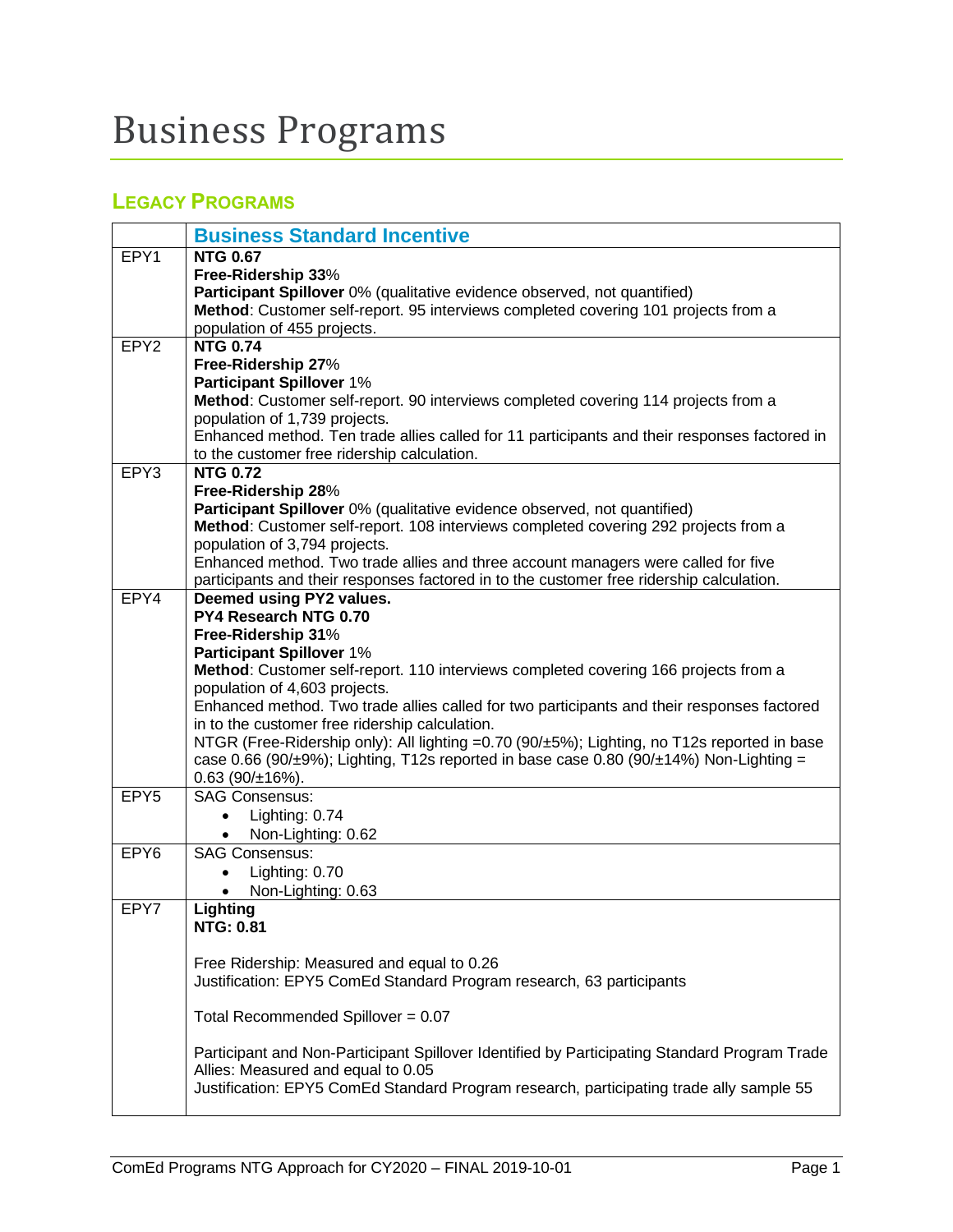|        | <b>Business Standard Incentive</b>                                                                                                                                                                                                                                               |
|--------|----------------------------------------------------------------------------------------------------------------------------------------------------------------------------------------------------------------------------------------------------------------------------------|
|        | Participant and Non-Participant Spillover Identified by Non-Participating Standard Program<br>Trade Allies: Not measured for ComEd; a value of 0.02 is recommended<br>Justification: Based on GPY2 results from Nicor Gas (0.02), and Peoples Gas and North<br>Shore Gas (0.02). |
|        | <b>Non-Lighting</b><br><b>NTG: 0.77</b>                                                                                                                                                                                                                                          |
|        | Free Ridership: Measured and equal to 0.31<br>Justification: EPY5 ComEd Standard Program research, 64 participants                                                                                                                                                               |
|        | Total Recommended Spillover = $0.08$                                                                                                                                                                                                                                             |
|        | Participant and Non-Participant Spillover Identified by Participating Standard Program Trade<br>Allies: Measured and equal to 0.06<br>Justification: EPY5 ComEd Standard Program research, participating trade ally sample 10.                                                   |
|        | Participant and Non-Participant Spillover Identified by Non-Participating Standard Program<br>Trade Allies: Not measured for ComEd; a value of 0.02 is recommended<br>Justification: Based on GPY2 results from Nicor Gas (0.02), and Peoples Gas and North<br>Shore Gas (0.02). |
| EPY8   | Recommendation (based upon PY6 research):<br>NTG Lighting: 0.74<br>NTG Non-Lighting: 0.63<br>Free-Ridership, Lighting: 0.27<br>Free-Ridership, Non-Lighting: 0.38<br>SO: 0.01                                                                                                    |
|        | Free Ridership was estimated in PY6 as 0.27 for lighting<br>Free Ridership = $0.38$ for non-lighting<br>Both based on customer self-report data collected through phone interviews (n=59).                                                                                       |
|        | In PY6, trade allies and business customers were interviewed in a separate study to<br>estimate spillover broadly across the C&I market.                                                                                                                                         |
|        | The results of the cross-cutting C&I spillover study will be reported separately.                                                                                                                                                                                                |
| EPY9   | Recommendation (based upon PY7 research):                                                                                                                                                                                                                                        |
|        | NTG Lighting: 0.70<br>NTG Non-Lighting: 0.69                                                                                                                                                                                                                                     |
|        | Free-Ridership, Lighting: 0.31                                                                                                                                                                                                                                                   |
|        | Free-Ridership, Non-Lighting: 0.32                                                                                                                                                                                                                                               |
|        | Spillover, Lighting: 0.01<br>Spillover, Non-Lighting: 0.01                                                                                                                                                                                                                       |
|        |                                                                                                                                                                                                                                                                                  |
|        | NTG Research Source:                                                                                                                                                                                                                                                             |
|        | FR = PY7 Participant Customers and Trade Allies<br>$SO = PY6$ C&I NTG study                                                                                                                                                                                                      |
| CY2018 | Recommendation (based upon PY7 and PY8 research):                                                                                                                                                                                                                                |
|        | NTG Lighting: 0.71                                                                                                                                                                                                                                                               |
|        | NTG Non-Lighting: 0.70<br>Free-Ridership, Lighting: 0.31                                                                                                                                                                                                                         |
|        | Free-Ridership, Non-Lighting: 0.32                                                                                                                                                                                                                                               |
|        | Spillover, Lighting: 0.02                                                                                                                                                                                                                                                        |
|        | Spillover, Non-Lighting: 0.02                                                                                                                                                                                                                                                    |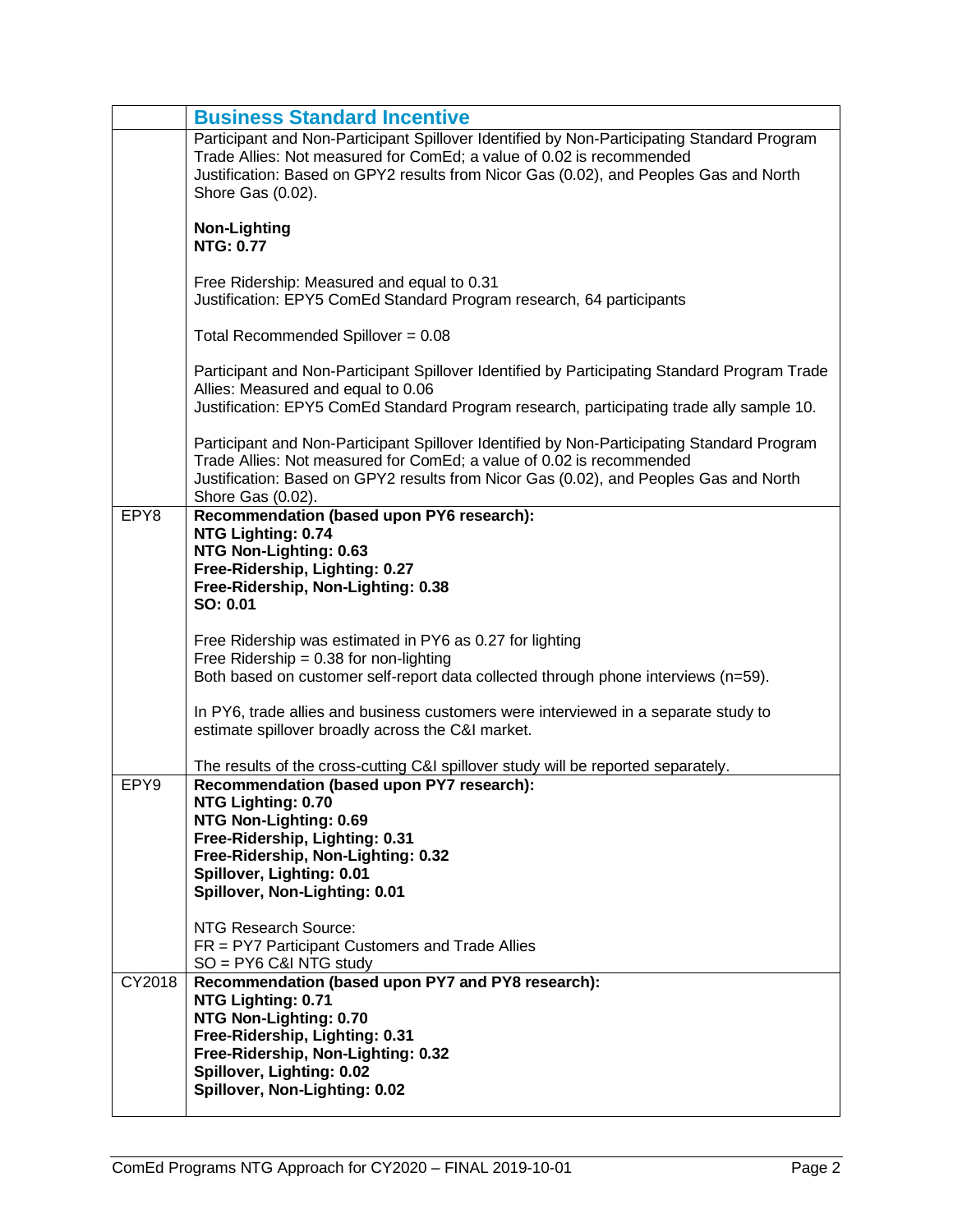|        | <b>Business Standard Incentive</b>                |
|--------|---------------------------------------------------|
|        | NTG Research Source:                              |
|        | $FR = PY7$ Participant Customers and Trade Allies |
|        | SO = PY8 TA and Contractor Self-Report            |
| CY2019 | Recommendation (based upon PY9 research):         |
|        | NTG Lighting: 0.83                                |
|        | NTG Non-Lighting: 0.78                            |
|        | Free-Ridership, Lighting: 0.19                    |
|        | Free-Ridership, Non-Lighting: 0.24                |
|        | Spillover, Lighting: 0.02                         |
|        | Spillover, Non-Lighting: 0.02                     |
|        |                                                   |
|        | NTG Research Source:                              |
|        | $FR = PY9$ Participating Customer Surveys         |
|        | SO = PY9 Participating Customer Surveys           |
| CY2020 | <b>Unchanged from CY2019</b>                      |
|        | Recommendation (based upon PY9 research):         |
|        | NTG Lighting: 0.83                                |
|        | NTG Non-Lighting: 0.78                            |
|        | Free-Ridership, Lighting: 0.19                    |
|        | Free-Ridership, Non-Lighting: 0.24                |
|        | Spillover, Lighting: 0.02                         |
|        | Spillover, Non-Lighting: 0.02                     |
|        | NTG Research Source:                              |
|        |                                                   |
|        | $FR = PY9$ Participating Customer Surveys         |
|        | SO = PY9 Participating Customer Surveys           |

<span id="page-4-0"></span>

|                  | <b>Business Custom Incentive</b>                                                        |
|------------------|-----------------------------------------------------------------------------------------|
| EPY1             | <b>NTG</b> 0.72                                                                         |
|                  | Free-Ridership 28%                                                                      |
|                  | Spillover 0%                                                                            |
|                  | Method: Customer self-reports. 24 surveys completed from a population of 88.            |
| EPY <sub>2</sub> | <b>NTG 0.76</b>                                                                         |
|                  | Free-Ridership 24%                                                                      |
|                  | Spillover 0%                                                                            |
|                  | <b>Method:</b> Customer self-reports. 20 surveys completed from a population of 345.    |
| EPY3             | NTG 0.56 for kWh and 0.46 for kW                                                        |
|                  | Free-Ridership 44%                                                                      |
|                  | Spillover 0%                                                                            |
|                  | Method: Customer self-reports. 67 surveys completed from a population of 887.           |
| EPY4             | Deemed using $PY2 = 0.76$                                                               |
|                  | <b>PY4 Research NTG</b> 0.61 for kWh and 0.64 for kW                                    |
|                  | Free-Ridership 39%                                                                      |
|                  | Spillover 0%                                                                            |
|                  | Method: Customer self-reports. 63 surveys completed from a population of 367.           |
| EPY <sub>5</sub> | <b>SAG Consensus:</b>                                                                   |
|                  | 0.56                                                                                    |
| EPY <sub>6</sub> | <b>SAG Consensus:</b>                                                                   |
|                  | 0.61 kWh (deemed by SAG for PY6)<br>$\bullet$                                           |
|                  | 0.64 kW (deemed by SAG for PY6)                                                         |
|                  | Values for kWh and kW are derived from PY4 evaluation research results and are based on |
|                  | the SAG-approved values.                                                                |
| EPY7             | <b>Custom NTG: 0.64</b>                                                                 |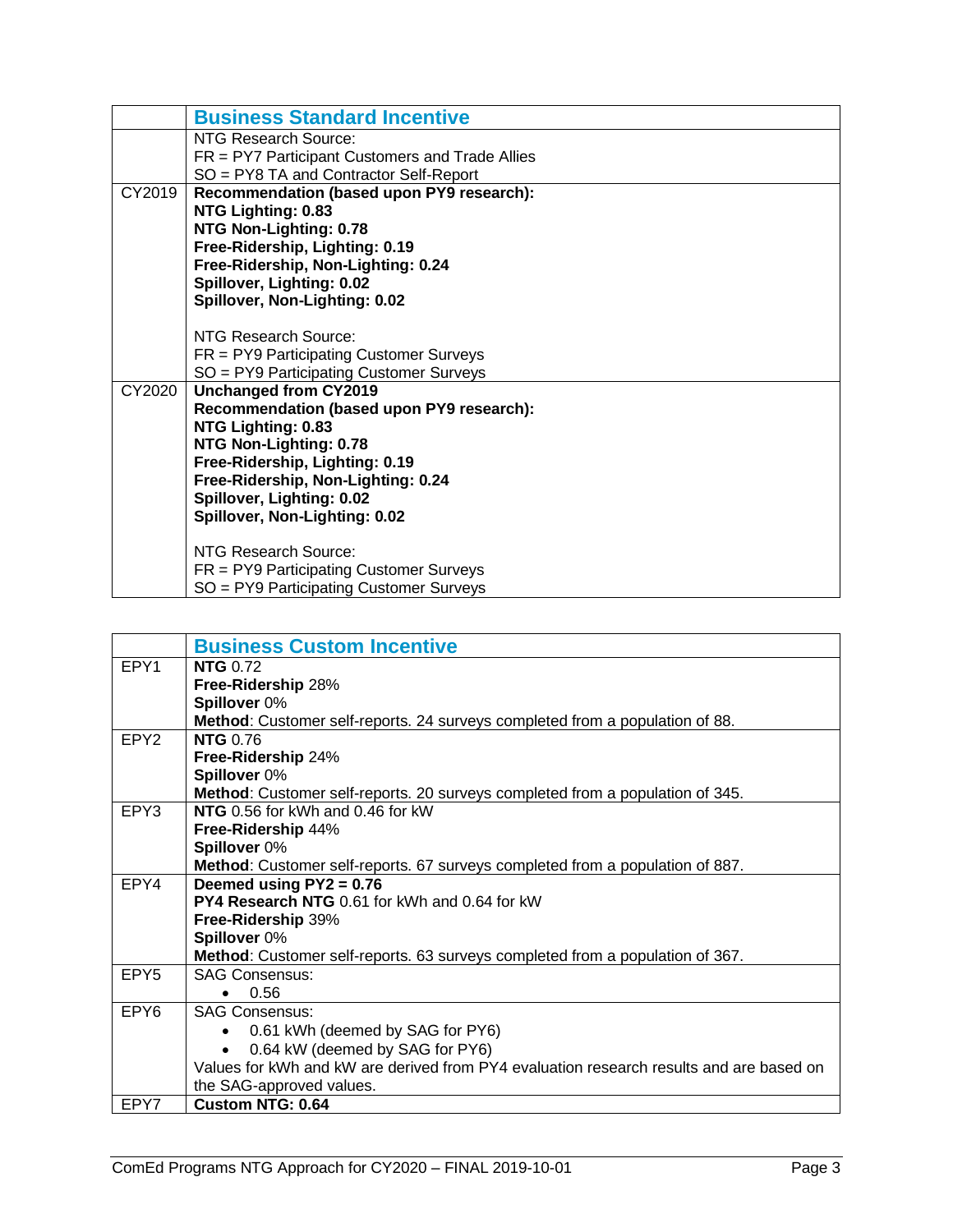|        | <b>Business Custom Incentive</b>                                                                                                                                                                                                                                                                                                                                                                                                              |
|--------|-----------------------------------------------------------------------------------------------------------------------------------------------------------------------------------------------------------------------------------------------------------------------------------------------------------------------------------------------------------------------------------------------------------------------------------------------|
|        | Free-Ridership: 0.36<br><b>Participants Spillover: Negligible</b><br><b>Nonparticipants Spillover: Negligible</b>                                                                                                                                                                                                                                                                                                                             |
|        | Data Centers NTG: 0.48<br>Free-Ridership 0.52<br><b>Participants Spillover: Negligible</b><br><b>Nonparticipants Spillover: Negligible</b>                                                                                                                                                                                                                                                                                                    |
|        | Source: Participant self-report telephone survey. The spillover effects were examined in this<br>evaluation and their magnitude was found to be quite small as discussed below in the<br>spillover section. Therefore, a quantification of spillover was not included in the calculation of<br>NTGR for EPY5.<br>Notes: In PY5, Data Centers was combined with Custom, while in PY6, Data Centers was<br>managed separately from with Custom. |
|        | Interviews were completed with 5 of 11 Data Center projects.                                                                                                                                                                                                                                                                                                                                                                                  |
| EPY8   | Recommendation (based upon PY6 research):<br>Custom NTG: 0.67                                                                                                                                                                                                                                                                                                                                                                                 |
|        | <b>Custom Free Ridership: 0.33</b><br><b>Custom Spillover: 0.005</b>                                                                                                                                                                                                                                                                                                                                                                          |
|        | Custom: The above values are from the PY6 research results. NTG research methods in<br>PY6 consisted of participant and trade allies survey data collection and analysis (n=32).<br>NTG research methods in PY6 combined participant and service provider survey results.                                                                                                                                                                     |
|        | The existence of participant spillover was examined in PY6 but no significant spillover<br>activity was reported by participants, and, therefore, quantification was not warranted.                                                                                                                                                                                                                                                           |
| EPY9   | <b>Custom NTG: 0.58</b><br><b>Custom Free Ridership: 0.42</b><br><b>Custom Spillover: Negligible</b>                                                                                                                                                                                                                                                                                                                                          |
|        | <b>NTG Research Source:</b><br>Free-Ridership: PY7 Participant and vendor research<br>Spillover: PY7 Participant self-report data                                                                                                                                                                                                                                                                                                             |
| CY2018 | <b>Custom NTG kWh: 0.58</b><br>Custom NTG kW: 0.70<br><b>Custom Free Ridership kWh: 0.42</b><br><b>Custom Free Ridership kW: 0.30</b><br><b>Custom Spillover: Negligible</b>                                                                                                                                                                                                                                                                  |
|        | <b>NTG Research Source:</b><br>Free-Ridership: PY7 Participant and vendor research<br>Spillover: PY7 Participant self-report data                                                                                                                                                                                                                                                                                                             |
|        | The evaluation team performed telephone surveys in PY8, but the analysis will be performed<br>and combined with PY9 findings.                                                                                                                                                                                                                                                                                                                 |
| CY2019 | <b>Custom NTG kWh: 0.56</b><br>Custom NTG kW: 0.58<br><b>Custom Free Ridership kWh: 0.44</b>                                                                                                                                                                                                                                                                                                                                                  |
|        | <b>Custom Free Ridership kW: 0.42</b><br><b>Custom Spillover: Negligible</b>                                                                                                                                                                                                                                                                                                                                                                  |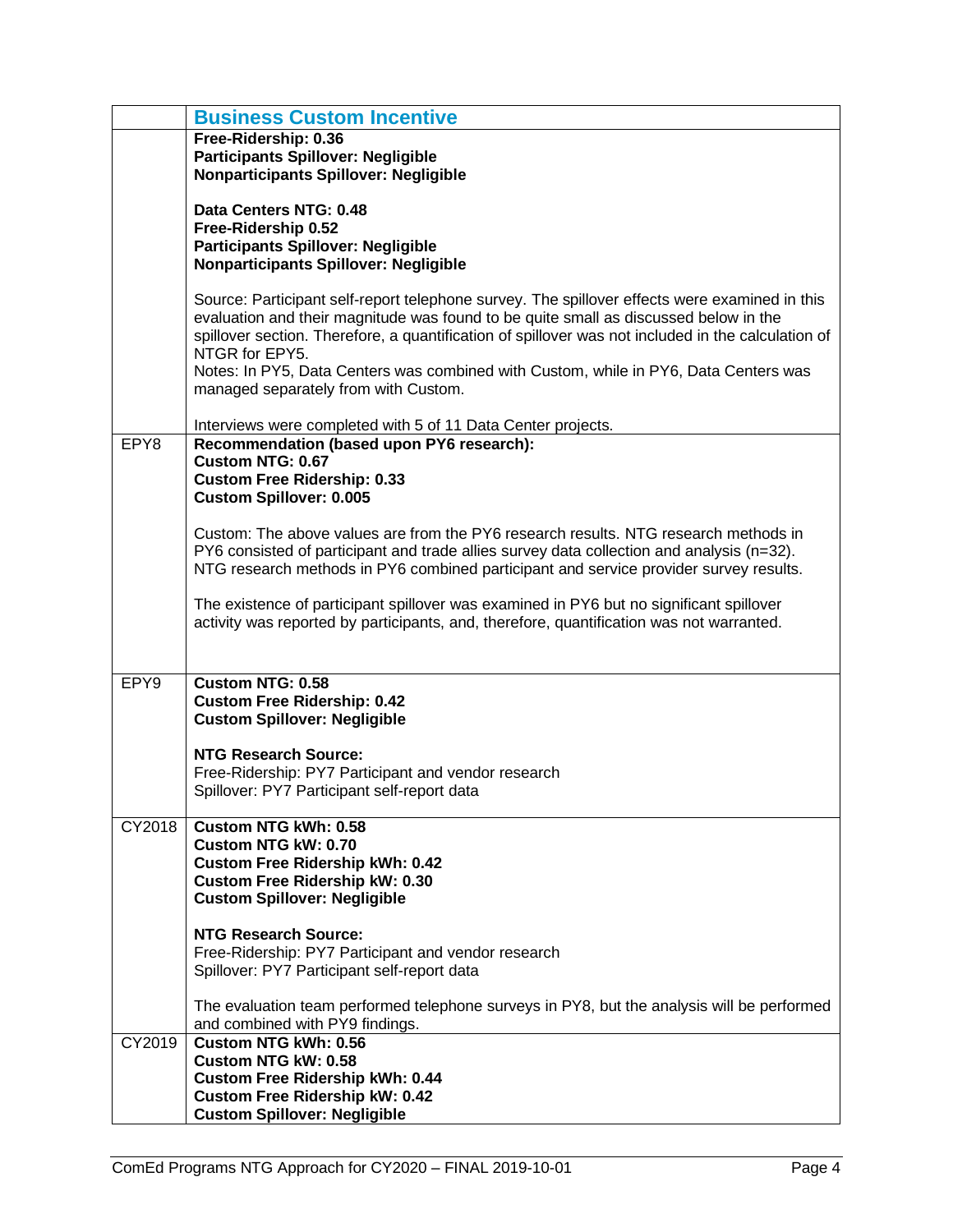|        | <b>Business Custom Incentive</b>                                                                                                                                                                                                                                                                                                                                                                                                                                                                                                                                            |
|--------|-----------------------------------------------------------------------------------------------------------------------------------------------------------------------------------------------------------------------------------------------------------------------------------------------------------------------------------------------------------------------------------------------------------------------------------------------------------------------------------------------------------------------------------------------------------------------------|
|        | <b>NTG Research Source:</b><br>Free-Ridership: PY8 and PY9 Participating customer surveys<br>Spillover: PY8 and PY9 Participating customer surveys<br>The evaluation team performed telephone surveys in PY8, but deferred analysis until PY9.<br>The recommended values are based on the combined PY8/9 results.                                                                                                                                                                                                                                                           |
| CY2020 | Custom NTG, Private Sector kWh: 0.70<br>Custom NTG, Private Sector kW: 0.63<br>Custom NTG, Public Sector kWh: 0.70<br>Custom NTG, Public Sector kW: 0.63<br>Custom NTG, Public Sector-DCEO kWh: 0.24<br>Custom NTG, Public Sector-DCEO kW: 0.23<br><b>Custom Free Ridership, Private Sector kWh: 0.30</b><br>Custom Free Ridership, Private Sector kW: 0.37<br>Custom Free Ridership, Public Sector kWh: 0.30<br>Custom Free Ridership, Public Sector kW: 0.37<br>Custom Free Ridership, Public Sector-DCEO kWh: 0.76<br>Custom Free Ridership, Public Sector-DCEO kW: 0.77 |
|        | <b>Custom Spillover: Negligible</b>                                                                                                                                                                                                                                                                                                                                                                                                                                                                                                                                         |
|        | NTG Research Source:<br>Free-Ridership: CY2018 Participating customer surveys<br>Spillover: CY2018 Participating customer surveys<br>*Participating public sector projects surveyed were exclusively legacy DCEO, due to this, the<br>private sector values are recommended for future public sector projects.                                                                                                                                                                                                                                                              |

<span id="page-6-0"></span>

|                  | <b>Data Centers</b>                                                                           |
|------------------|-----------------------------------------------------------------------------------------------|
| EPY7             | Data Centers NTG: 0.48<br>Free-Ridership 0.52                                                 |
|                  | <b>Participants Spillover: Negligible</b>                                                     |
|                  | <b>Nonparticipants Spillover: Negligible</b>                                                  |
|                  | See EPY7 Custom Program                                                                       |
| EPY8             | Recommendation (based upon PY6 research):                                                     |
|                  | Data Center NTG kWh: 0.60                                                                     |
|                  | Data Center NTG kW: 0.57                                                                      |
|                  | Data Center Free Ridership kWh: 0.40                                                          |
|                  | Data Center Free Ridership kW:0.43                                                            |
|                  | Data Center Spillover: Negligible                                                             |
|                  | NTGR results were based on self-reported data from surveys of a census of PY6 projects.       |
|                  | For PY6, the net program impacts were quantified solely on the estimated level of Free-       |
|                  | Ridership. Information regarding participant spillover was also collected, but ultimately did |
|                  | not support a finding of any spillover – spillover was very small.                            |
| EPY <sub>9</sub> | Data Center NTG: 0.68                                                                         |
|                  | Data Center Free Ridership: 0.36                                                              |
|                  | Data Center Spillover: Negligible                                                             |
|                  |                                                                                               |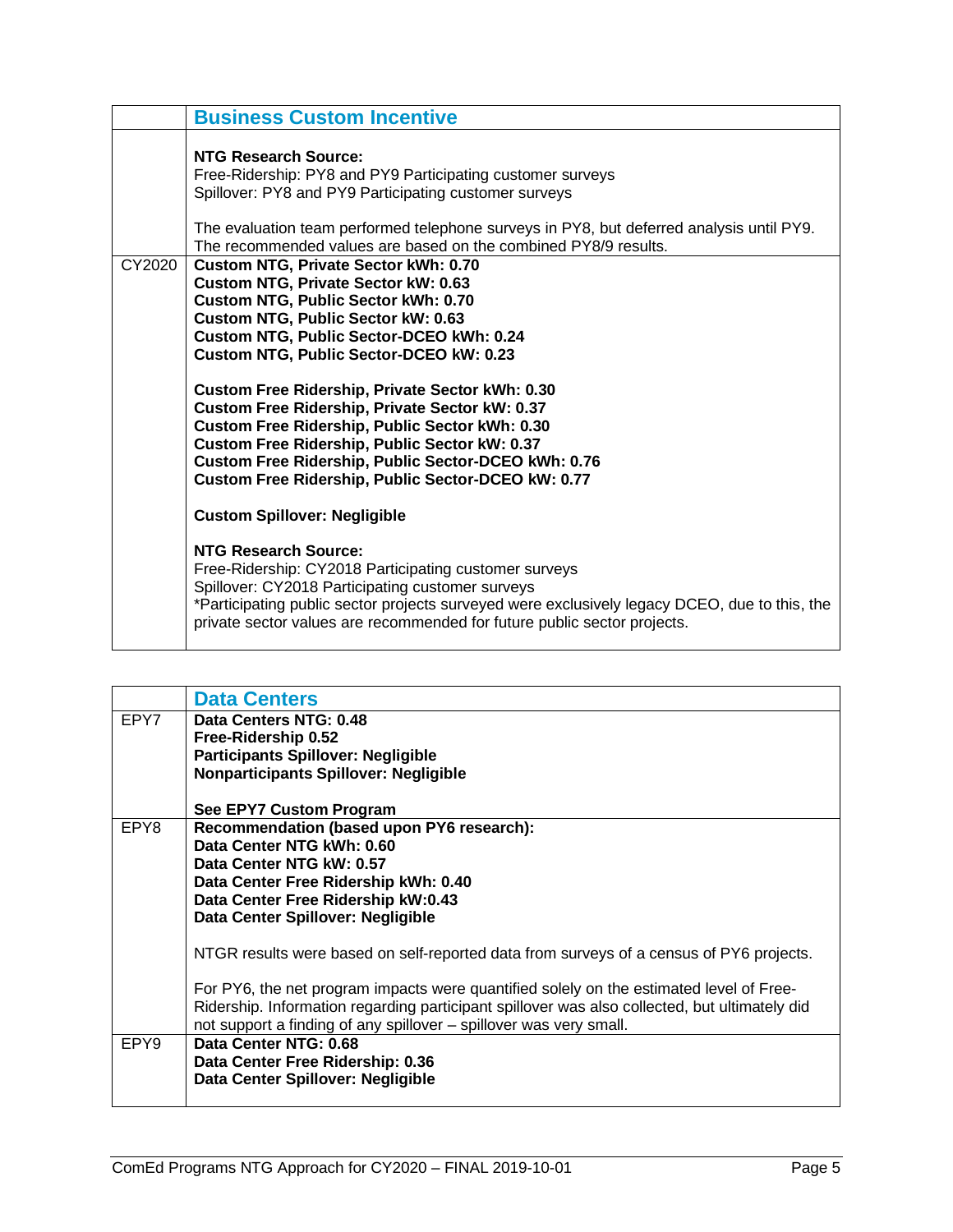|        | <b>Data Centers</b>                                                                                                |
|--------|--------------------------------------------------------------------------------------------------------------------|
|        | <b>NTG Research Source:</b>                                                                                        |
|        | Free-Ridership: PY7 Participant and vendor self-report data                                                        |
|        | Spillover: PY7 Participant and vendor self-report data                                                             |
| CY2018 | Data Center NTG kWh and kW: 0.68                                                                                   |
|        | Data Center Free Ridership kWh and kW: 0.32                                                                        |
|        | Data Center Spillover: Negligible                                                                                  |
|        |                                                                                                                    |
|        | <b>NTG Research Source:</b>                                                                                        |
|        | Free-Ridership: PY7 Participant and vendor self-report data                                                        |
|        | Spillover: PY7 Participant and vendor self-report data                                                             |
|        | The evaluation team performed telephone surveys in PY8, but the analysis will be performed                         |
|        | and combined with PY9 findings.                                                                                    |
|        |                                                                                                                    |
| CY2019 | Data Center Co-Locations: New Construction NTG kWh and kW: 0.20                                                    |
|        | Data Center Co-Locations: New Construction Free Ridership kWh and kW: 0.80                                         |
|        | Data Center Co-Locations Spillover: Negligible                                                                     |
|        |                                                                                                                    |
|        | Data Center Co-Locations: Retrofit NTG kWh and kW: 0.72                                                            |
|        | Data Center Co-Locations: Retrofit Free Ridership kWh and kW: 0.28                                                 |
|        | Data Center Co-Locations Spillover: Negligible                                                                     |
|        |                                                                                                                    |
|        | Data Center Non-Co-Locations NTG kWh and kW: 0.71                                                                  |
|        | Data Center Non-Co-Locations Free Ridership kWh and kW: 0.29<br>Data Center Non-Co-Locations Spillover: Negligible |
|        |                                                                                                                    |
|        | <b>NTG Research Source:</b>                                                                                        |
|        | Free-Ridership: PY8 and PY9 Participating customer surveys                                                         |
|        | Spillover: PY8 and PY9 Participating customer surveys                                                              |
|        |                                                                                                                    |
|        | The evaluation team performed telephone surveys in PY8, but deferred analysis until PY9.                           |
|        | The recommended values are based on the combined PY8/9 results.                                                    |
| CY2020 | Data Center Co-Locations, New Construction NTG kWh: 0.44                                                           |
|        | Data Center Co-Locations, New Construction NTG kW: 0.34                                                            |
|        | Data Center Co-Locations, New Construction Free Ridership kWh: 0.56                                                |
|        | Data Center Co-Locations, New Construction Free Ridership kW: 0.66                                                 |
|        | Data Center Co-Locations Spillover: Negligible                                                                     |
|        | Data Center Co-Locations, Retrofit NTG kWh: 0.78                                                                   |
|        | Data Center Co-Locations, Retrofit NTG kW: 0.82                                                                    |
|        | Data Center Co-Locations, Retrofit Free Ridership kWh: 0.22                                                        |
|        | Data Center Co-Locations, Retrofit Free Ridership kw: 0.18                                                         |
|        | Data Center Co-Locations Spillover: Negligible                                                                     |
|        |                                                                                                                    |
|        | Data Center Non-Co-Locations NTG kWh and kW: 0.67                                                                  |
|        | Data Center Non-Co-Locations Free Ridership kWh and kW: 0.33                                                       |
|        | Data Center Non-Co-Locations Spillover: Negligible                                                                 |
|        |                                                                                                                    |
|        | <b>NTG Research Source:</b>                                                                                        |
|        | Free-Ridership: CY2018 participating customers survey<br>Spillover: CY2018 participating customers survey          |
|        |                                                                                                                    |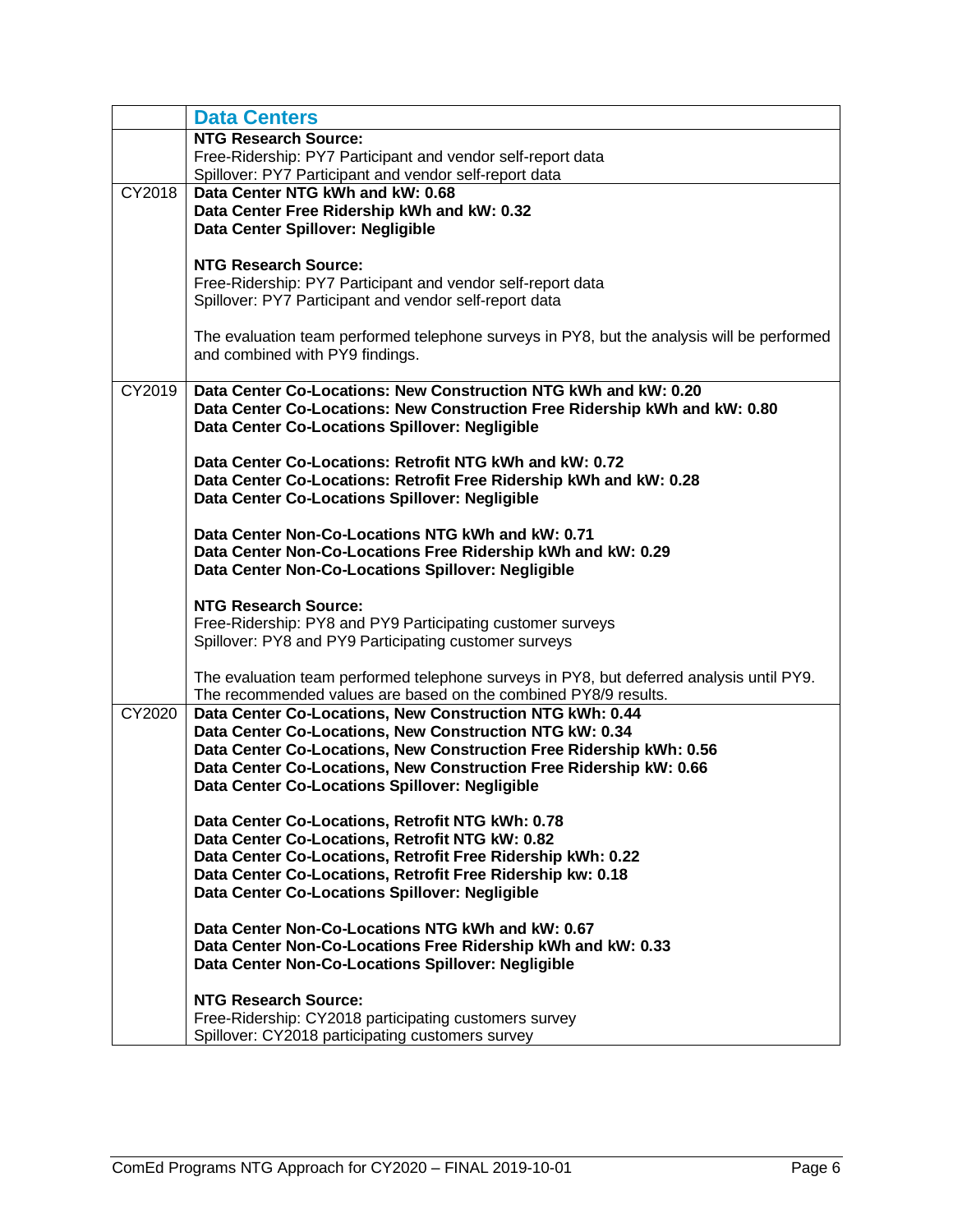<span id="page-8-0"></span>

|                  | <b>Industrial Systems Optimization (Compressed Air in EPY4)</b>                                                                                                                                                                                                                                                                                                 |
|------------------|-----------------------------------------------------------------------------------------------------------------------------------------------------------------------------------------------------------------------------------------------------------------------------------------------------------------------------------------------------------------|
| EPY1             | Program did not exist                                                                                                                                                                                                                                                                                                                                           |
| EPY <sub>2</sub> | Program did not exist                                                                                                                                                                                                                                                                                                                                           |
| EPY3             | Program did not exist                                                                                                                                                                                                                                                                                                                                           |
| EPY4             | Retroactive application of NTG of 0.67 for kWh and 0.72 for kW (EPY4 Compressed Air)<br>Free-Ridership 33% kWh and 0.28 kW<br>Spillover 0%                                                                                                                                                                                                                      |
|                  | Method: Customer self-report. 7 surveys completed from a population of 9.                                                                                                                                                                                                                                                                                       |
| EPY <sub>5</sub> | <b>SAG Consensus:</b><br>0.67<br>$\bullet$                                                                                                                                                                                                                                                                                                                      |
| EPY <sub>6</sub> | <b>SAG Consensus:</b><br>0.67<br>$\bullet$                                                                                                                                                                                                                                                                                                                      |
| EPY7             | <b>NTG: 0.68</b><br>Free-Ridership: 0.33<br><b>Participant Spillover: 0.01</b><br><b>Nonparticipant Spillover: Negligible</b><br>Free Ridership and participant spillover was measured in a participant survey on 35 projects.<br>Interviews were completed with 5 of 11 Data Center projects.                                                                  |
| EPY8             | Recommendation (based upon PY6 research):<br><b>NTG, kWh: 0.74</b><br>Free Ridership, kWh: 0.26<br>Spillover, kWh: Negligible<br>NTG, kW: 0.83<br>Free Ridership, kW: 0.17<br>Spillover, kW: Negligible                                                                                                                                                         |
|                  | NTG research methods in PY6 consisted of participant and technical service provider survey<br>data collection and analysis (n=17).<br>The net program impacts were quantified solely on the estimated level of Free-Ridership.<br>Information regarding participant spillover was also collected, but ultimately did not support a<br>finding of any spillover. |
| EPY9             | <b>Industrial Systems NTG: 0.80</b>                                                                                                                                                                                                                                                                                                                             |
|                  | <b>Industrial Systems Free Ridership: 0.20</b><br><b>Industrial Systems Spillover: Negligible</b><br><b>NTG Research Source:</b><br>Free-Ridership: PY7 Participant and vendor self-report data<br>Spillover: PY7 Participant and vendor self-report data                                                                                                       |
| CY2018           | <b>Industrial Systems NTG kWh: 0.80</b><br>Industrial Systems NTG kW: 0.81<br>Industrial Systems Free Ridership kWh: 0.20<br><b>Industrial Systems Free Ridership kW: 0.19</b><br><b>Industrial Systems Spillover: Negligible</b>                                                                                                                               |
|                  | <b>NTG Research Source:</b><br>Free-Ridership: PY7 Participant and vendor self-report data<br>Spillover: PY7 Participant and vendor self-report data                                                                                                                                                                                                            |
|                  | The evaluation team performed telephone surveys in PY8, but the analysis will be performed<br>and combined with PY9 findings.                                                                                                                                                                                                                                   |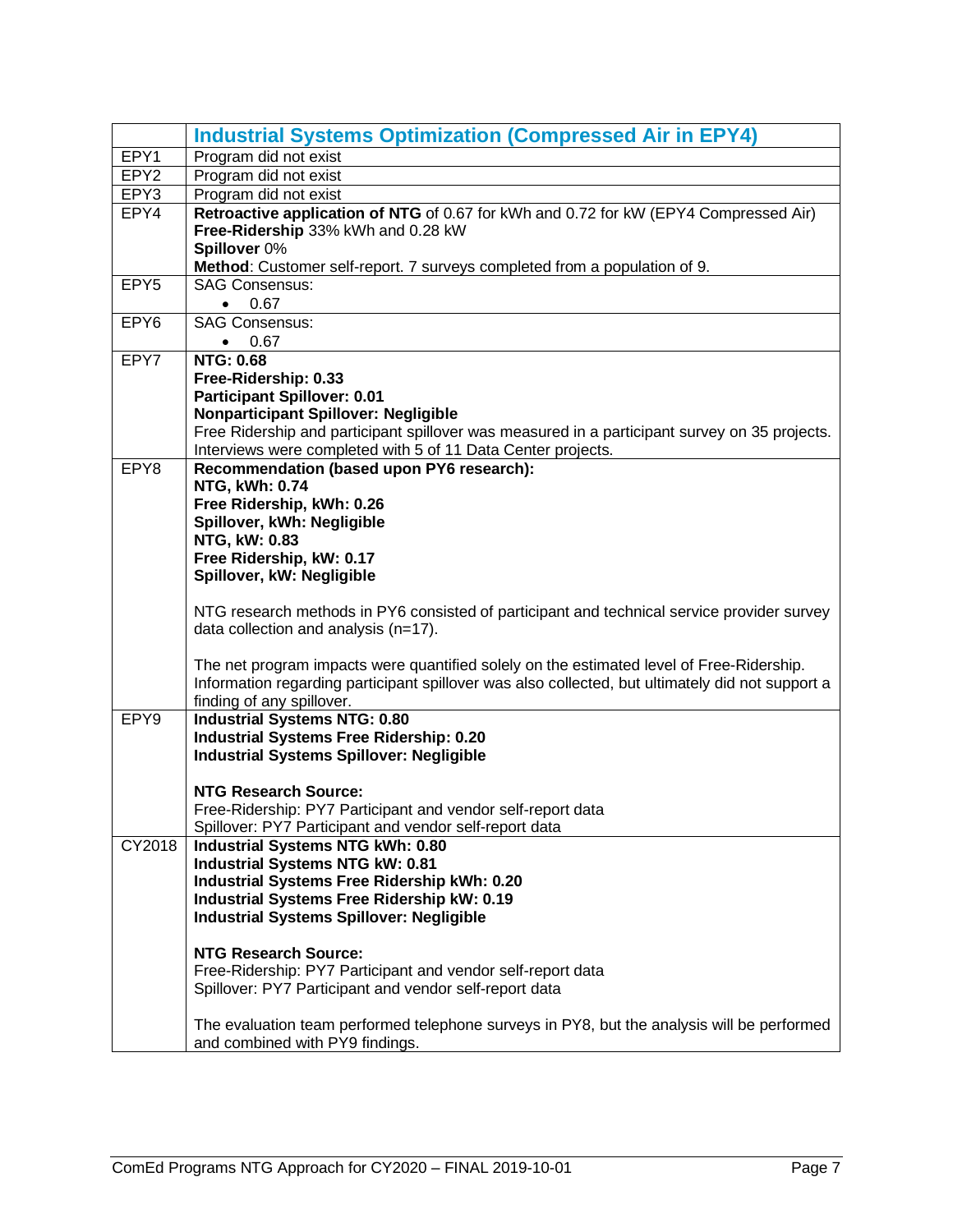|        | <b>Industrial Systems Optimization (Compressed Air in EPY4)</b>                                                                                                                                                                                                          |
|--------|--------------------------------------------------------------------------------------------------------------------------------------------------------------------------------------------------------------------------------------------------------------------------|
| CY2019 | Industrial Systems NTG kWh: 0.77<br><b>Industrial Systems NTG kW: 0.78</b><br>Industrial Systems Free Ridership kWh: 0.23<br><b>Industrial Systems Free Ridership kW: 0.22</b><br><b>Industrial Systems Spillover: Negligible</b>                                        |
|        | NTG Research Source:<br>Free-Ridership: PY8 and PY9 Participating customer surveys<br>Spillover: PY8 and PY9 Participating customer surveys                                                                                                                              |
|        | The evaluation team performed telephone surveys in PY8, but deferred analysis until PY9.<br>The recommended values are based on the combined PY8/9 results.                                                                                                              |
| CY2020 | Unchanged from CY2019<br><b>Industrial Systems NTG kWh: 0.77</b><br><b>Industrial Systems NTG kW: 0.78</b><br><b>Industrial Systems Free Ridership kWh: 0.23</b><br><b>Industrial Systems Free Ridership kW: 0.22</b><br><b>Industrial Systems Spillover: Negligible</b> |
|        | NTG Research Source:<br>Free-Ridership: PY8 and PY9 Participating customer surveys<br>Spillover: PY8 and PY9 Participating customer surveys                                                                                                                              |

<span id="page-9-0"></span>

|                  | <b>Retro-Commissioning</b>                                                          |
|------------------|-------------------------------------------------------------------------------------|
| EPY1             | <b>NTG 0.8</b>                                                                      |
|                  | Free-Ridership 0%                                                                   |
|                  | Spillover 0%                                                                        |
|                  | Method: Program ex ante assumption.                                                 |
|                  | Customer self-report. Two completed surveys from a population of four participants  |
|                  | bracketed the assumed NTG. Basic method.                                            |
| EPY <sub>2</sub> | <b>NTG 0.916</b>                                                                    |
|                  | Free-Ridership 8.4%                                                                 |
|                  | Spillover 0%                                                                        |
|                  | Method: Customer self-report. Five surveys completed from an attempted census of a  |
|                  | population of thirteen. Basic method.                                               |
| EPY3             | <b>NTG 0.71</b>                                                                     |
|                  | Free-Ridership 28.7%                                                                |
|                  | Spillover 0%                                                                        |
|                  | Method: Customer self-report. Eight surveys completed from an attempted census of a |
|                  | population of 34 participants. Basic method.                                        |
| EPY4             | Deemed NTG of 0.916 from EPY2<br><b>Research NTG 1.04</b>                           |
|                  |                                                                                     |
|                  | Free-Ridership 0.097<br>Spillover 0.136                                             |
|                  | Method: Program ex ante assumption and stipulated for EPY4. NTG based on EPY2       |
|                  | research. EPY3 research rejected due to small ratio of completed surveys.           |
| EPY <sub>5</sub> | <b>SAG Consensus:</b>                                                               |
|                  | 0.71                                                                                |
| EPY <sub>6</sub> | <b>SAG Consensus:</b>                                                               |
|                  | 1.04                                                                                |
| EPY7             | <b>NTG: 1.04</b>                                                                    |
|                  | There was no new NTG research in EPY5. The most recent NTG research is from PY4.    |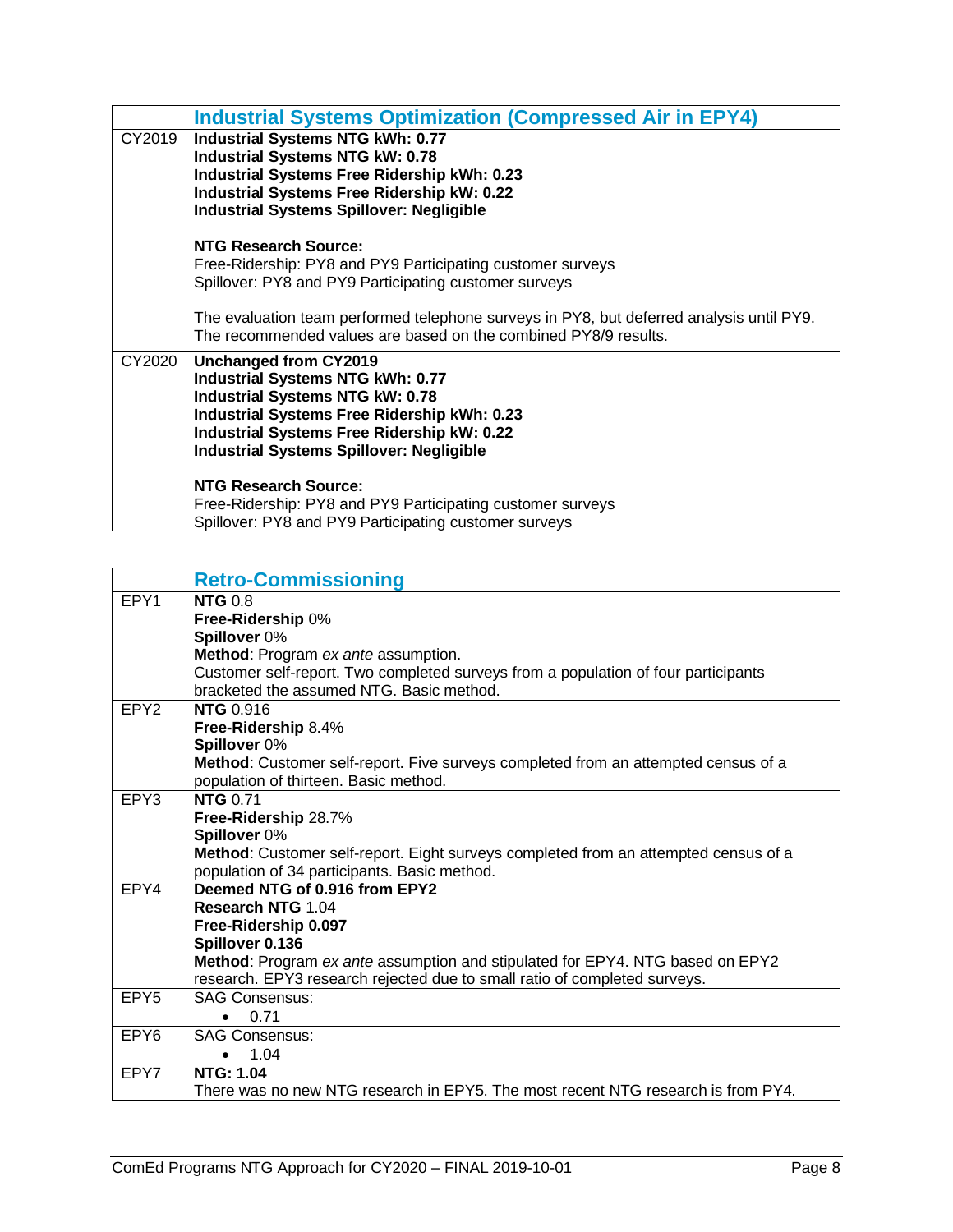|        | <b>Retro-Commissioning</b>                                                                                                                                                                                                                                                                                                      |
|--------|---------------------------------------------------------------------------------------------------------------------------------------------------------------------------------------------------------------------------------------------------------------------------------------------------------------------------------|
|        | Free-Ridership: 0.10. The PY4 Free-Ridership ratio is an equally weighted average of<br>savings-weighted participant and service provider Free-Ridership scores.                                                                                                                                                                |
|        | Participant spillover: 0.14. Source: Participant and trade ally surveys.<br>(Includes spillover from trade allies that account for 94% of program participation)                                                                                                                                                                |
|        | Nonparticipant spillover: Negligible. There is no evidence of non-participant spillover.<br>Service providers are dropped from the program if they are not generating projects. If they<br>are not generating projects in the program, they are probably not generating them outside<br>the program.                            |
| EPY8   | Recommendation (based upon PY6 research):                                                                                                                                                                                                                                                                                       |
|        | NTG: 0.95 (electric)                                                                                                                                                                                                                                                                                                            |
|        | Free Ridership: 0.09 (electric)<br>Spillover: 0.04 (electric)                                                                                                                                                                                                                                                                   |
|        |                                                                                                                                                                                                                                                                                                                                 |
|        | Spillover and Free-Ridership were calculated from self-report interviews with participants<br>and service providers (n=18). The final EPY6 Free-Ridership ratio is an equally weighted<br>average of savings-weighted participant and RSP Free-Ridership. Interviewed service<br>providers account for 92% of electric savings. |
|        | NTG research was not conducted for the gas companies.                                                                                                                                                                                                                                                                           |
| EPY9   | NTG: 0.95 (electric)                                                                                                                                                                                                                                                                                                            |
|        | Free Ridership: 0.09 (electric)<br>Spillover: 0.04 (electric)                                                                                                                                                                                                                                                                   |
|        | <b>NTG Source:</b>                                                                                                                                                                                                                                                                                                              |
|        | Free-Ridership and Spillover: PY6 NTG Research                                                                                                                                                                                                                                                                                  |
| CY2018 | NTG: 0.95 (electric)                                                                                                                                                                                                                                                                                                            |
|        | Free Ridership: 0.09 (electric)<br>Spillover: 0.04 (electric)                                                                                                                                                                                                                                                                   |
|        |                                                                                                                                                                                                                                                                                                                                 |
|        | <b>NTG Source:</b>                                                                                                                                                                                                                                                                                                              |
|        | Free-Ridership and Spillover: PY6 NTG Research                                                                                                                                                                                                                                                                                  |
|        | Due to limited sample size of PY8 NTG research, EPY8 results will be included in EPY9<br>research and analysis.                                                                                                                                                                                                                 |
| CY2019 | NTG: 0.94 (electric)                                                                                                                                                                                                                                                                                                            |
|        | Free Ridership: 0.06 (electric)                                                                                                                                                                                                                                                                                                 |
|        | Spillover: 0.00                                                                                                                                                                                                                                                                                                                 |
|        | <b>NTG Source:</b>                                                                                                                                                                                                                                                                                                              |
|        | Free-Ridership and Spillover: PY9 participating customer surveys and PY9 service provider                                                                                                                                                                                                                                       |
|        | surveys                                                                                                                                                                                                                                                                                                                         |
| CY2020 | Note: Applies to all program paths.<br><b>Unchanged from CY2019</b>                                                                                                                                                                                                                                                             |
|        | NTG: 0.94 (electric)                                                                                                                                                                                                                                                                                                            |
|        | Free Ridership: 0.06 (electric)                                                                                                                                                                                                                                                                                                 |
|        | Spillover: 0.00                                                                                                                                                                                                                                                                                                                 |
|        | <b>NTG Source:</b>                                                                                                                                                                                                                                                                                                              |
|        | Free-Ridership and Spillover: PY9 participating customer surveys and PY9 service provider                                                                                                                                                                                                                                       |
|        | surveys                                                                                                                                                                                                                                                                                                                         |
|        | Note: Applies to all program paths.                                                                                                                                                                                                                                                                                             |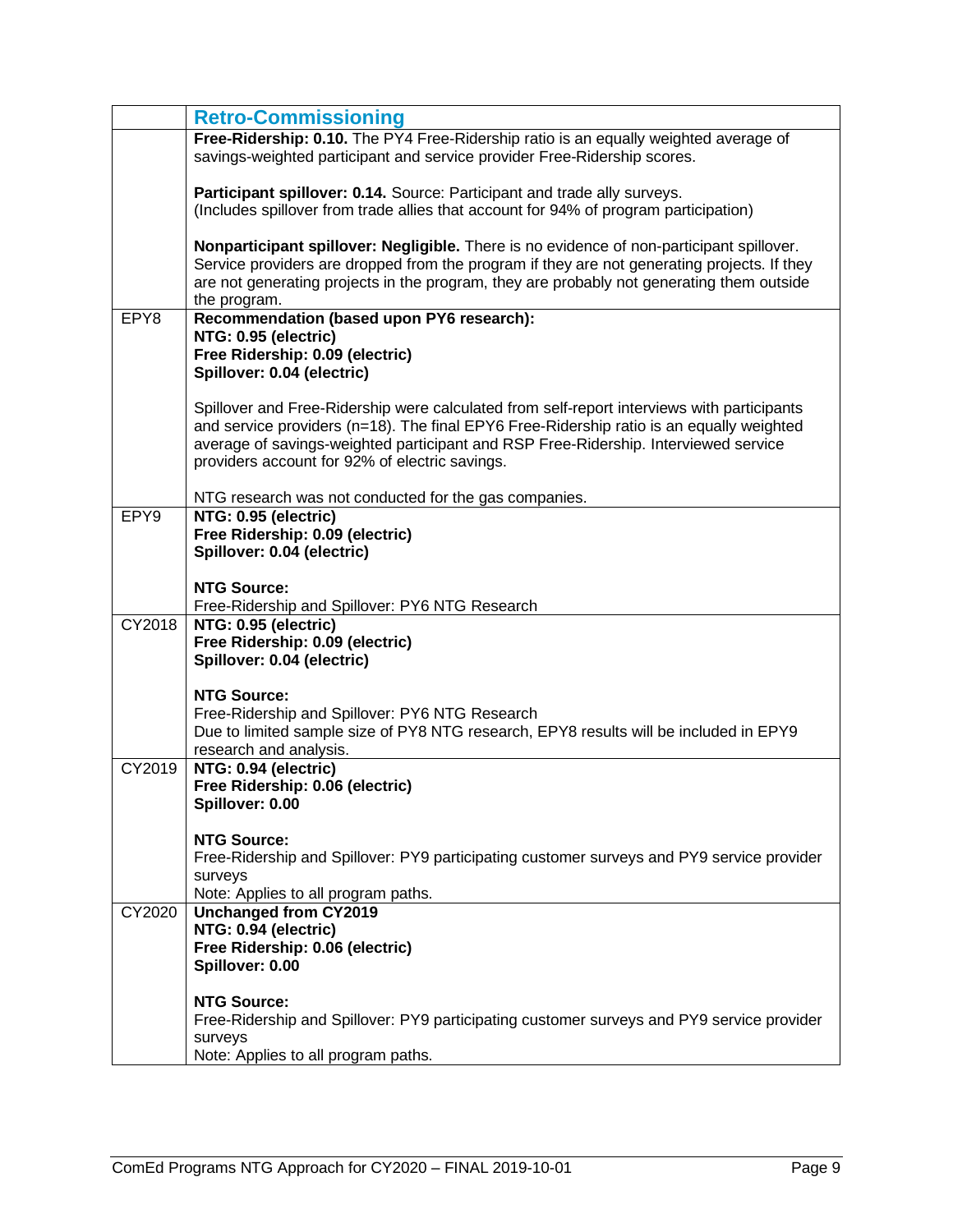<span id="page-11-0"></span>

|                  | <b>Business New Construction Service</b>                                                                                                                                               |
|------------------|----------------------------------------------------------------------------------------------------------------------------------------------------------------------------------------|
| EPY1             | NTG was not evaluated for EPY1 because program began in EPY2.                                                                                                                          |
| EPY <sub>2</sub> | <b>NTG 0.59</b>                                                                                                                                                                        |
|                  | Free-Ridership 41%                                                                                                                                                                     |
|                  | Spillover 0%                                                                                                                                                                           |
|                  | Method: Customer self-report. 14 projects were assessed from a population of 16.<br>Enhanced method. NTG scores were adjusted for standard design national retail stores.              |
| EPY3             | NTG 0.65 (0.69 for Systems Track and 0.54 for Comprehensive Track)                                                                                                                     |
|                  | Free-Ridership 35%                                                                                                                                                                     |
|                  | Spillover 0%                                                                                                                                                                           |
|                  | Method: Customer self-report. 13 interviews with individuals representing 15 projects out of                                                                                           |
|                  | population of 37 projects.                                                                                                                                                             |
|                  | Enhanced method. NTG scores were adjusted for standard design national retail stores.                                                                                                  |
| EPY4             | Compressive Track - Retroactive application of NTG of 0.54                                                                                                                             |
|                  | Systems Track used PY2 value of 0.59                                                                                                                                                   |
|                  | NTG 0.57 (based on weighted avg. of 0.59 for Systems Track and 0.54 for Comprehensive                                                                                                  |
|                  | Track)                                                                                                                                                                                 |
|                  | EPY4 Research Comprehensive Track 0.54                                                                                                                                                 |
|                  | EPY4 Research Systems Track 0.59                                                                                                                                                       |
|                  | Free-Ridership 43%                                                                                                                                                                     |
|                  | Spillover 0%                                                                                                                                                                           |
|                  | Method: EPY3 deemed value for Systems Track projects. Customer self-report for<br>Comprehensive Track projects. Interviews with individuals representing 5 of 6                        |
|                  | Comprehensive Track projects.                                                                                                                                                          |
|                  | Enhanced method. NTG scores were adjusted for standard design national retail stores and                                                                                               |
|                  | LEED projects.                                                                                                                                                                         |
| EPY <sub>5</sub> | <b>SAG Consensus:</b>                                                                                                                                                                  |
|                  | 0.65<br>$\bullet$                                                                                                                                                                      |
| EPY6             | <b>SAG Consensus:</b>                                                                                                                                                                  |
| EPY7             | 0.52<br>$\bullet$<br>Full Program NTG: 0.59                                                                                                                                            |
|                  | <b>Comprehensive NTG: 0.59</b>                                                                                                                                                         |
|                  | <b>Systems Projects NTG: 0.64</b>                                                                                                                                                      |
|                  |                                                                                                                                                                                        |
|                  | Free-Ridership 0.43                                                                                                                                                                    |
|                  | Spillover (all types) 0.05                                                                                                                                                             |
|                  | Source.                                                                                                                                                                                |
|                  | The NTG from estimate is from the EM&V EPY4 participant survey.                                                                                                                        |
|                  | Spillover is an EM&V estimate based on our literature review. In 50 participant interviews                                                                                             |
|                  | from EPY2-4 we found 2 spillover projects. Some of those interviews were early in the                                                                                                  |
|                  |                                                                                                                                                                                        |
|                  | program's life when spillover is less likely. We also looked at existing literature on past                                                                                            |
|                  | studies and a wide range of spillover values. For example, in September of 2012, National                                                                                              |
|                  | Grid Rhode Island published a study: "2011 Commercial and Industrial Programs Free-                                                                                                    |
|                  | Ridership and Spillover Study." For commercial new construction, they found 78%                                                                                                        |
|                  | participant spillover and 0% non-participant spillover. Southern California Gas recently did a                                                                                         |
|                  | study to estimate spillover for its 2013 and 2014 Savings By Design program by looking at<br>past studies. They only found a couple of older California studies relevant to commercial |
|                  | new construction. The 2003 BEA reported 11% participant spillover and 1% non-participant                                                                                               |
|                  | spillover. A 2002 study by the same evaluator showed 13% participant spillover and 5% non-                                                                                             |
|                  | participant spillover. Finally, they also looked at the NYSERDA New Construction Program                                                                                               |
|                  | Impact Evaluation Report from 2007-2008, which found participant spillover of 20% and non-                                                                                             |
|                  | participant spillover of 61%. This study has been questioned and we understand that<br>NYSERDA is reevaluating its validity.                                                           |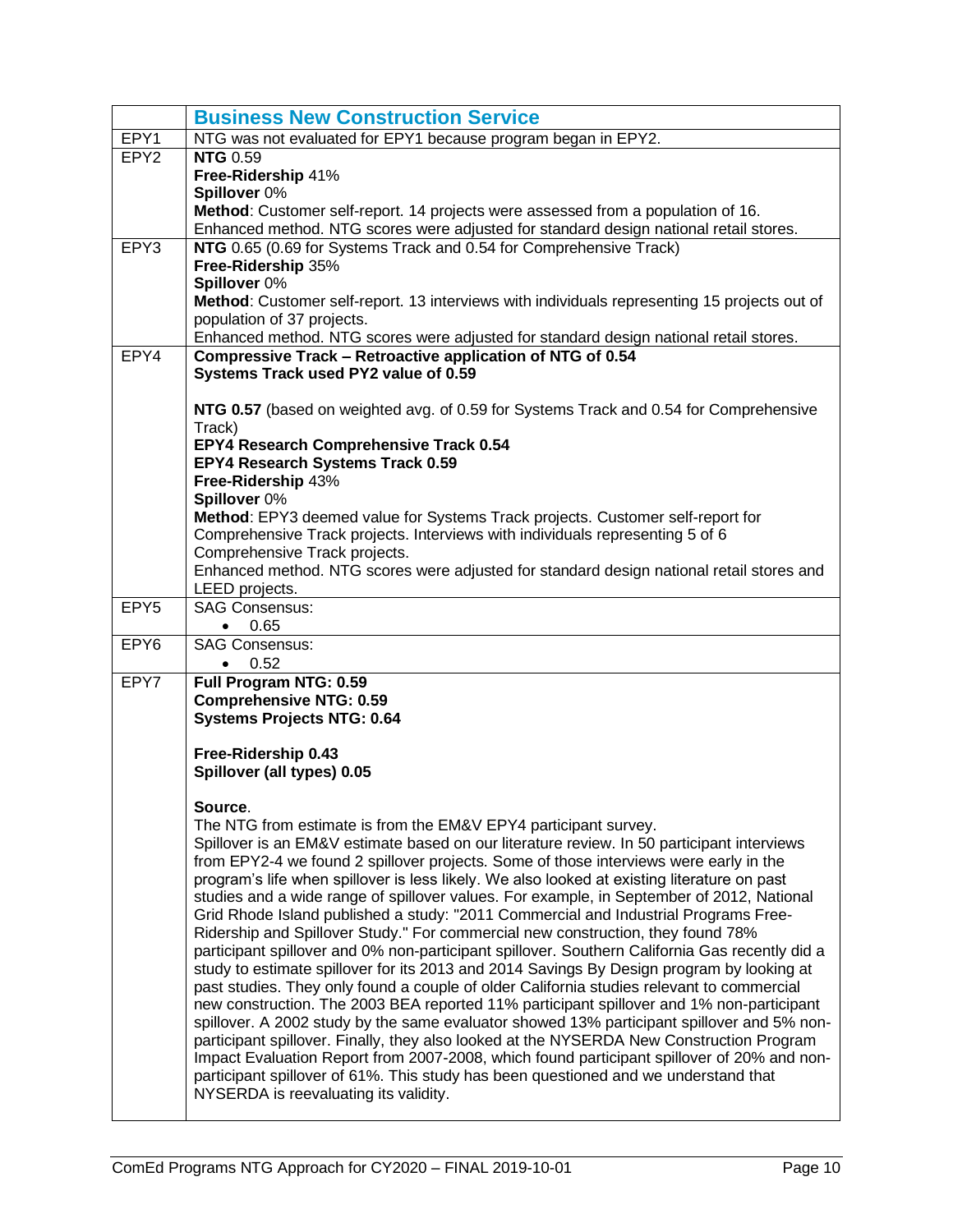|        | <b>Business New Construction Service</b>                                                                                                                                                                                                                                                                                                                                                                                                                                                                                           |                            |                 |                                                                                                                                                                                                  |
|--------|------------------------------------------------------------------------------------------------------------------------------------------------------------------------------------------------------------------------------------------------------------------------------------------------------------------------------------------------------------------------------------------------------------------------------------------------------------------------------------------------------------------------------------|----------------------------|-----------------|--------------------------------------------------------------------------------------------------------------------------------------------------------------------------------------------------|
|        | Our conclusion is that, given the ComEd program design and implementation approach, it is<br>reasonable to expect that a meaningful amount of spillover is being created and should be<br>credited to the program. Given the range of spillover amounts we found in our literature<br>builders who have had exposure to the program and, to a lesser degree, building owners<br>who had a building go through the program. Given that mix, we have not tried to differentiate<br>between participant and nonparticipant spillover. |                            |                 | review, we believe a spillover amount of 5% is probably a realistic and probably conservative<br>estimate. That spillover is probably occurring through the action of architects, engineers, and |
| EPY8   | Recommendation (based upon PY6 research):<br>Full Program NTG: 0.80 - Preliminary, updated number to be provided later                                                                                                                                                                                                                                                                                                                                                                                                             |                            |                 |                                                                                                                                                                                                  |
|        | Free-Ridership: 0.20<br>Spillover: 0.00                                                                                                                                                                                                                                                                                                                                                                                                                                                                                            |                            |                 |                                                                                                                                                                                                  |
|        | The researched NTGRs are being developed using a "real-time" approach where the<br>evaluation team conducts interviews with program participants both after each project<br>passes the reservation phase, and again after it passes the verification phase.                                                                                                                                                                                                                                                                        |                            |                 |                                                                                                                                                                                                  |
| EPY9   | Full Program NTG: 0.77<br>Free-Ridership: 0.23<br>Spillover: 0.00                                                                                                                                                                                                                                                                                                                                                                                                                                                                  |                            |                 |                                                                                                                                                                                                  |
|        | <b>NTG Research Source:</b><br>Free-Ridership: Participant and service provider self-report through real time EMV<br>Spillover: NTG real time research methods in EPY6 combine participant and service<br>provider survey results.                                                                                                                                                                                                                                                                                                 |                            |                 |                                                                                                                                                                                                  |
| CY2018 | Full Program NTG: 0.60<br>Free-Ridership: 0.40<br>Spillover: 0.00<br><b>NTG Research Source:</b><br>Free-Ridership: PY8 Participant and service provider self-report through real time EMV                                                                                                                                                                                                                                                                                                                                         |                            |                 |                                                                                                                                                                                                  |
|        | Spillover: NTG real time research methods in EPY6 combine participant and service<br>provider survey results.                                                                                                                                                                                                                                                                                                                                                                                                                      |                            |                 |                                                                                                                                                                                                  |
| CY2019 | Full Program NTG: 0.68<br>Free-Ridership: NA<br><b>Spillover: NA</b>                                                                                                                                                                                                                                                                                                                                                                                                                                                               |                            |                 |                                                                                                                                                                                                  |
|        | <b>NTG Research Source:</b>                                                                                                                                                                                                                                                                                                                                                                                                                                                                                                        | Year of<br><b>Research</b> | <b>Electric</b> |                                                                                                                                                                                                  |
|        |                                                                                                                                                                                                                                                                                                                                                                                                                                                                                                                                    | EPY6/GPY3                  | 0.80            |                                                                                                                                                                                                  |
|        |                                                                                                                                                                                                                                                                                                                                                                                                                                                                                                                                    | EPY7/GPY4                  | 0.77            |                                                                                                                                                                                                  |
|        |                                                                                                                                                                                                                                                                                                                                                                                                                                                                                                                                    | EPY8/GPY5                  | 0.60            |                                                                                                                                                                                                  |
|        |                                                                                                                                                                                                                                                                                                                                                                                                                                                                                                                                    | EPY9/GPY6<br>4-Year        | 0.54<br>0.68    |                                                                                                                                                                                                  |
|        |                                                                                                                                                                                                                                                                                                                                                                                                                                                                                                                                    | Average                    |                 |                                                                                                                                                                                                  |
|        | Average of four most recent years of NTG research, as per SAG consensus                                                                                                                                                                                                                                                                                                                                                                                                                                                            |                            |                 |                                                                                                                                                                                                  |
| CY2020 | Full Program NTG: 0.59<br>Free-Ridership: NA                                                                                                                                                                                                                                                                                                                                                                                                                                                                                       |                            |                 |                                                                                                                                                                                                  |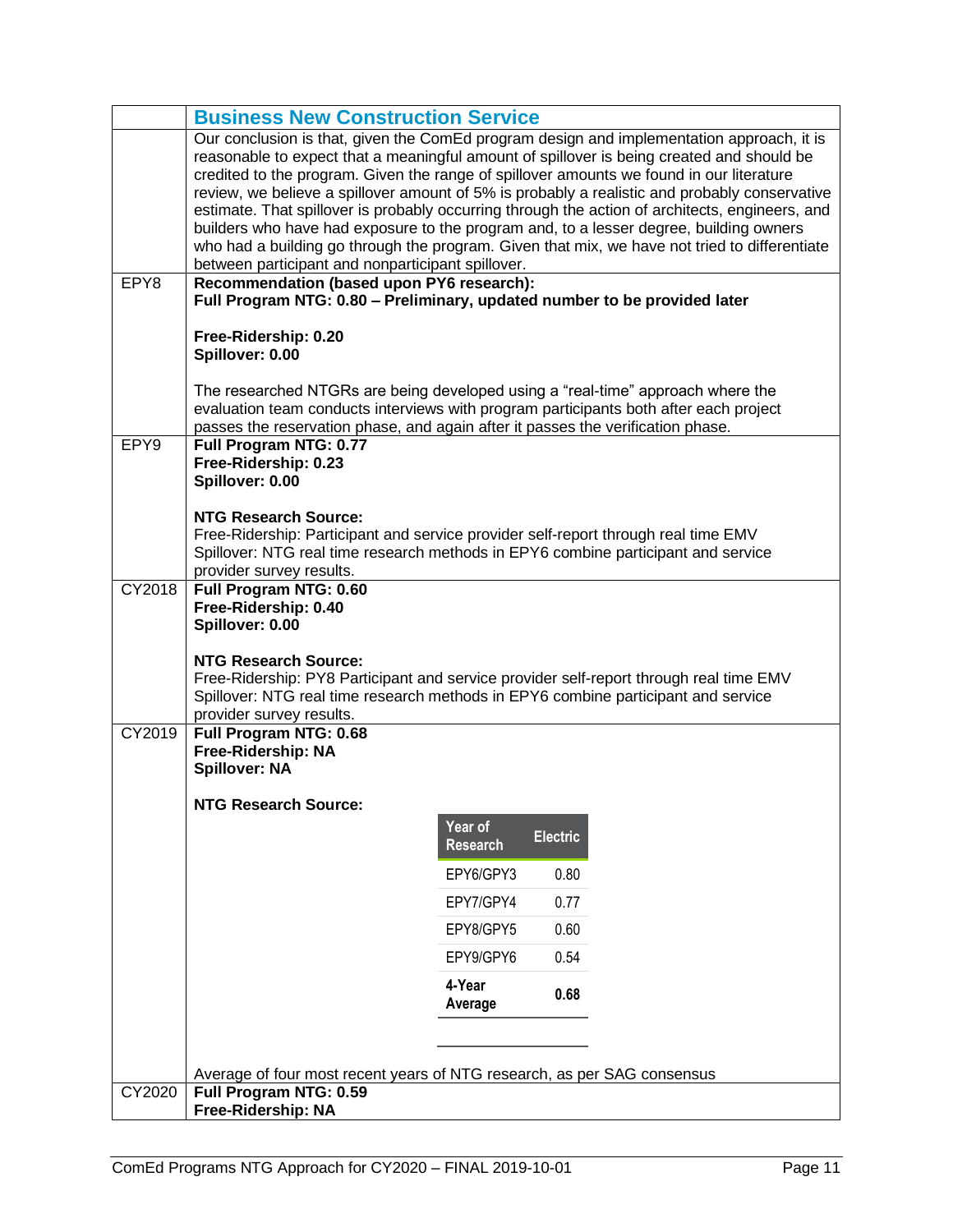| <b>Business New Construction Service</b>                                                                                    |                                              |                 |  |
|-----------------------------------------------------------------------------------------------------------------------------|----------------------------------------------|-----------------|--|
| <b>Spillover: NA</b>                                                                                                        |                                              |                 |  |
| NTG Research Source:                                                                                                        |                                              |                 |  |
|                                                                                                                             | <b>Year of Research</b>                      | <b>Electric</b> |  |
|                                                                                                                             | PY7                                          | 0.77            |  |
|                                                                                                                             | PY8                                          | 0.60            |  |
|                                                                                                                             | PY <sub>9</sub>                              | 0.54            |  |
|                                                                                                                             | CY2018                                       | 0.45            |  |
|                                                                                                                             | <b>Recommended Value</b><br>(4-Year Average) | 0.59            |  |
|                                                                                                                             | Source: Navigant team analysis               |                 |  |
| Average of four most recent years of NTG research including CY 2018 participating<br>customer survey, as per SAG consensus. |                                              |                 |  |

<span id="page-13-0"></span>

|                  | <b>BILD and MidStream Incentives</b>                                                                                          |
|------------------|-------------------------------------------------------------------------------------------------------------------------------|
| EPY1             | N/A No Program                                                                                                                |
| EPY <sub>2</sub> | N/A No Program                                                                                                                |
| EPY3             | N/A Pilot Program - no data collection                                                                                        |
| EPY4             | Retroactive application of NTG of 0.63                                                                                        |
|                  | Free-Ridership 39%                                                                                                            |
|                  | Spillover 2%                                                                                                                  |
|                  | Method: Customer self-report. 51 surveys completed from a population of about 5,000                                           |
|                  | (contact information available for only a small subset of participants).                                                      |
|                  | 11 Trade ally surveys also conducted resulting in a NTG of 0.56 but this result was not                                       |
|                  | factored in to the customer free ridership calculation.                                                                       |
| EPY <sub>5</sub> | <b>SAG Consensus:</b>                                                                                                         |
|                  | 0.74                                                                                                                          |
| EPY <sub>6</sub> | <b>SAG Consensus:</b>                                                                                                         |
|                  | 0.63<br>$\bullet$                                                                                                             |
| EPY7             | NTG CFL: 0.64 (EPY4 and EPY5 weighted average. EPY5 CFL NTG is 0.66)                                                          |
|                  | NTG LED/HID: 0.70<br>NTG Linear FL: 0.56                                                                                      |
|                  | NTG Other: 0.67                                                                                                               |
|                  |                                                                                                                               |
|                  | Free Ridership: CFLs 0.41; LEDs 0.38; Linear Fluorescents 0.47; other 0.40.                                                   |
|                  |                                                                                                                               |
|                  | Participant Spillover: CFLs 0.07; LEDs 0.08; Linear Fluorescents 0.03; Other 0.07                                             |
|                  |                                                                                                                               |
|                  | Nonparticipant Spillover: Negligible.                                                                                         |
|                  | There are very few (perhaps as few as 1 or 2) midstream lighting programs offered around                                      |
|                  | the country and the others are very small and new, have not yet been evaluated, and thus                                      |
|                  | provide no research on nonparticipant spillover. Given how this program is administered it is                                 |
|                  | likely that nonparticipant spillover would be very small.                                                                     |
|                  |                                                                                                                               |
|                  | Source: PY5 participant and distributor self-report surveys.<br>Notes: In PY5, Midstream Incentive Lighting was renamed BILD. |
| EPY8             | Recommendation (based upon PY6 research):                                                                                     |
|                  | <b>NTG CFL: 0.68</b>                                                                                                          |
|                  |                                                                                                                               |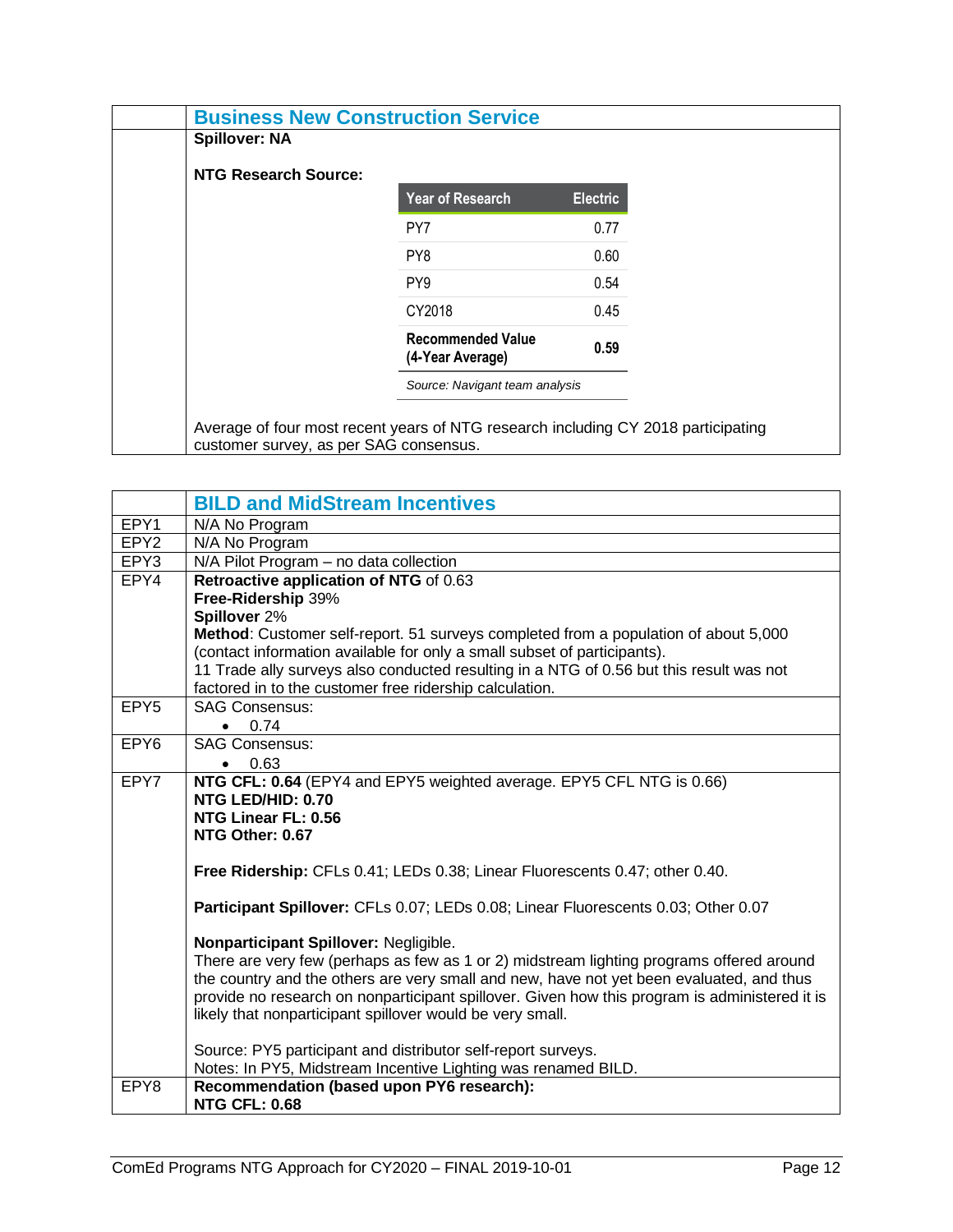|        | <b>BILD and MidStream Incentives</b>                                                                                                                                                                                                                                                                                   |
|--------|------------------------------------------------------------------------------------------------------------------------------------------------------------------------------------------------------------------------------------------------------------------------------------------------------------------------|
|        | NTG LED/HID: 0.77<br>NTG Linear FL: 0.61<br>NTG Other: 0.68                                                                                                                                                                                                                                                            |
|        | <b>Research NTG ratios calculated from PY6 participants:</b><br><b>PY6 NTG CFL: 0.68</b><br>Free Ridership CFL: 0.39<br>Spillover CFL: 0.07                                                                                                                                                                            |
|        | PY6 NTG LED/HID: 0.77<br>Free Ridership: 0.30<br>Spillover LED/HID: 0.07                                                                                                                                                                                                                                               |
|        | PY6 NTG Linear FL: 0.61<br>Free Ridership: 0.45<br>Spillover Linear FL: 0.07                                                                                                                                                                                                                                           |
|        | PY6 NTG Other: 0.67<br>Free Ridership: 0.40<br>Spillover: 0.07                                                                                                                                                                                                                                                         |
|        | In PY6, two primary methods were used to estimate the NTGR:<br>1. Customer self-report approach based on the end-user telephone surveys of 282<br>participants and in-depth interviews with 9 BILD end-user participants.<br>2. Supplier self-reports based on in-depth interviews with program lighting distributors. |
| EPY9   | <b>NTG CFL: 0.64</b><br>Spillover, CFL: 0.10<br>Free-Ridership, CFL: 0.46                                                                                                                                                                                                                                              |
|        | <b>NTG LED: 0.78</b><br>Spillover, LED: 0.10<br>Free-Ridership, LED: 0.32                                                                                                                                                                                                                                              |
|        | NTG Linear FL: 0.75<br>Spillover, Linear FL: 0.10<br>Free-Ridership, Linear FL: 0.35                                                                                                                                                                                                                                   |
|        | NTG Other: 0.78<br>Spillover, Other: 0.10<br>Free-Ridership, Other: 0.32                                                                                                                                                                                                                                               |
|        | <b>NTG Research Sources:</b><br>PY7 Research - Free-Ridership and Spillover: Customer self-report research via telephone<br>and web surveys, plus web surveys sent to all participating distributors.<br>Note: Recommended values are PY7 Researched values (not three year averages).                                 |
| CY2018 | <b>NTG LED Lamps and Fixtures: 0.78</b><br>Spillover, LED Lamps and Fixtures: 0.10<br>Free-Ridership, LED Lamps and Fixtures: 0.32                                                                                                                                                                                     |
|        | NTG Linear FL: 0.75<br>Spillover, Linear FL: 0.10<br>Free-Ridership, Linear FL: 0.35                                                                                                                                                                                                                                   |
|        | LED Exit Signs, Linear LED, Battery Chargers, and all "Other": NTG of the default<br>value of 0.80 until research can be done.                                                                                                                                                                                         |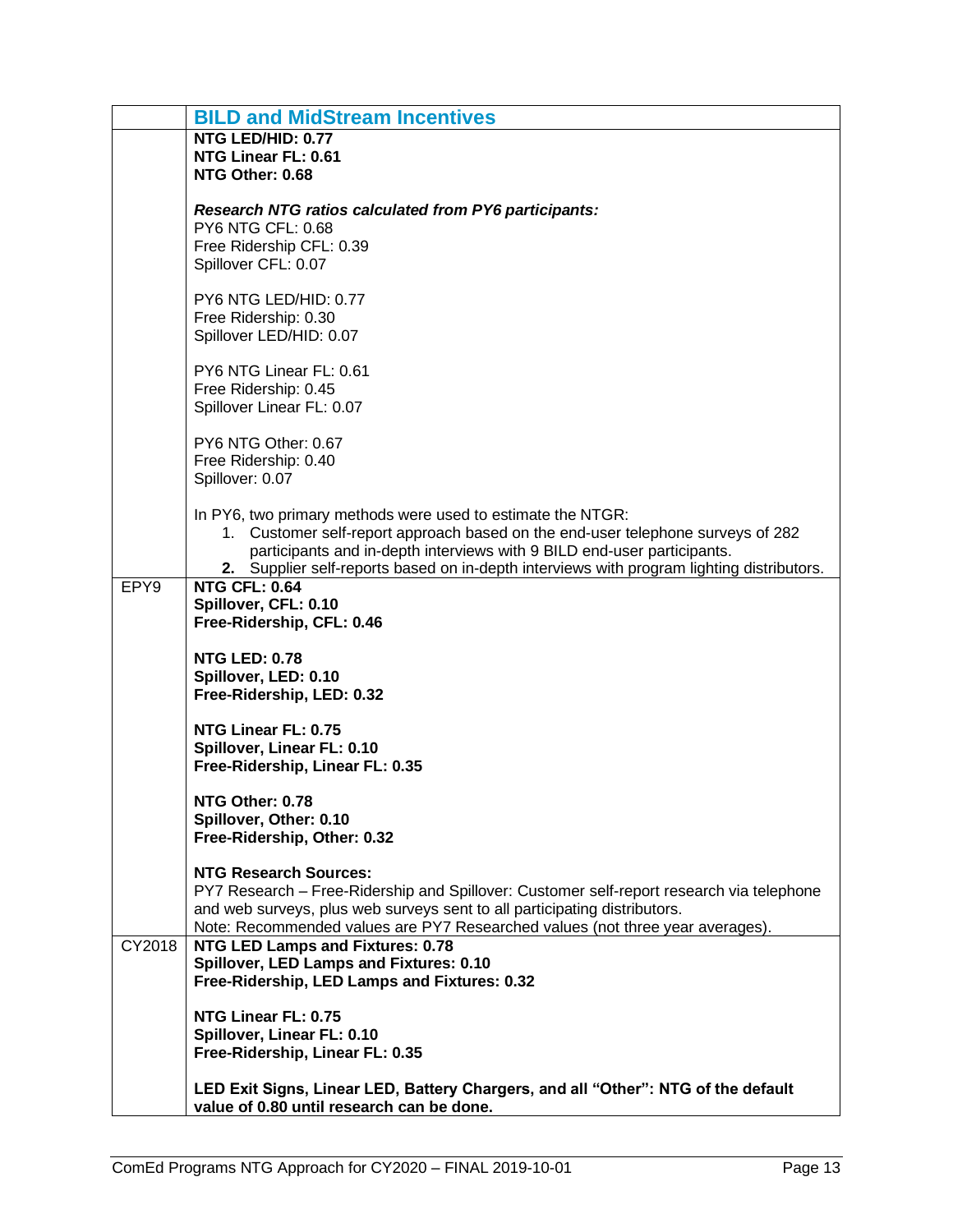|        | <b>BILD and MidStream Incentives</b>                                                                                                                                                                                                                                                                                                    |
|--------|-----------------------------------------------------------------------------------------------------------------------------------------------------------------------------------------------------------------------------------------------------------------------------------------------------------------------------------------|
|        | <b>NTG Research Sources:</b><br>For LED Lamps and Fixtures and for Linear FL: PY7 Research - Free-Ridership and<br>Spillover: Customer self-report research via telephone and web surveys, plus web surveys<br>sent to all participating distributors. Note: Recommended values are PY7 Researched<br>values (not three year averages). |
| CY2019 | <b>NTG LED Lamps and Fixtures: 0.83</b><br>Spillover, LED Lamps and Fixtures: 0.14<br>Free-Ridership, LED Lamps and Fixtures: 0.31                                                                                                                                                                                                      |
|        | NTG Linear FL: 0.67<br>Spillover, Linear FL: 0.14<br>Free-Ridership, Linear FL: 0.47                                                                                                                                                                                                                                                    |
|        | LED Exit Signs, Linear LED, Battery Chargers, and all "Other": NTG of the default<br>value of 0.80 until research can be done.                                                                                                                                                                                                          |
|        | <b>NTG Research Sources:</b><br>For LED Lamps and Fixtures and for Linear FL (Free-Ridership and Spillover): Customer<br>self-report research via telephone and web surveys, plus web surveys sent to all<br>participating distributors.                                                                                                |
| CY2020 | <b>Unchanged from CY2019</b><br><b>NTG LED Lamps and Fixtures: 0.83</b><br>Spillover, LED Lamps and Fixtures: 0.14<br>Free-Ridership, LED Lamps and Fixtures: 0.31                                                                                                                                                                      |
|        | NTG Linear FL: 0.67<br>Spillover, Linear FL: 0.14<br>Free-Ridership, Linear FL: 0.47                                                                                                                                                                                                                                                    |
|        | LED Exit Signs, Linear LED, Battery Chargers, and all "Other": NTG of the default<br>value of 0.80 until research can be done.                                                                                                                                                                                                          |
|        | <b>NTG Research Sources:</b><br>For LED Lamps and Fixtures and for Linear FL (Free-Ridership and Spillover): Customer<br>self-report research via telephone and web surveys, plus web surveys sent to all<br>participating distributors.                                                                                                |

<span id="page-15-0"></span>

|                  | <b>Small Business Energy Savings</b>                                                                                                                                                                                                                                                                                                                                                                                                                                                                                                                                                                                         |
|------------------|------------------------------------------------------------------------------------------------------------------------------------------------------------------------------------------------------------------------------------------------------------------------------------------------------------------------------------------------------------------------------------------------------------------------------------------------------------------------------------------------------------------------------------------------------------------------------------------------------------------------------|
| EPY1             | No Program                                                                                                                                                                                                                                                                                                                                                                                                                                                                                                                                                                                                                   |
| EPY <sub>2</sub> | No Program                                                                                                                                                                                                                                                                                                                                                                                                                                                                                                                                                                                                                   |
| EPY3             | No Program                                                                                                                                                                                                                                                                                                                                                                                                                                                                                                                                                                                                                   |
| EPY4             | Retroactive application of NTG of 0.95                                                                                                                                                                                                                                                                                                                                                                                                                                                                                                                                                                                       |
|                  | Free-Ridership 5%                                                                                                                                                                                                                                                                                                                                                                                                                                                                                                                                                                                                            |
|                  | Spillover 0%                                                                                                                                                                                                                                                                                                                                                                                                                                                                                                                                                                                                                 |
|                  | Method: Customer self-report. 84 NTG surveys completed from a population of 181. Basic<br>method of NTG analysis was used. No spillover was found. Customer participant self-<br>reported Free-Ridership was 17 percent for ComEd. Individual trade ally responses to Free-<br>Ridership questions were weighted by their respective fuel-specific program savings<br>contributions and combined for a fuel-specific overall Free-Ridership rate. This approach<br>resulted in an evaluation estimate of 5 percent Free-Ridership for electric measures and was<br>used to calculate the NTG of 0.95 for this ComEd program. |
| EPY <sub>5</sub> | SAG Consensus: 0.90                                                                                                                                                                                                                                                                                                                                                                                                                                                                                                                                                                                                          |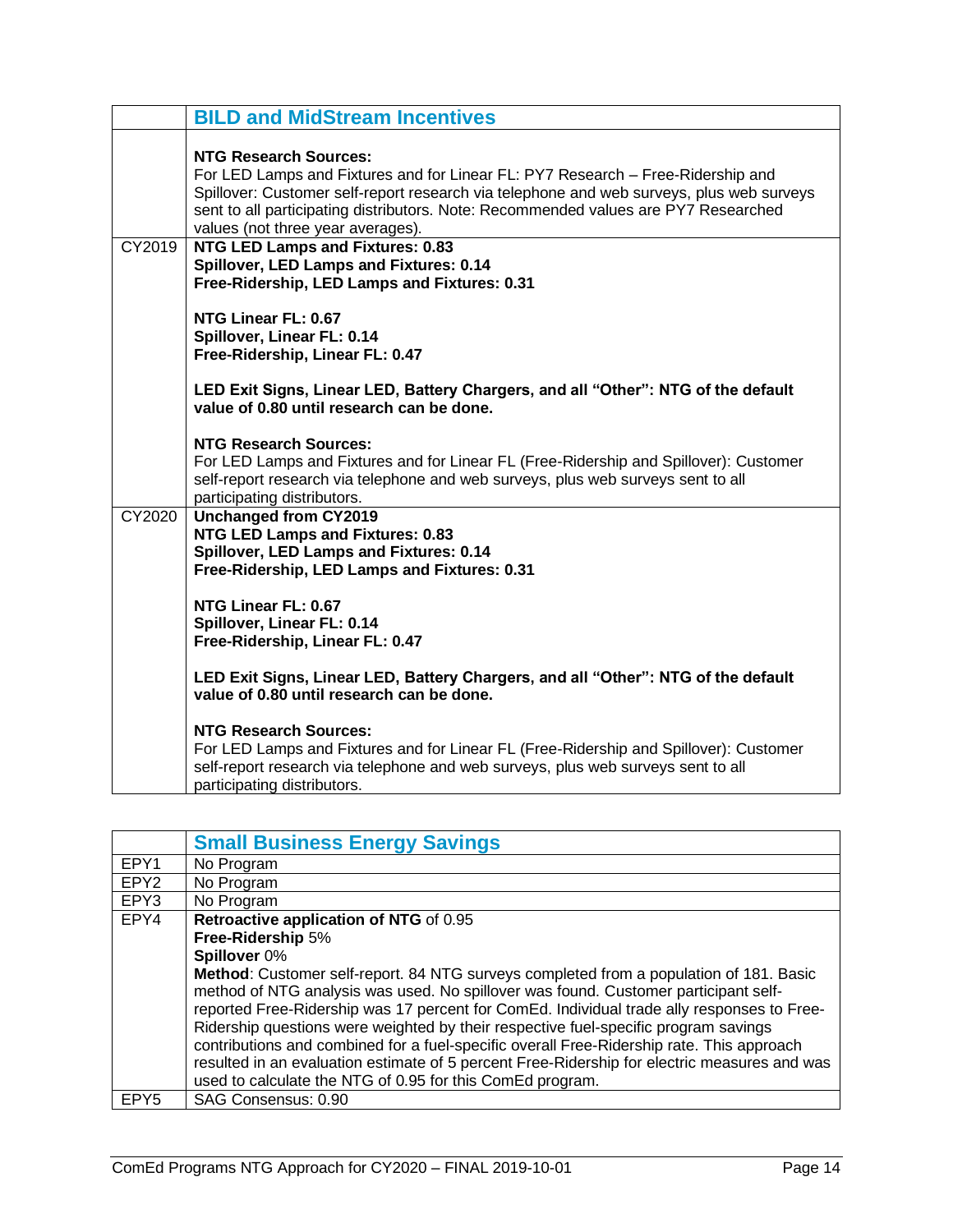|                  | <b>Small Business Energy Savings</b>                                                                                                                                                |
|------------------|-------------------------------------------------------------------------------------------------------------------------------------------------------------------------------------|
| EPY <sub>6</sub> | SAG Consensus: 0.95                                                                                                                                                                 |
| EPY7             | <b>NTG: 0.95</b>                                                                                                                                                                    |
|                  | No new NTG research in PY5.                                                                                                                                                         |
|                  | Free Ridership: 5%. Customer self-report survey.                                                                                                                                    |
|                  | Participant Spillover: 0% Customer and trade ally self-report survey.                                                                                                               |
|                  | Nonparticipant Spillover: 0% Trade ally survey                                                                                                                                      |
|                  | Three small participant spillover projects were included in the ComEd NTGR, but the impact<br>(about 0.003 added) was not significant at the two-digit level. Trade allies provided |
|                  | anecdotal evidence of non-participant spillover for electric measures, but they did not                                                                                             |
|                  | provide enough information to quantify it.                                                                                                                                          |
| EPY8             | Recommendation (based on average of PY7 Participant Survey & PY4 TA Interviews):                                                                                                    |
|                  | <b>NTG: 0.91</b>                                                                                                                                                                    |
|                  | Free-Ridership: 0.11                                                                                                                                                                |
|                  | (based upon average of PY7 Participant Survey of FR 0.16 and PY4 TA Interviews FR 0.05)                                                                                             |
|                  | Participant Spillover: 0.02 (based upon PY7 SO research)                                                                                                                            |
|                  | Nonparticipant spillover: 0.0                                                                                                                                                       |
| EPY9             | <b>NTG: 0.89</b>                                                                                                                                                                    |
|                  | Free-Ridership: 0.11                                                                                                                                                                |
|                  | Participant Spillover: 0.02 (based on PY7 SO Research)                                                                                                                              |
|                  | Nonparticipant spillover: 0.0                                                                                                                                                       |
|                  | <b>NTG Research Source:</b>                                                                                                                                                         |
|                  | PY 7 Research – Free-Ridership and Spillover: Participant and TA self-report, real-time                                                                                             |
|                  | approach                                                                                                                                                                            |
|                  | Free-Ridership: 0.11 - (based upon average of PY7 Participant Survey of FR 0.16 and PY4                                                                                             |
|                  | TA Interviews FR 0.05)                                                                                                                                                              |
|                  | Participant Spillover: 0.02 (based upon PY7 SO research)                                                                                                                            |
|                  | Nonparticipant spillover: 0.0                                                                                                                                                       |
| CY2018           | <b>NTG: 0.91</b>                                                                                                                                                                    |
|                  | Free-Ridership: 0.11                                                                                                                                                                |
|                  | Participant Spillover: 0.02 (based on PY7 SO Research)                                                                                                                              |
|                  | Nonparticipant spillover: 0.0                                                                                                                                                       |
|                  | <b>NTG Research Source:</b>                                                                                                                                                         |
|                  | PY 7 Research - Free-Ridership and Spillover: Participant and TA self-report, real-time                                                                                             |
|                  | approach                                                                                                                                                                            |
|                  | Free-Ridership: 0.11 – (based upon average of PY7 Participant Survey of FR 0.16 and PY4                                                                                             |
|                  | TA Interviews FR 0.05)                                                                                                                                                              |
|                  | Participant Spillover: 0.02 (based upon PY7 SO research)                                                                                                                            |
|                  | Nonparticipant spillover: 0.0                                                                                                                                                       |
| CY2019           | <b>NTG: 0.92</b><br>Free-Ridership: 0.10 - (based upon 46/54 participant/TA weighting from TRM v7 method                                                                            |
|                  | applied to PY7 research)                                                                                                                                                            |
|                  | Participant Spillover: 0.02 (based on PY7 SO Research)                                                                                                                              |
|                  | Nonparticipant spillover: 0.0                                                                                                                                                       |
|                  |                                                                                                                                                                                     |
|                  | NTG Research Source: Participant and TA self-report (real time) - FR & SO are based                                                                                                 |
|                  | upon PY7 Participant Surveys and updated TA interviews (PY8)                                                                                                                        |
| CY2020           | <b>NTG: 0.97</b>                                                                                                                                                                    |
|                  | Free-Ridership: 0.077                                                                                                                                                               |
|                  | Participant Spillover: 0.005                                                                                                                                                        |
|                  | Nonparticipant spillover: 0.04                                                                                                                                                      |
|                  | NTG Research Source: Participant self-report free ridership and spillover surveys.                                                                                                  |
|                  |                                                                                                                                                                                     |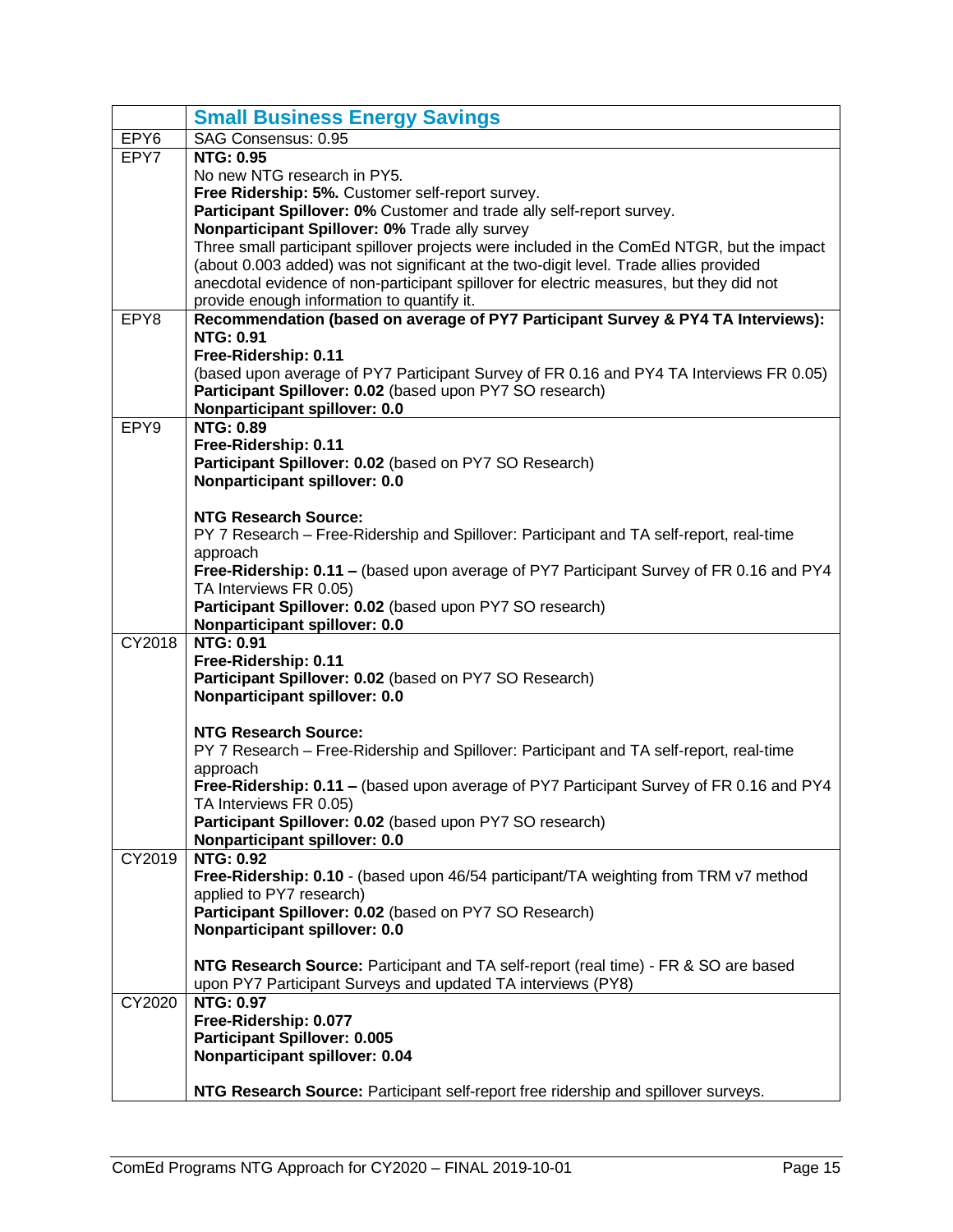<span id="page-17-0"></span>

|                  | <b>Strategic Energy Management (SEM)</b>                                                                                                                                                                                                           |
|------------------|----------------------------------------------------------------------------------------------------------------------------------------------------------------------------------------------------------------------------------------------------|
| EPY <sub>9</sub> | NTG: 1.0                                                                                                                                                                                                                                           |
|                  | EM&V impact analysis (regression) will create net savings, not adjusted gross therefore<br>EM&V does not calculate a NTG ratio that could be applied prospectively.                                                                                |
| CY2018           | <b>NTG: 0.95</b><br>Free Ridership: 0.09<br>Spillover: 0.04                                                                                                                                                                                        |
|                  | <b>NTG Source:</b><br>Free-Ridership and Spillover: PY6 RCx NTG Research                                                                                                                                                                           |
|                  | Determined to be more similar to RCx, with project-based impact analysis, than to a program<br>amenable to regression analysis.                                                                                                                    |
| CY2019           | <b>NTG: 1.0</b>                                                                                                                                                                                                                                    |
|                  | <b>NTG Source:</b><br>No program-specific research available yet. The program approach is substantially more<br>hands-on and long lasting and internal-capability building than RCx, which implies a higher<br>NTG ratio than RCx (which is 0.94). |
| CY2020           | <b>Unchanged from CY2019</b>                                                                                                                                                                                                                       |
|                  | <b>NTG: 1.0</b>                                                                                                                                                                                                                                    |
|                  | <b>NTG Source:</b><br>No program-specific research available yet. The program approach is substantially more<br>hands-on and long lasting and internal-capability building than RCx, which implies a higher<br>NTG ratio than RCx (which is 0.94). |

<span id="page-17-1"></span>

|                  | <b>Energy Advisor Monitoring-based Commissioning (PowerTakeoff)</b>                                                          |
|------------------|------------------------------------------------------------------------------------------------------------------------------|
| EPY <sub>9</sub> | NTG: 1.00                                                                                                                    |
|                  | Based upon ComEd program detail outlining behavioral program and assumes impact<br>analysis is based on regression analysis. |
| CY2018           | NTG: NA                                                                                                                      |
|                  | Based upon ComEd program detail outlining behavioral program and assumes impact                                              |
|                  | analysis is based on regression analysis.                                                                                    |
| CY2019           | <b>NTG: 1.00</b>                                                                                                             |
|                  |                                                                                                                              |
|                  | <b>NTG Source:</b>                                                                                                           |
|                  | NTG SAG Consensus which acknowledges that the program is similar to RCx except that                                          |
|                  | participants are customers who have consistently demonstrated having taken no EE actions.                                    |
| CY2020           | Unchanged from CY2019                                                                                                        |
|                  | <b>NTG: 1.00</b>                                                                                                             |
|                  |                                                                                                                              |
|                  | <b>NTG Source:</b>                                                                                                           |
|                  | NTG SAG Consensus which acknowledges that the program is similar to RCx except that                                          |
|                  | participants are customers who have consistently demonstrated having taken no EE actions.                                    |

<span id="page-17-2"></span>

|      | <b>Business Energy Analyzer (Agentis Behavioral Program)</b>                            |
|------|-----------------------------------------------------------------------------------------|
| EPY8 | l NTG: NA                                                                               |
|      | EM&V impact analysis (regression) will create net savings, not adjusted gross therefore |
|      | EM&V does not calculate a NTG ratio that could be applied prospectively.                |
| EPY9 | NTG: NA                                                                                 |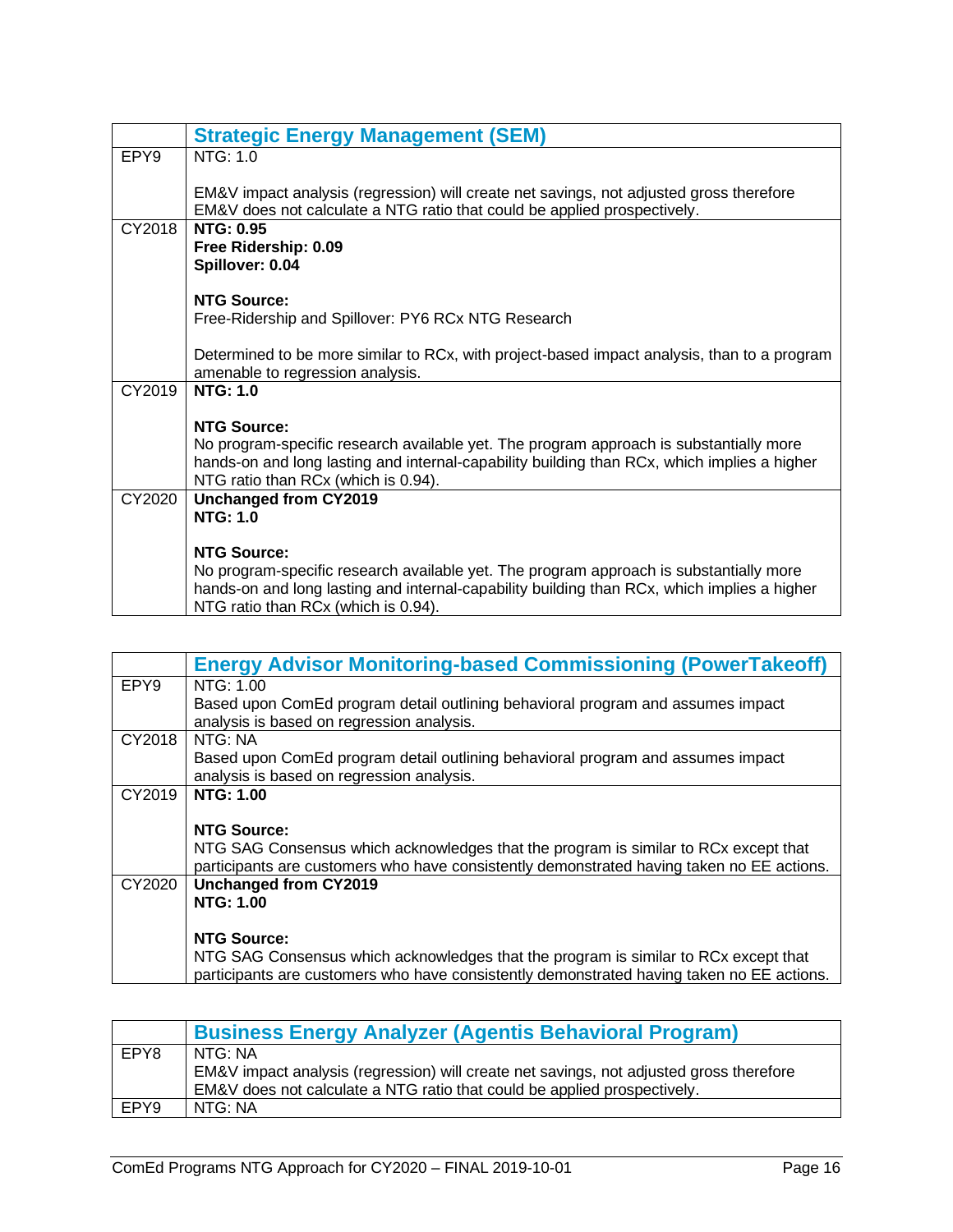|        | <b>Business Energy Analyzer (Agentis Behavioral Program)</b>                                                                                                        |  |  |  |
|--------|---------------------------------------------------------------------------------------------------------------------------------------------------------------------|--|--|--|
|        | EM&V impact analysis (regression) will create net savings, not adjusted gross therefore<br>EM&V does not calculate a NTG ratio that could be applied prospectively. |  |  |  |
| CY2018 | NTG: NA<br>EM&V impact analysis (regression) will create net savings, not adjusted gross therefore                                                                  |  |  |  |
|        | EM&V does not calculate a NTG ratio that could be applied prospectively.                                                                                            |  |  |  |
| CY2019 | <b>NTG: 0.94</b>                                                                                                                                                    |  |  |  |
|        | Free Ridership: 0.06                                                                                                                                                |  |  |  |
|        | Spillover: 0.00                                                                                                                                                     |  |  |  |
|        | <b>NTG Source:</b>                                                                                                                                                  |  |  |  |
|        | Free-Ridership and Spillover: RCx PY9 Research                                                                                                                      |  |  |  |
|        |                                                                                                                                                                     |  |  |  |
| CY2020 | The program is similar to RCx and the impact analysis will NOT produce net savings.<br>Unchanged from CY2019                                                        |  |  |  |
|        | <b>NTG: 0.94</b>                                                                                                                                                    |  |  |  |
|        | Free Ridership: 0.06                                                                                                                                                |  |  |  |
|        | Spillover: 0.00                                                                                                                                                     |  |  |  |
|        |                                                                                                                                                                     |  |  |  |
|        | <b>NTG Source:</b>                                                                                                                                                  |  |  |  |
|        | Free-Ridership and Spillover: RCx PY9 Research                                                                                                                      |  |  |  |
|        | The program is similar to RCx and the impact analysis will NOT produce net savings.                                                                                 |  |  |  |

<span id="page-18-0"></span>

|        | <b>CHP</b>                                                                                                                                              |  |  |  |
|--------|---------------------------------------------------------------------------------------------------------------------------------------------------------|--|--|--|
| EPY8   | NTG: 0.68                                                                                                                                               |  |  |  |
|        | Based upon PY6 Custom Program                                                                                                                           |  |  |  |
| EPY9   | NTG: Project-specific NTG values to be determined by evaluation early in each project. If<br>that is not possible, the default of 0.8 NTG will be used. |  |  |  |
|        | Background:                                                                                                                                             |  |  |  |
|        | 0.8 is the rounded average of PY7 Custom research NTG and NYSERDA's 0.9 NTG.                                                                            |  |  |  |
| CY2018 | Program not active in PY10.                                                                                                                             |  |  |  |
| CY2019 | Recommending the use of an ex-post value.                                                                                                               |  |  |  |
| CY2020 | Recommending the use of an ex-post value.                                                                                                               |  |  |  |

<span id="page-18-1"></span>

|        | <b>Operational Savings</b>   |
|--------|------------------------------|
| CY2018 | NTG: 0.91                    |
|        | Similar to RCx.              |
| CY2019 | NTG: 0.94                    |
|        | Free-Ridership: 0.06         |
|        | Spillover: 0.00              |
|        |                              |
|        | Source: RCx PY9 Research     |
| CY2020 | <b>Unchanged from CY2019</b> |
|        | NTG: 0.94                    |
|        | Free-Ridership: 0.06         |
|        | Spillover: 0.00              |
|        |                              |
|        | Source: RCx PY9 Research     |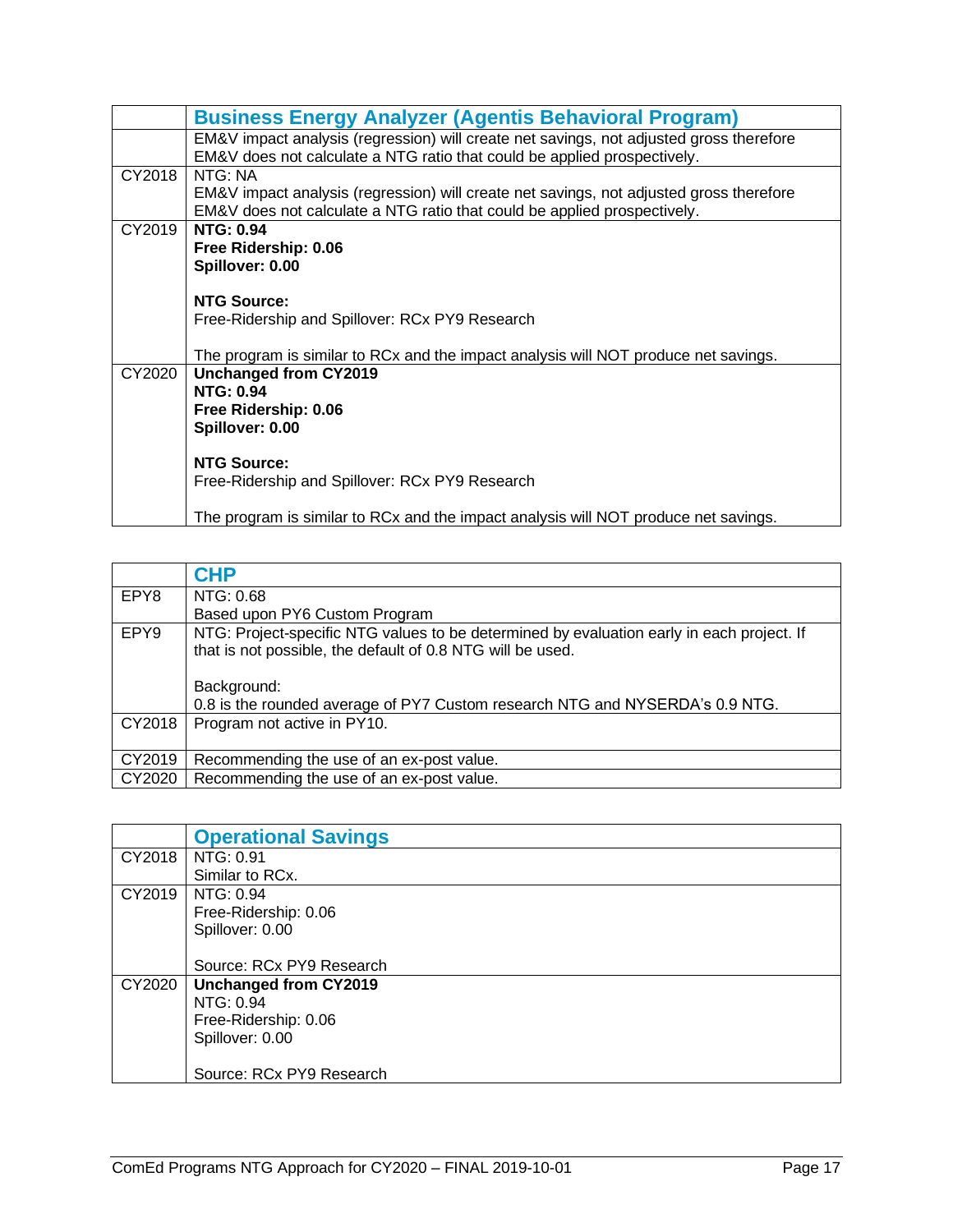<span id="page-19-0"></span>

|        | <b>LED Street Lighting</b>                                                                    |  |  |  |
|--------|-----------------------------------------------------------------------------------------------|--|--|--|
| CY2018 | NTG: 1.0                                                                                      |  |  |  |
| CY2019 | NTG: 1.0, Will conduct primary NTG research in CY2018 on municipally-owned lights             |  |  |  |
| CY2020 | NTG Municipality-Owned: 0.81                                                                  |  |  |  |
|        | FR MunicipalityOwned: 0.19                                                                    |  |  |  |
|        | PSO Municipality-Owned: Not studied                                                           |  |  |  |
|        | NTG ComEd-Owned Poles: 1.0                                                                    |  |  |  |
|        | Sources:                                                                                      |  |  |  |
|        | FR based on CY2018 EM&V Research ComEd-Owned Poles based on SAG approved<br>value for CY2018. |  |  |  |

<span id="page-19-1"></span>

|        | <b>Small Business Energy Efficiency Kits</b>        |
|--------|-----------------------------------------------------|
|        | CY2018   NTG: 0.90                                  |
|        | NTG Source: Similar to Ameren SB (0.89), rounded up |
|        | CY2019   NTG: 0.89                                  |
|        | NTG Source: Ameren SB                               |
| CY2020 | Unchanged from CY2019                               |
|        | NTG: 0.89                                           |
|        | NTG Source: Ameren SB                               |

<span id="page-19-2"></span>

| <b>Public Housing Authority</b> |
|---------------------------------|
| CY2019   NTG: 1.0               |
| CY2020   NTG: 1.0               |

<span id="page-19-3"></span>

|        | <b>Voltage Optimization</b> |
|--------|-----------------------------|
|        | CY2019   NTG: NA            |
| CY2020 | NTG: NA                     |

#### <span id="page-19-4"></span>**NEW PROGRAMS**

The new Business programs are listed in the Third-Party Programs section.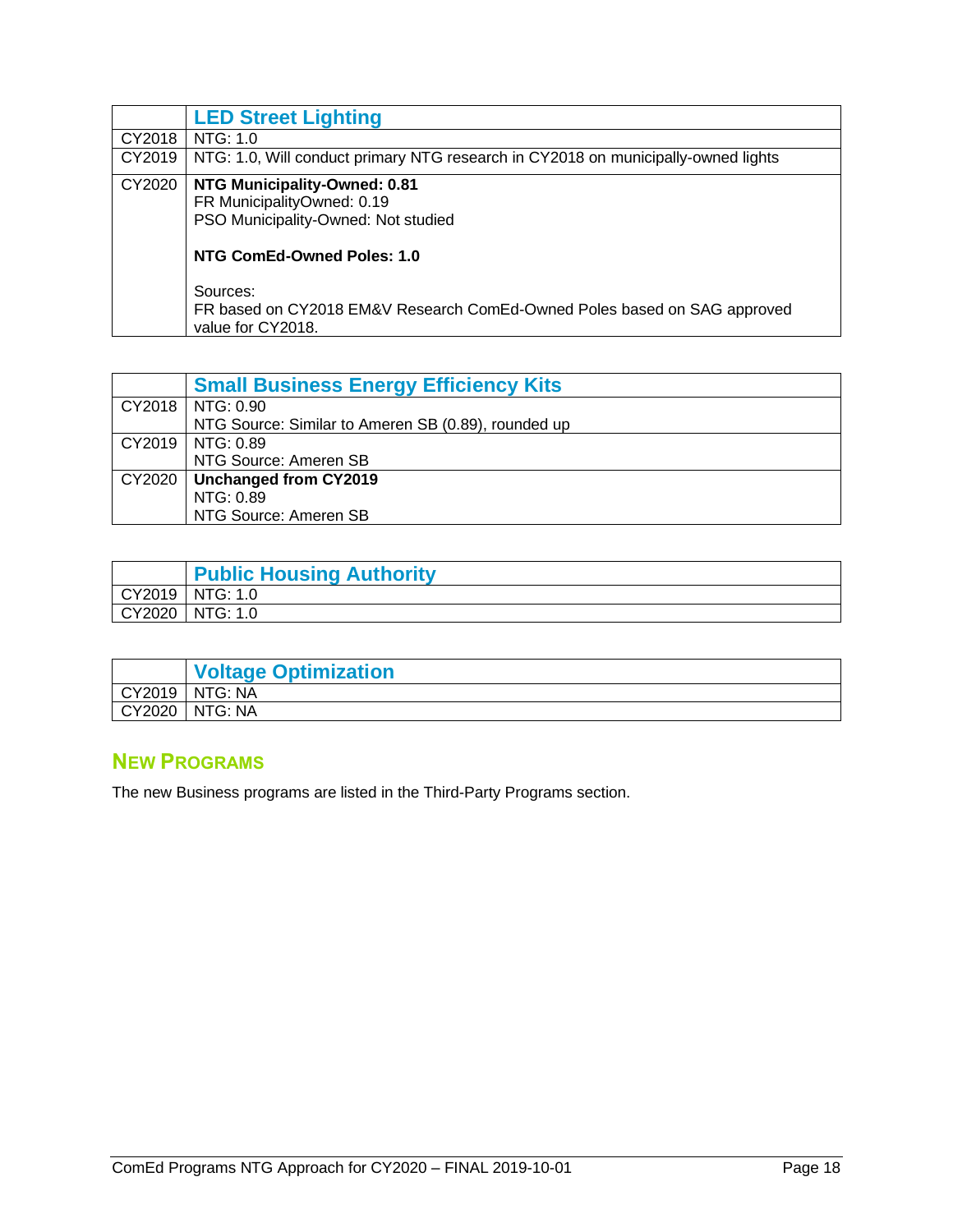# <span id="page-20-0"></span>Residential Programs

### <span id="page-20-1"></span>**LEGACY PROGRAMS**

<span id="page-20-2"></span>

|                  | <b>Residential Lighting - Smart Lighting Discounts</b>                                                               |
|------------------|----------------------------------------------------------------------------------------------------------------------|
| EPY1             | <b>NTG 0.69</b>                                                                                                      |
|                  | Free-Ridership 38%                                                                                                   |
|                  | Spillover 7%<br>Method: Customer self-report. Based on phone surveys with 100 coupon participants and                |
|                  | 56 identified participants identified in a general population survey.                                                |
| EPY <sub>2</sub> | <b>NTG 0.58</b>                                                                                                      |
|                  | Free-Ridership 48%                                                                                                   |
|                  | Spillover 6%<br>Method: Average of two customer self-report methods (based on general population survey              |
|                  | [201 completes] and in-store intercept surveys [381 completes]). A supplier self-report                              |
|                  | method (22 surveys) and a revealed preference demand model method were also employed                                 |
|                  | and resulted in lower NTGR estimates but were believed to be less accurate methods.                                  |
| EPY3             | <b>NTG 0.71</b>                                                                                                      |
|                  | Free-Ridership 31%<br>Spillover 2%                                                                                   |
|                  | Method: A customer self-report method based on in-store intercept surveys [496                                       |
|                  | completes]. A supplier self-report method (13 surveys) and a multi-state regression model                            |
|                  | was also employed and resulted in lower NTGR estimates but were believed to be less                                  |
| EPY4             | accurate methods.<br><b>Deemed using PY2 values</b>                                                                  |
|                  | EPY4 Research NTG 0.54 Total, 0.55 Standard, 0.44 Specialty, 0.54 Other - Fixture/LEDs                               |
|                  | Free-Ridership 47% Standard, 58% Specialty, 48% Other - Fixture/LEDs                                                 |
|                  | Spillover 2%                                                                                                         |
|                  | Method: Customer self-report method based on in-store intercept surveys (719 intercept<br>surveys).                  |
| PY <sub>5</sub>  | <b>SAG Consensus:</b>                                                                                                |
|                  | Standard CFL: 0.72<br>$\bullet$                                                                                      |
|                  | Specialty CFL: 0.80<br>$\bullet$                                                                                     |
|                  | CFL Fixtures: 0.79<br>$\bullet$                                                                                      |
| EPY <sub>6</sub> | <b>SAG Consensus:</b><br>Standard CFL: 0.54                                                                          |
|                  | Specialty CFL: 0.80<br>$\bullet$                                                                                     |
|                  | CFL Fixtures: 0.54<br>$\bullet$                                                                                      |
| EPY7             | NTG (based upon 3 year weighted average):                                                                            |
|                  | <b>Standard CFL: 0.60</b>                                                                                            |
|                  | <b>Specialty CFL: 0.55</b><br><b>CFL Fixtures: 0.75</b>                                                              |
|                  | LED Bulbs: 0.48                                                                                                      |
|                  | <b>LED Fixtures: 0.54</b>                                                                                            |
|                  | <b>Coupon: 0.55</b>                                                                                                  |
|                  | Source: EPY5 in-store intercept surveys. 3 year average NTG for Standard and Specialty                               |
|                  | CFLs. EM&V estimate for CFL Fixtures, LED Bulbs, and LED Fixtures. Rationale: They are                               |
|                  | higher priced and less common products so the barrier to adoption is higher, meaning the                             |
|                  | incentive has relatively more impact on the purchase decision than for the more common                               |
|                  | standard and specialty CFLs.<br>Participant Spillover: 0.01 all bulb types. Source: EPY5 in-store intercept surveys. |
|                  |                                                                                                                      |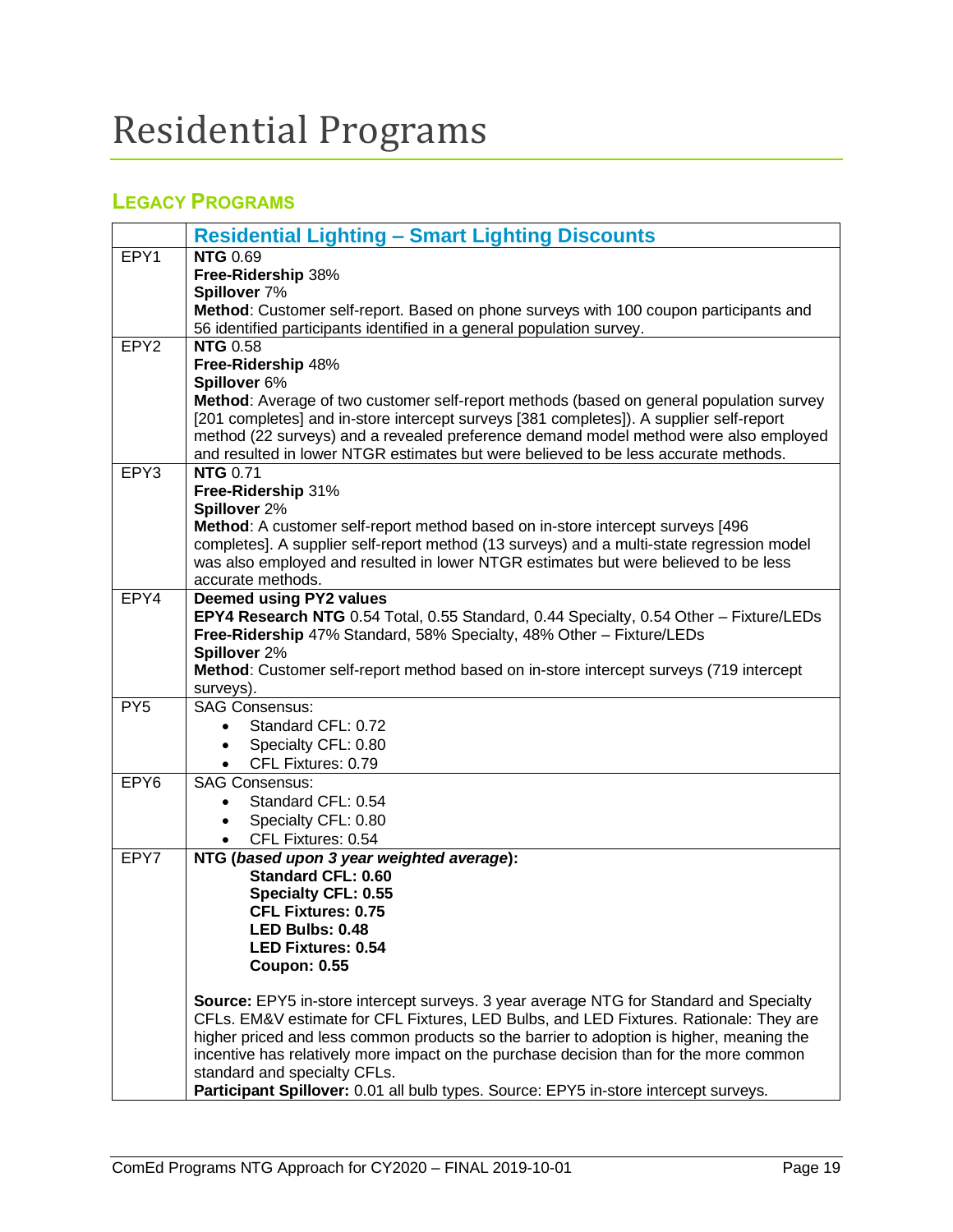|      | <b>Residential Lighting - Smart Lighting Discounts</b>                                                                                                                                                                          |                                                                                 |                      |             |                       |                 |
|------|---------------------------------------------------------------------------------------------------------------------------------------------------------------------------------------------------------------------------------|---------------------------------------------------------------------------------|----------------------|-------------|-----------------------|-----------------|
|      | Nonparticipant Spillover: 0.003 all bulb types. Source: EPY5 in-store intercept surveys.                                                                                                                                        |                                                                                 |                      |             |                       |                 |
|      | 477 nonparticipants interviewed.                                                                                                                                                                                                |                                                                                 |                      |             |                       |                 |
|      | Table E-1. 3-Year Average Standard and Specialty NTGR for ComEd                                                                                                                                                                 |                                                                                 |                      |             |                       |                 |
|      | <b>Program Year</b>                                                                                                                                                                                                             |                                                                                 | <b>Standard CFLs</b> |             | <b>Specialty CFLs</b> |                 |
|      |                                                                                                                                                                                                                                 |                                                                                 | <b>Bulbs</b>         | <b>NTGR</b> | <b>Bulbs</b>          | <b>NTGR</b>     |
|      | EPY3                                                                                                                                                                                                                            |                                                                                 | 9,893,196            | 71%         | 1,217,723             | 71%             |
|      | EPY4                                                                                                                                                                                                                            |                                                                                 | 11,419,752           | 55%         | 1,097,670             | 44%             |
|      | EPY <sub>5</sub>                                                                                                                                                                                                                |                                                                                 | 9,633,227            | 55%         | 1,197,896             | 48%             |
|      | 3-year Weighted Average for<br>EPY7                                                                                                                                                                                             |                                                                                 |                      | 60%         |                       | 55%             |
|      | Source: Navigant team analysis.                                                                                                                                                                                                 |                                                                                 |                      |             |                       |                 |
|      |                                                                                                                                                                                                                                 | Table 11 - PY5 FR, Spillover and NTGR Estimates Compared to Prior Program Years |                      |             |                       |                 |
|      | (From NTG Memo)                                                                                                                                                                                                                 |                                                                                 |                      |             |                       |                 |
|      | Net Impact<br><b>Parameters</b>                                                                                                                                                                                                 | Population                                                                      | PY <sub>5</sub>      | PY4         | PY <sub>3</sub>       | PY <sub>2</sub> |
|      |                                                                                                                                                                                                                                 | <b>Standard CFLs</b>                                                            | 0.47                 | 0.47        |                       |                 |
|      | Free-Ridership                                                                                                                                                                                                                  | <b>Specialty CFLs</b>                                                           | 0.53                 | 0.58        |                       |                 |
|      |                                                                                                                                                                                                                                 | All Program Bulbs                                                               | 0.48                 | 0.48        | 0.31                  | 0.46            |
|      |                                                                                                                                                                                                                                 | <b>Standard CFLs</b>                                                            | 0.02                 | 0.02        |                       |                 |
|      | <b>Spillover</b>                                                                                                                                                                                                                | <b>Specialty CFLs</b>                                                           | 0.02                 | 0.02        |                       |                 |
|      |                                                                                                                                                                                                                                 | All Program Bulbs                                                               | 0.02                 | 0.02        | 0.02                  | 0.05            |
|      |                                                                                                                                                                                                                                 | <b>Standard CFLs</b>                                                            | 0.54                 | 0.55        |                       |                 |
|      | <b>NTGR</b>                                                                                                                                                                                                                     | <b>Specialty CFLs</b>                                                           | 0.48                 | 0.44        |                       |                 |
|      |                                                                                                                                                                                                                                 | All Program Bulbs                                                               | 0.54                 | 0.54        | 0.71                  | 0.60            |
| EPY8 | NTG Standard CFL: 0.59<br><b>NTG Specialty CFL: 0.54</b><br><b>NTG CFL Fixtures: 0.56</b><br>NTG LED Bulbs: 0.73<br><b>NTG LED Fixtures: 0.73</b><br><b>NTG Coupon: As above</b><br>PY6 NTG Research:<br>NTG Standard CFL: 0.59 | Recommendation (based upon PY6 research):                                       |                      |             |                       |                 |
|      | Free Ridership Standard CFL: 0.41<br>Spillover Standard CFL: 0.01<br>PY6 NTG Specialty CFL: 0.54<br>Free Ridership Specialty CFL: 0.47<br>Spillover Specialty CFL: 0.01<br><b>CFL Fixtures FR: none</b>                         | PY6 NTG CFL Fixtures: 0.54 (no research in PY6                                  |                      |             |                       |                 |
|      | CFL Fixtures SO: none                                                                                                                                                                                                           |                                                                                 |                      |             |                       |                 |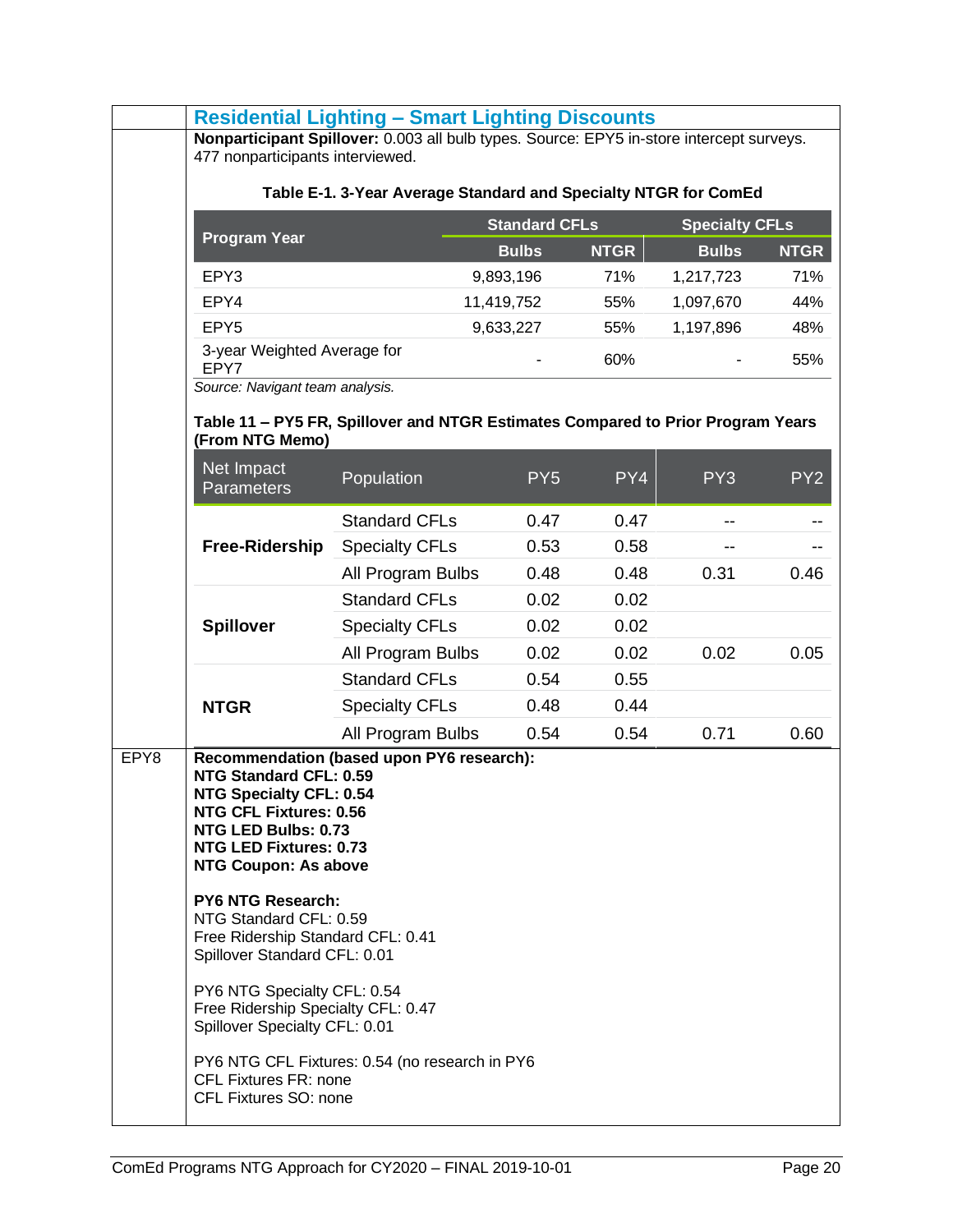|                  | <b>Residential Lighting - Smart Lighting Discounts</b>                                  |  |  |  |  |
|------------------|-----------------------------------------------------------------------------------------|--|--|--|--|
|                  | PY6 NTG LED Bulbs: 0.73                                                                 |  |  |  |  |
|                  | FR LED Bulbs: 0.44                                                                      |  |  |  |  |
|                  | SO LED Bulbs: 0.17                                                                      |  |  |  |  |
|                  | PY6 NTG LED Fixtures: 0.73                                                              |  |  |  |  |
|                  | FR LED Fixtures: 0.44                                                                   |  |  |  |  |
|                  | SO LED Fixtures: 0.17                                                                   |  |  |  |  |
| EPY <sub>9</sub> | NTG Standard CFL: 0.57                                                                  |  |  |  |  |
|                  | NTG Specialty CFL: 0.43 (from previous research)                                        |  |  |  |  |
|                  | NTG CFL Fixtures: 0.56 (from previous research)                                         |  |  |  |  |
|                  | NTG LED Bulbs - Omnidirectional: 0.58<br>NTG LED Bulbs - Directional: 0.60              |  |  |  |  |
|                  | NTG LED Fixtures: 0.73 (from previous research)                                         |  |  |  |  |
|                  | NTG Coupon: As above (from previous research)                                           |  |  |  |  |
|                  |                                                                                         |  |  |  |  |
|                  | <b>PY8 NTG Research:</b>                                                                |  |  |  |  |
|                  | NTG Standard CFL: 0.57                                                                  |  |  |  |  |
|                  | Free Ridership Standard CFL: 0.45                                                       |  |  |  |  |
|                  | Participant Spillover Standard CFL: 0.005                                               |  |  |  |  |
|                  | Nonparticipant Spillover Standard CFL: 0.008                                            |  |  |  |  |
|                  | PY6 NTG Specialty CFL: 0.43                                                             |  |  |  |  |
|                  | Free Ridership Specialty CFL: 0.59                                                      |  |  |  |  |
|                  | Spillover Specialty CFL: 0.02                                                           |  |  |  |  |
|                  |                                                                                         |  |  |  |  |
|                  | PY6 NTG CFL Fixtures: 0.56* (no research in PY7, PY8 SAG Consensus Value)               |  |  |  |  |
|                  | <b>CFL Fixtures FR: none</b><br>CFL Fixtures SO: none                                   |  |  |  |  |
|                  |                                                                                         |  |  |  |  |
|                  | PY8 NTG LED Bulbs - Omni-Directional: 0.58                                              |  |  |  |  |
|                  | FR LED Bulbs - Omni-Directional: 0.49                                                   |  |  |  |  |
|                  | Participant spillover LED Bulbs - Omni-Directional: 0.009                               |  |  |  |  |
|                  | Nonparticipant spillover LED Bulbs - Omni-Directional: 0.065                            |  |  |  |  |
|                  | PY8 NTG LED Bulbs - Directional: 0.60                                                   |  |  |  |  |
|                  | FR LED Bulbs - Directional: 0.42                                                        |  |  |  |  |
|                  | Participant spillover LED Bulbs - Directional: 0.009                                    |  |  |  |  |
|                  | Nonparticipant spillover LED Bulbs - Directional: 0.014                                 |  |  |  |  |
|                  |                                                                                         |  |  |  |  |
|                  | PY6 NTG LED Fixtures: 0.73                                                              |  |  |  |  |
|                  | FR LED Fixtures: 0.44                                                                   |  |  |  |  |
|                  | SO LED Fixtures: 0.17                                                                   |  |  |  |  |
|                  | <b>NTG Research Source:</b>                                                             |  |  |  |  |
|                  | PY8 In-store intercept survey, results weighted on projected sales.                     |  |  |  |  |
|                  | *Note: The CFL fixtures NTG ratio is from the PY8 SAG consensus value and is consistent |  |  |  |  |
|                  | with Standard & Specialty CFLs, "fixtures" is discontinued in PY7                       |  |  |  |  |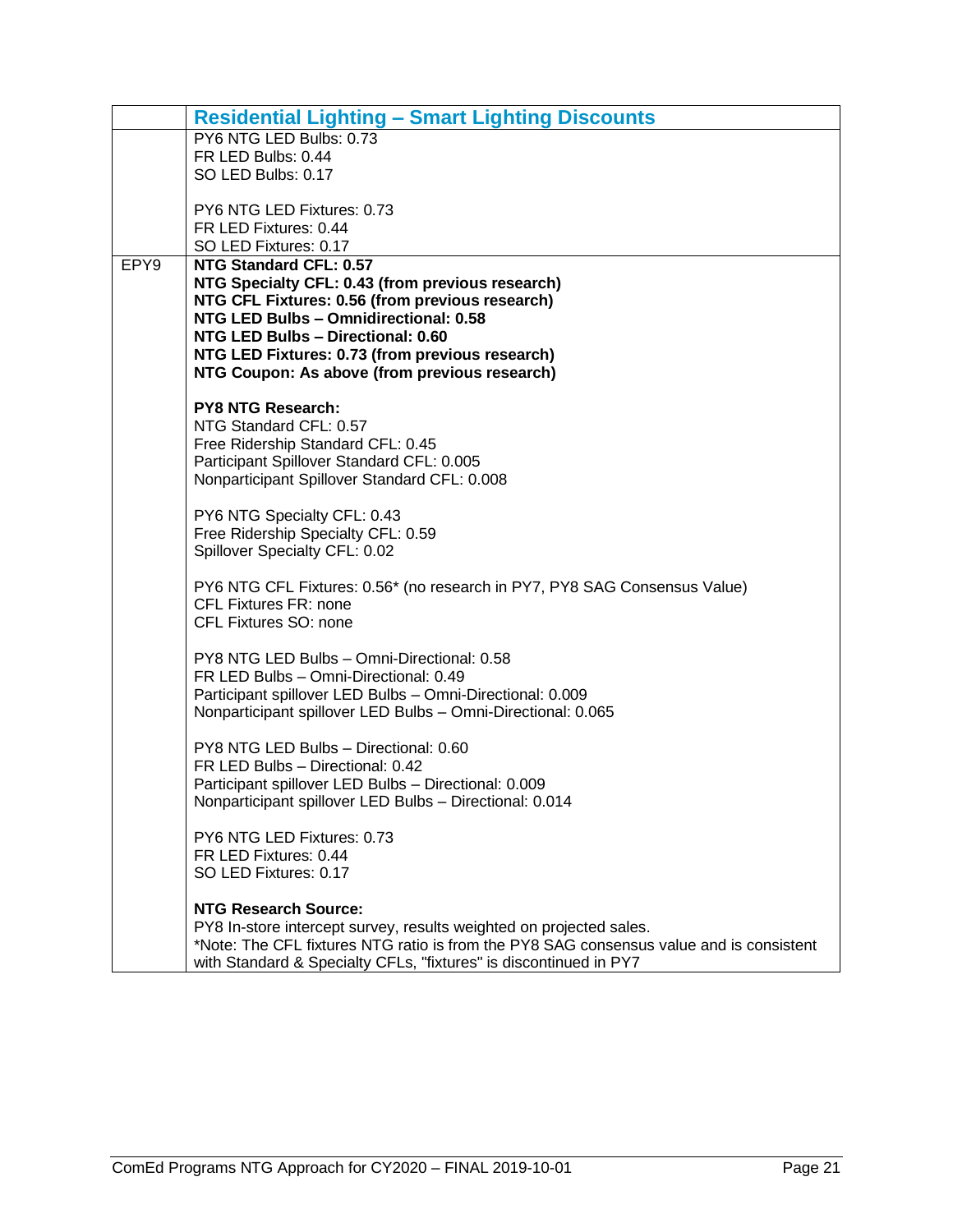|        | <b>Residential Lighting - Smart Lighting Discounts</b>                                                                                                                                                                                                                                                              |
|--------|---------------------------------------------------------------------------------------------------------------------------------------------------------------------------------------------------------------------------------------------------------------------------------------------------------------------|
| CY2018 | <b>NTG Standard CFL: 0.54</b><br><b>NTG Specialty CFL: 0.43</b><br><b>NTG CFL Fixtures: 0.56</b><br>NTG LED Bulbs - Omnidirectional: 0.58<br>NTG LED Bulbs - Directional: 0.58<br><b>NTG LED Fixtures: 0.73</b>                                                                                                     |
|        | <b>NTG Coupon: As above</b>                                                                                                                                                                                                                                                                                         |
|        | <b>PY8 NTG Research:</b><br>NTG Standard CFL: 0.54<br>Free Ridership Standard CFL: 0.47<br>Participant Spillover Standard CFL: 0.004<br>Nonparticipant Spillover Standard CFL: 0.010                                                                                                                                |
|        | PY6 NTG Specialty CFL: 0.43<br>Free Ridership Specialty CFL: 0.59<br>Spillover Specialty CFL: 0.02                                                                                                                                                                                                                  |
|        | PY6 NTG CFL Fixtures: 0.56* (no research in PY7, PY8 SAG Consensus Value)<br><b>CFL Fixtures FR: none</b><br>CFL Fixtures SO: none                                                                                                                                                                                  |
|        | PY8 NTG LED Bulbs - Omni-Directional: 0.58<br>FR LED Bulbs - Omni-Directional: 0.49<br>Participant spillover LED Bulbs - Omni-Directional: 0.009<br>Nonparticipant spillover LED Bulbs - Omni-Directional: 0.058                                                                                                    |
|        | PY8 NTG LED Bulbs - Directional: 0.58<br>FR LED Bulbs - Directional: 0.45<br>Participant spillover LED Bulbs - Directional: 0.009<br>Nonparticipant spillover LED Bulbs - Directional: 0.026                                                                                                                        |
|        | PY6 NTG LED Fixtures: 0.73<br>FR LED Fixtures: 0.44<br>SO LED Fixtures: 0.17                                                                                                                                                                                                                                        |
|        | <b>NTG Research Source:</b><br>PY8 In-store intercept survey, results weighted on verified savings                                                                                                                                                                                                                  |
| CY2019 | NTG Standard CFL: Not active CY2019<br>NTG Specialty CFL: Not active CY2019<br>NTG CFL Fixtures: Not active CY2019<br><b>NTG LED Fixtures: Not active CY2019</b><br>NTG Coupon: Not active CY2019<br>NTG LED Bulbs - Omnidirectional: 0.67<br>NTG LED Bulbs - Directional: 0.61<br>NTG LED Bulbs - Specialty: 0.53* |
|        | <b>PY9 NTG Research:</b><br>PY9 NTG LED Bulbs - Omni-Directional: 0.67<br>FR LED Bulbs - Omni-Directional: 0.41<br>Participant spillover LED Bulbs - Omni-Directional: 0.02<br>Nonparticipant spillover LED Bulbs - Omni-Directional: 0.06                                                                          |
|        | PY9 NTG LED Bulbs - Directional: 0.61                                                                                                                                                                                                                                                                               |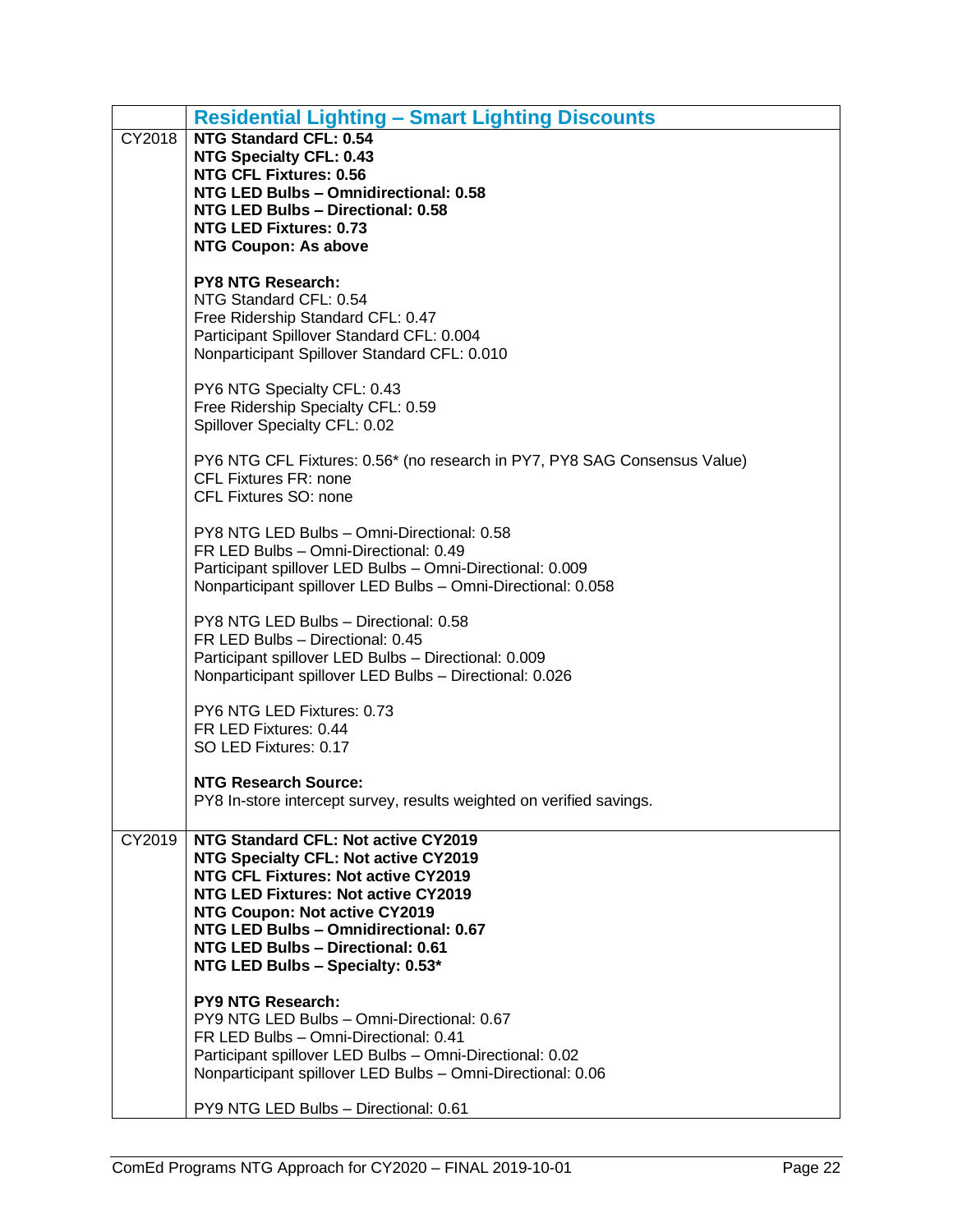|               | <b>Residential Lighting - Smart Lighting Discounts</b>                                                                                                                                                                                                                                                                                                             |
|---------------|--------------------------------------------------------------------------------------------------------------------------------------------------------------------------------------------------------------------------------------------------------------------------------------------------------------------------------------------------------------------|
|               | FR LED Bulbs - Directional: 0.47<br>Participant spillover LED Bulbs - Directional: 0.02<br>Nonparticipant spillover LED Bulbs - Directional: 0.06                                                                                                                                                                                                                  |
|               | PY9 NTG LED Bulbs - Specialty: 0.53<br>FR LED Bulbs - Specialty: 0.55<br>Participant spillover LED Bulbs - Specialty: 0.02<br>Nonparticipant spillover LED Bulbs - Specialty: 0.06                                                                                                                                                                                 |
|               | <b>NTG Research Source:</b><br>PY9 In-store intercept survey, results weighted on verified savings.                                                                                                                                                                                                                                                                |
| <b>CY2020</b> | $*$ = subject to revision as per TRM $v7$ and EISA.<br>NTG Standard CFL: Not active CY2019<br>NTG Specialty CFL: Not active CY2019<br>NTG CFL Fixtures: Not active CY2019<br>NTG LED Fixtures: Not active CY2019<br>NTG Coupon: Not active CY2019<br>NTG LED Bulbs - Omnidirectional: 0.52<br>NTG LED Bulbs - Directional: 0.52<br>NTG LED Bulbs - Specialty: 0.59 |
|               | CY2018 Research:<br>CY2018 NTG LED Bulbs - Omni-Directional: 0.52<br>FR LED Bulbs - Omni-Directional: 0.55<br>Participant spillover LED Bulbs - Omni-Directional: 0.02<br>Nonparticipant spillover LED Bulbs - Omni-Directional: 0.05                                                                                                                              |
|               | CY2018 NTG LED Bulbs - Directional: 0.52<br>FR LED Bulbs - Directional: 0.55<br>Participant spillover LED Bulbs - Directional: 0.02<br>Nonparticipant spillover LED Bulbs - Directional: 0.05                                                                                                                                                                      |
|               | CY2018 NTG LED Bulbs - Specialty: 0.59<br>FR LED Bulbs - Specialty: 0.48<br>Participant spillover LED Bulbs - Specialty: 0.02<br>Nonparticipant spillover LED Bulbs - Specialty: 0.05                                                                                                                                                                              |
|               | <b>NTG Research Source:</b><br>CY2018 in-store intercepts. Note that the evaluation team developed a single estimate for<br>participant spillover and a single estimate for non-participant spillover across all LED types.                                                                                                                                        |

<span id="page-24-0"></span>

|                  | <b>Fridge Freezer Recycling Rewards</b>                                              |
|------------------|--------------------------------------------------------------------------------------|
| EPY1             | NTG 0.70 for refrigerators, 0.83 for freezers, 1.0 for Room AC units                 |
|                  | Free-Ridership 30% for refrigerators, 17% for freezers, 0% for Room AC units         |
|                  | Spillover 0% for all measure types                                                   |
|                  | Method: Customer self-report. 100 surveys completed (70 refrigerator respondents, 30 |
|                  | freezers), from attempted calls with 498 respondents                                 |
| EPY <sub>2</sub> | NTG 0.73 for refrigerators, 0.82 for freezers, 0.72 for Room AC units                |
|                  | Free-Ridership 27% for refrigerators, 18% for freezers, 28% for Room AC units        |
|                  | <b>Spillover</b> 0% for all measure types                                            |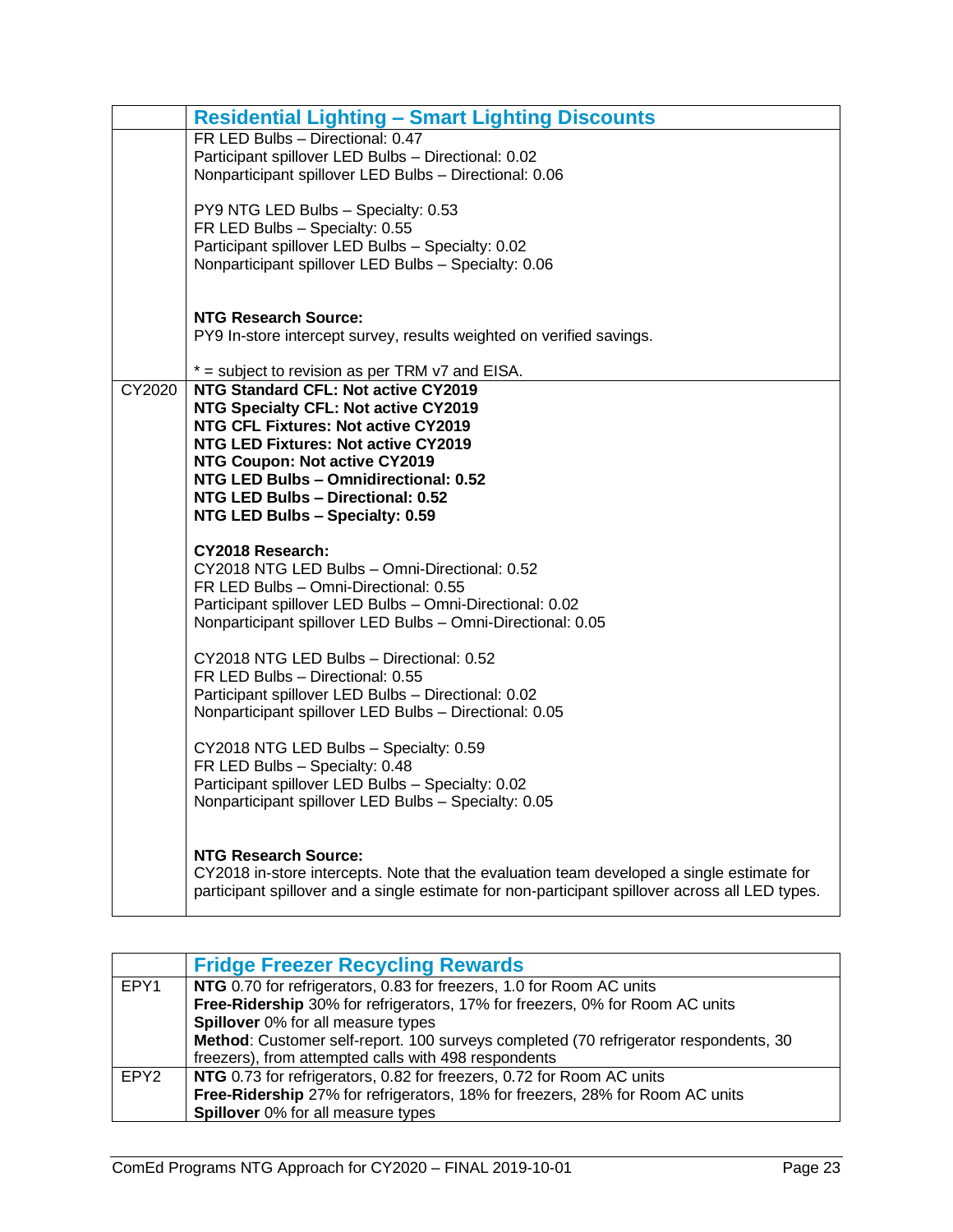|                  | <b>Fridge Freezer Recycling Rewards</b>                                                                                                                                                  |  |  |  |  |  |  |  |  |  |
|------------------|------------------------------------------------------------------------------------------------------------------------------------------------------------------------------------------|--|--|--|--|--|--|--|--|--|
|                  | Method: Customer self-report. 152 surveys completed - 114 Refrigerator, 38 Freezer, 30                                                                                                   |  |  |  |  |  |  |  |  |  |
|                  | Room AC Recyclers, from attempted calls with 744 respondents                                                                                                                             |  |  |  |  |  |  |  |  |  |
| EPY3             | NTG 0.67 for refrigerators, 0.75 for freezers, 0.70 for Room AC units<br>Free-Ridership 33% for refrigerators, 25% for freezers, 30% for Room AC units                                   |  |  |  |  |  |  |  |  |  |
|                  | Spillover 0% for all measure types                                                                                                                                                       |  |  |  |  |  |  |  |  |  |
|                  | Method: Customer self-report. 202 surveys completed - 151 Refrig., 51 Freezer, 30 Room                                                                                                   |  |  |  |  |  |  |  |  |  |
|                  | AC Recyclers, from attempted calls with 1,369 respondents                                                                                                                                |  |  |  |  |  |  |  |  |  |
| EPY4             | Deemed using PY2 values NTG 0.73 for refrigerators, 0.77 for freezers, and 0.58 for Room                                                                                                 |  |  |  |  |  |  |  |  |  |
|                  | AC units                                                                                                                                                                                 |  |  |  |  |  |  |  |  |  |
|                  | EPY4 Research NTG of 0.77 for refrigerators and freezers, 0.58 for Room AC.                                                                                                              |  |  |  |  |  |  |  |  |  |
|                  | Free-Ridership 27% for refrigerators, 23% for freezers, 42% for Room AC units                                                                                                            |  |  |  |  |  |  |  |  |  |
|                  | Spillover 0% for all measure types                                                                                                                                                       |  |  |  |  |  |  |  |  |  |
|                  | Method: Customer and participating retailer self-reports. Weighted average from combining<br>results from both sources. 200 surveys completed with participating customers -150 Refrig., |  |  |  |  |  |  |  |  |  |
|                  | 50 Freezer, 19 Room AC Recyclers, from attempted calls with 2,225 respondents                                                                                                            |  |  |  |  |  |  |  |  |  |
| EPY <sub>5</sub> | <b>SAG Consensus:</b>                                                                                                                                                                    |  |  |  |  |  |  |  |  |  |
|                  | Refrigerators: 0.67                                                                                                                                                                      |  |  |  |  |  |  |  |  |  |
|                  | Freezers: 0.75                                                                                                                                                                           |  |  |  |  |  |  |  |  |  |
|                  | Room AC: 0.70                                                                                                                                                                            |  |  |  |  |  |  |  |  |  |
| EPY <sub>6</sub> | <b>SAG Consensus:</b>                                                                                                                                                                    |  |  |  |  |  |  |  |  |  |
|                  | Refrigerators: 0.73                                                                                                                                                                      |  |  |  |  |  |  |  |  |  |
|                  | Freezers: 0.82                                                                                                                                                                           |  |  |  |  |  |  |  |  |  |
|                  | Room AC: 0.72                                                                                                                                                                            |  |  |  |  |  |  |  |  |  |
| EPY7             | NTG:                                                                                                                                                                                     |  |  |  |  |  |  |  |  |  |
|                  | <b>Non-Retailer</b><br><b>Unit Type</b><br><b>Retailer</b>                                                                                                                               |  |  |  |  |  |  |  |  |  |
|                  |                                                                                                                                                                                          |  |  |  |  |  |  |  |  |  |
|                  | 79%<br>17%<br>Refrigerator                                                                                                                                                               |  |  |  |  |  |  |  |  |  |
|                  | 59%<br>21%<br>Freezer                                                                                                                                                                    |  |  |  |  |  |  |  |  |  |
|                  | Room ACs<br>50%                                                                                                                                                                          |  |  |  |  |  |  |  |  |  |
|                  |                                                                                                                                                                                          |  |  |  |  |  |  |  |  |  |
|                  | Source: EPY5 participant surveys, participating retailer surveys, nonparticipating retailer<br>surveys                                                                                   |  |  |  |  |  |  |  |  |  |
|                  |                                                                                                                                                                                          |  |  |  |  |  |  |  |  |  |
|                  | <b>Participant Spillover: Negligible</b>                                                                                                                                                 |  |  |  |  |  |  |  |  |  |
|                  | Nonparticipant spillover: Negligible                                                                                                                                                     |  |  |  |  |  |  |  |  |  |
|                  | No spillover primary research done in EPY5. A literature review of other research does not<br>support meaningful spillover.                                                              |  |  |  |  |  |  |  |  |  |
|                  | Note: ODC-Ameren accepted the ComEd values.                                                                                                                                              |  |  |  |  |  |  |  |  |  |
| EPY8             | Recommendation (based upon PY6 research):                                                                                                                                                |  |  |  |  |  |  |  |  |  |
|                  | NTG Fridge, Retailer: 0.29 without Vendor #1                                                                                                                                             |  |  |  |  |  |  |  |  |  |
|                  | NTG Fridge, Non-Retailer: 0.77                                                                                                                                                           |  |  |  |  |  |  |  |  |  |
|                  | NTG Fridge, Weighted Average Retailer and Non Retailer: 0.53                                                                                                                             |  |  |  |  |  |  |  |  |  |
|                  |                                                                                                                                                                                          |  |  |  |  |  |  |  |  |  |
|                  | NTG Freezer, Retailer: 0.30 NTG without Vendor #1<br>NTG Freezer, Non-Retailer: 0.58                                                                                                     |  |  |  |  |  |  |  |  |  |
|                  | NTG Freezer, Weighted Average Retailer and Non Retailer: 0.57                                                                                                                            |  |  |  |  |  |  |  |  |  |
|                  | NTG Room ACs: 0.50                                                                                                                                                                       |  |  |  |  |  |  |  |  |  |
|                  | NTG Room AC, Non-Retailer: 0.50                                                                                                                                                          |  |  |  |  |  |  |  |  |  |
|                  |                                                                                                                                                                                          |  |  |  |  |  |  |  |  |  |
|                  | FR Fridge, Retailer: 0.71<br>FR Fridge, Non-Retailer: 0.23                                                                                                                               |  |  |  |  |  |  |  |  |  |
|                  | FR Fridge, Weighted Average: 0.47                                                                                                                                                        |  |  |  |  |  |  |  |  |  |
|                  | FR Freezer, Retailer: 0.70                                                                                                                                                               |  |  |  |  |  |  |  |  |  |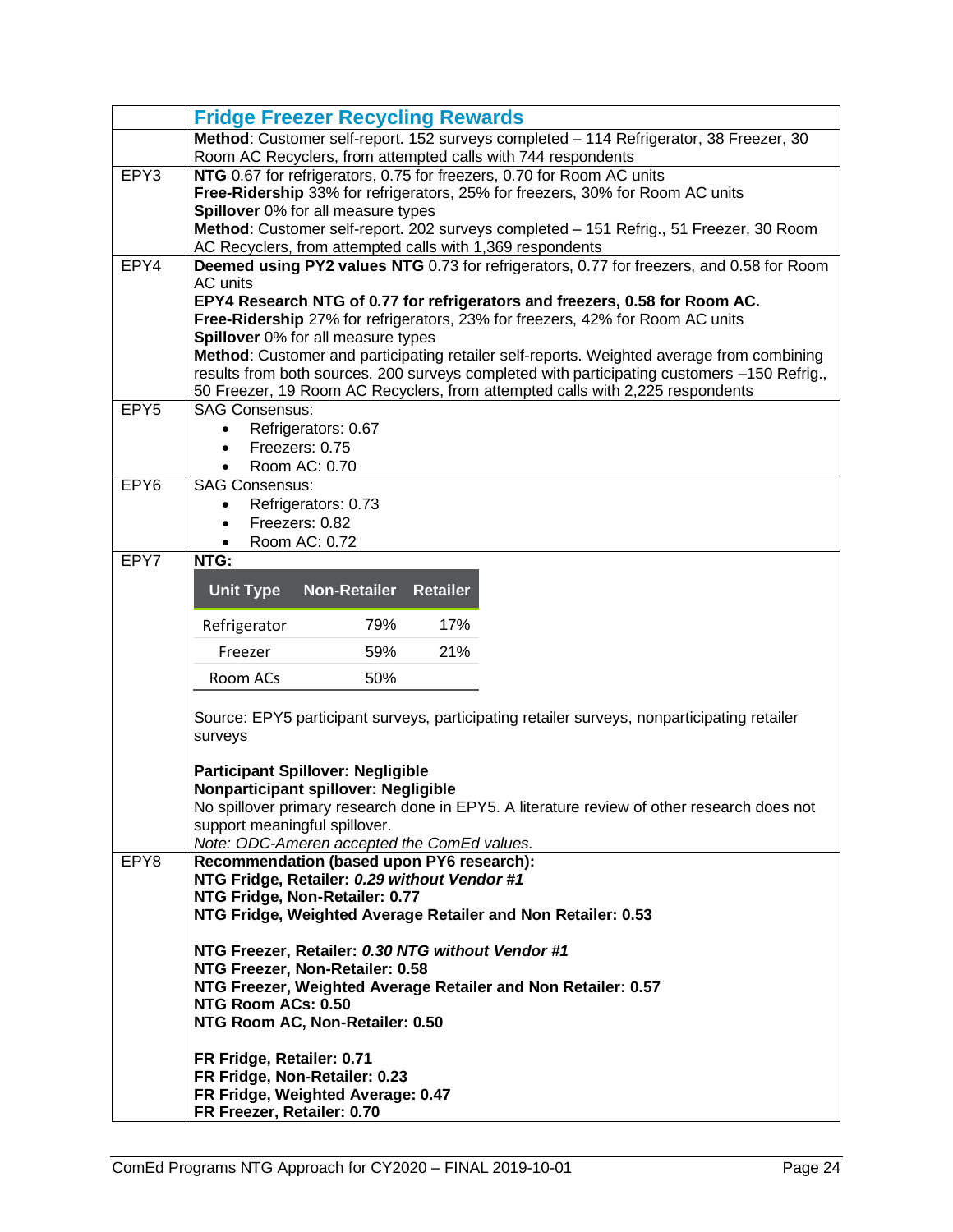|        | <b>Fridge Freezer Recycling Rewards</b>                                                                                                                                                                                                                                                                                           |
|--------|-----------------------------------------------------------------------------------------------------------------------------------------------------------------------------------------------------------------------------------------------------------------------------------------------------------------------------------|
|        | FR Freezer, Non-Retailer: 0.58                                                                                                                                                                                                                                                                                                    |
|        | FR Freezer, Weighted Average: 0.43                                                                                                                                                                                                                                                                                                |
|        | Based upon PY6 Participant and Retailer Surveys. PY6 data sources include telephone<br>surveys with participating customers, telephone surveys with nonparticipating customers, in-<br>depth interviews with participating retailers and telephone surveys with non-participating<br>retailers associated with unit replacements. |
|        | Information regarding participant spillover was also collected, but ultimately did not support a<br>finding of any spillover.                                                                                                                                                                                                     |
| EPY9   | NTG Fridge Overall (including PIR): 0.51                                                                                                                                                                                                                                                                                          |
|        | NTG Fridge, Retailer (excluding Vendors #1): 0.22                                                                                                                                                                                                                                                                                |
|        | NTG Fridge, Non-Retailer: 0.62<br>NTG Fridge, Weighted Average Retailer and Non Retailer: 0.54                                                                                                                                                                                                                                    |
|        |                                                                                                                                                                                                                                                                                                                                   |
|        | NTG Freezer Overall (including PIR): 0.58                                                                                                                                                                                                                                                                                         |
|        | NTG Freezer, Retailer (excluding Vendors #1): 0.25                                                                                                                                                                                                                                                                               |
|        | NTG Freezer, Non-Retailer: 0.63<br>NTG Freezer, Weighted Average Retailer and Non Retailer: 0.60                                                                                                                                                                                                                                  |
|        |                                                                                                                                                                                                                                                                                                                                   |
|        | NTG Room ACs: 0.50                                                                                                                                                                                                                                                                                                                |
|        | NTG Room AC, Non-Retailer: 0.50                                                                                                                                                                                                                                                                                                   |
|        | FR Fridge, Retailer: 0.78                                                                                                                                                                                                                                                                                                         |
|        | FR Fridge, Non-Retailer: 0.38<br>FR Fridge, Weighted Average: 0.46                                                                                                                                                                                                                                                                |
|        | FR Freezer, Retailer: 0.75                                                                                                                                                                                                                                                                                                        |
|        | FR Freezer, Non-Retailer: 0.37                                                                                                                                                                                                                                                                                                    |
|        | FR Freezer, Weighted Average: 0.40                                                                                                                                                                                                                                                                                                |
|        | SO is negligible for this program.<br>NTG Research Source: PY7 Retailer and participant surveys                                                                                                                                                                                                                                   |
| CY2018 | NTG Fridge Overall (including PIR): 0.51                                                                                                                                                                                                                                                                                          |
|        | NTG Fridge, Retailer (excluding Vendors #1): 0.22                                                                                                                                                                                                                                                                                |
|        | NTG Fridge, Non-Retailer: 0.62                                                                                                                                                                                                                                                                                                    |
|        | NTG Freezer Overall (including PIR): 0.58                                                                                                                                                                                                                                                                                         |
|        | NTG Freezer, Retailer (excluding Vendors #1): 0.25                                                                                                                                                                                                                                                                               |
|        | NTG Freezer, Non-Retailer: 0.63                                                                                                                                                                                                                                                                                                   |
|        | NTG Room ACs: 0.50                                                                                                                                                                                                                                                                                                                |
|        | FR Fridge, Retailer: 0.78                                                                                                                                                                                                                                                                                                         |
|        | FR Fridge, Non-Retailer: 0.38                                                                                                                                                                                                                                                                                                     |
|        | FR Freezer, Retailer: 0.75                                                                                                                                                                                                                                                                                                        |
|        | FR Freezer, Non-Retailer: 0.37                                                                                                                                                                                                                                                                                                    |
|        | SO is negligible for this program.                                                                                                                                                                                                                                                                                                |
|        | NTG Research Source: PY7 Retailer and participant surveys                                                                                                                                                                                                                                                                         |
| CY2019 | NTG Fridge: 0.50                                                                                                                                                                                                                                                                                                                  |
|        | NTG Freezer: 0.48                                                                                                                                                                                                                                                                                                                 |
|        | NTG Room ACs: 0.50<br>FR Fridge: 0.50                                                                                                                                                                                                                                                                                             |
|        | FR Freezer: 0.52                                                                                                                                                                                                                                                                                                                  |
|        | FR Room ACs: 0.50                                                                                                                                                                                                                                                                                                                 |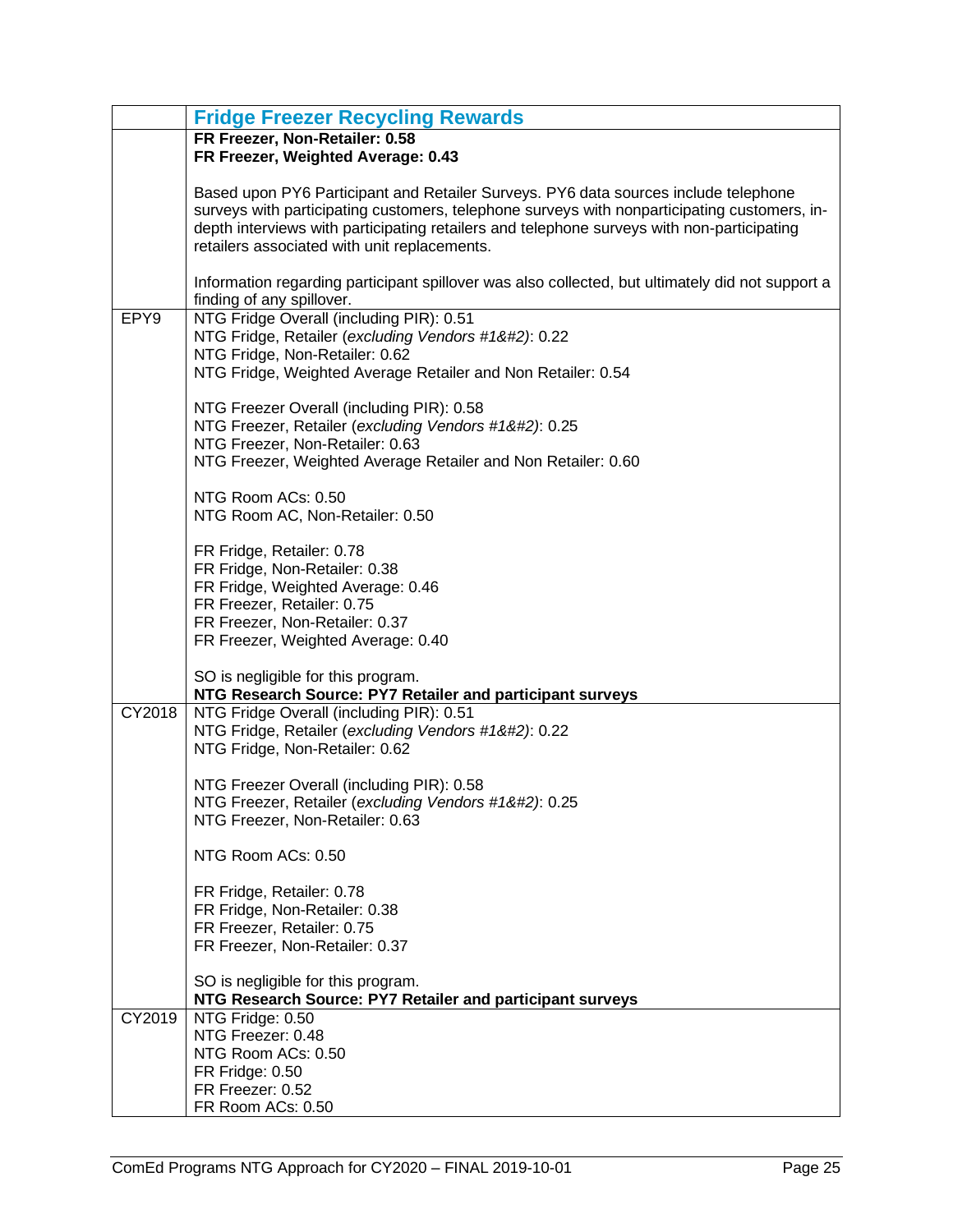|        | <b>Fridge Freezer Recycling Rewards</b>                                                                           |
|--------|-------------------------------------------------------------------------------------------------------------------|
|        | SO is negligible for this program.<br>NTG Research Source: PY9 Retailer and participant surveys                   |
| CY2020 | Unchanged from CY2019                                                                                             |
|        | NTG Fridge: 0.40                                                                                                  |
|        | NTG Freezer: 0.52                                                                                                 |
|        | NTG Room ACs: 0.50                                                                                                |
|        | FR Fridge: 0.60                                                                                                   |
|        | FR Freezer: 0.48                                                                                                  |
|        | FR Room ACs: 0.50                                                                                                 |
|        | SO is negligible for this program.<br>CY 2018 NTG Weighted average of Retailer & Non-Retailer participant surveys |

<span id="page-27-0"></span>

|                  | <b>Multifamily Market Rate</b>                                                               |
|------------------|----------------------------------------------------------------------------------------------|
| EPY1             | <b>NTG 0.80</b>                                                                              |
|                  | Free-Ridership n/a                                                                           |
|                  | Spillover n/a                                                                                |
|                  | Method: ComEd planning documents. (No EMV NTG analysis).                                     |
| EPY <sub>2</sub> | Program NTG 0.88                                                                             |
|                  | <b>Measure Specific:</b>                                                                     |
|                  | CFLs NTG 0.81                                                                                |
|                  | <b>CFLs Free Ridership 27%</b>                                                               |
|                  | <b>CFLs Spillover 18%</b>                                                                    |
|                  | <b>Water Efficient Showerheads NTG 0.93</b>                                                  |
|                  | Water Efficient Showerheads Free Ridership 9%                                                |
|                  | <b>Water Efficient Showerheads Spillover 2%</b>                                              |
|                  | <b>Water Efficient Aerators NTG 0.94</b>                                                     |
|                  | <b>Water Efficient Aerators Free Ridership 6%</b>                                            |
|                  | <b>Water Efficient Aerators Spillover 0%</b>                                                 |
|                  | Method: Participant Self-Report. CATI telephone survey with 75 participating tenants (90/9). |
| EPY3             | Program NTG 0.90                                                                             |
|                  | <b>Measure Specific:</b>                                                                     |
|                  | CFLs NTG 0.81                                                                                |
|                  | <b>CFLs Free Ridership 20%</b>                                                               |
|                  | <b>CFLs Spillover 1%</b>                                                                     |
|                  | <b>Water Efficient Showerheads NTG 0.93</b>                                                  |
|                  | Water Efficient Showerheads Free Ridership 7%                                                |
|                  | Water Efficient Showerheads Spillover 0%                                                     |
|                  | <b>Water Efficient Aerators NTG 0.94</b>                                                     |
|                  | <b>Water Efficient Aerators Free Ridership 6%</b>                                            |
|                  | <b>Water Efficient Aerators Spillover 0%</b>                                                 |
|                  | Method: Participant self-report. CATI telephone survey with 140 participating tenants        |
|                  | $(90/10)$ .                                                                                  |
| EPY4             | Deemed using EPY2 values:                                                                    |
|                  | Program NTG 0.83                                                                             |
|                  | <b>Measure Specific:</b>                                                                     |
|                  | CFLs NTG 0.81                                                                                |
|                  | Water Efficiency Measures (Aerators + Showerheads) NTG 0.93                                  |
|                  | Verification Method: Applied EPY2 evaluation findings according to NTG Framework.            |
|                  | <b>EPY4 Research Findings:</b>                                                               |
|                  | Program NTG 0.97                                                                             |
|                  | CFLs NTG 0.98                                                                                |
|                  | Water Efficiency Measures (Aerators + Showerheads) NTG 0.92                                  |
|                  |                                                                                              |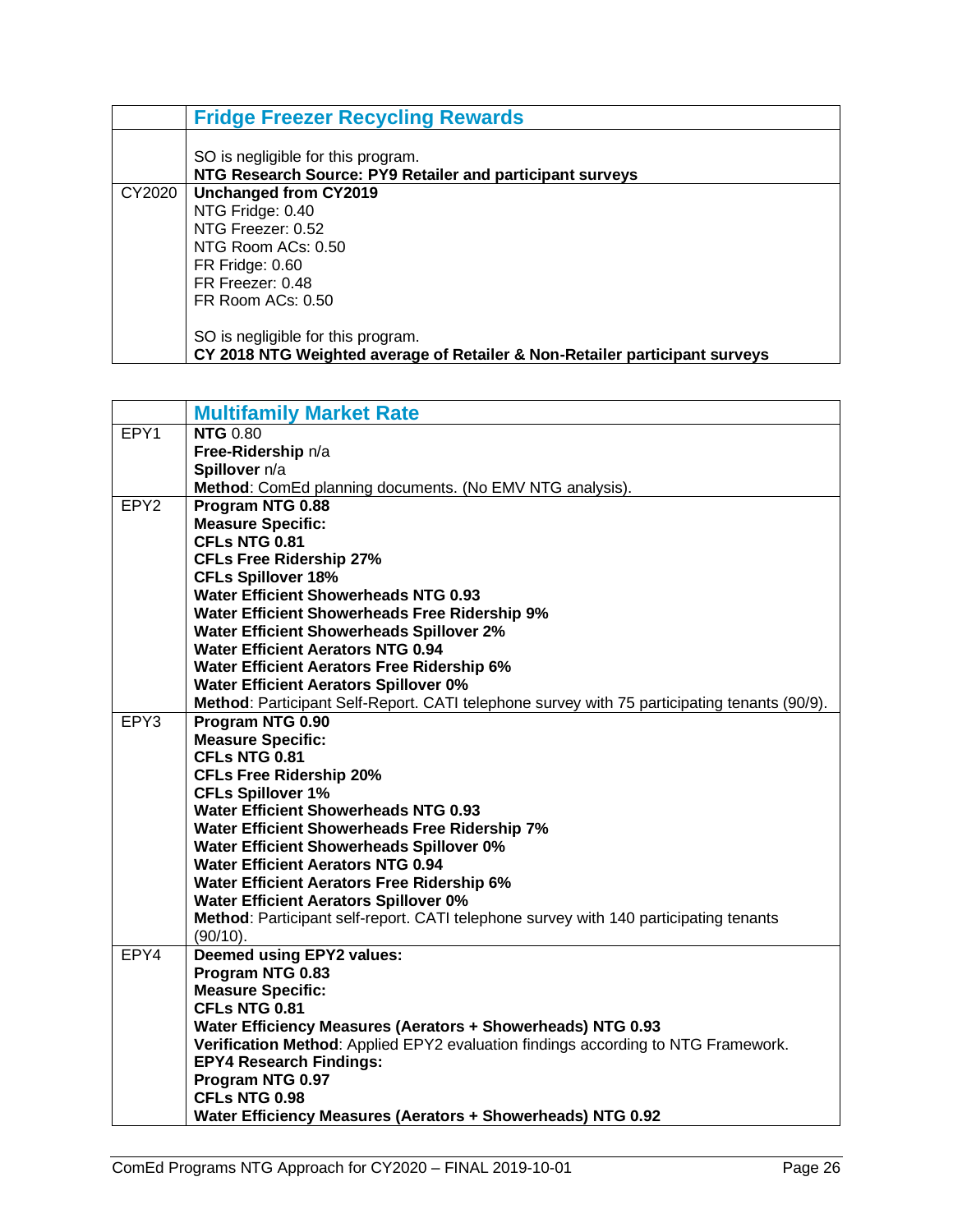|                  | <b>Multifamily Market Rate</b>                                                                                               |      |                                                                                             |  |  |  |  |  |  |
|------------------|------------------------------------------------------------------------------------------------------------------------------|------|---------------------------------------------------------------------------------------------|--|--|--|--|--|--|
|                  | <b>Water Efficient Showerheads NTG 0.91</b>                                                                                  |      |                                                                                             |  |  |  |  |  |  |
|                  | <b>Water Efficient Aerators NTG 0.93</b>                                                                                     |      |                                                                                             |  |  |  |  |  |  |
|                  | Research Method: Participant self-report. CATI telephone survey with participating<br>decision-makers (37 property managers) |      |                                                                                             |  |  |  |  |  |  |
| EPY <sub>5</sub> | <b>SAG Consensus:</b>                                                                                                        |      |                                                                                             |  |  |  |  |  |  |
|                  | Multi-Family - Lighting                                                                                                      | 0.81 |                                                                                             |  |  |  |  |  |  |
|                  | Multi-Family - Water Measures                                                                                                | 0.93 |                                                                                             |  |  |  |  |  |  |
| EPY <sub>6</sub> | <b>SAG Consensus:</b>                                                                                                        |      |                                                                                             |  |  |  |  |  |  |
|                  | Multi-Family - CFLs                                                                                                          | 0.98 |                                                                                             |  |  |  |  |  |  |
|                  | Multi-Family - Showerhead                                                                                                    | 0.92 |                                                                                             |  |  |  |  |  |  |
|                  | Multi-Family - Common Areas                                                                                                  | 0.80 |                                                                                             |  |  |  |  |  |  |
| EPY7             | <b>Evaluation used EPY4 research findings:</b>                                                                               |      |                                                                                             |  |  |  |  |  |  |
|                  | Program NTG 0.98                                                                                                             |      |                                                                                             |  |  |  |  |  |  |
|                  | <b>CFLs NTG 0.98</b>                                                                                                         |      |                                                                                             |  |  |  |  |  |  |
|                  | Water Efficient - Showerheads NTG 0.92                                                                                       |      |                                                                                             |  |  |  |  |  |  |
|                  | Water Efficient - Bath Aerators NTG 0.94<br>Water Efficient - Kitchen Aerators NTG 1.00                                      |      |                                                                                             |  |  |  |  |  |  |
|                  | Other measures: 0.95 (programmable thermostats and water temperature turndown)                                               |      |                                                                                             |  |  |  |  |  |  |
|                  |                                                                                                                              |      |                                                                                             |  |  |  |  |  |  |
|                  |                                                                                                                              |      | Participant spillover: Comprehensive spillover is in the estimated NTG. Other measures:     |  |  |  |  |  |  |
|                  |                                                                                                                              |      | No participant spillover is likely for any measures given the program approach and program  |  |  |  |  |  |  |
|                  | theory.                                                                                                                      |      | Nonparticipant spillover: No nonparticipant spillover is likely for any measures given the  |  |  |  |  |  |  |
|                  | program approach and program theory.                                                                                         |      |                                                                                             |  |  |  |  |  |  |
|                  |                                                                                                                              |      |                                                                                             |  |  |  |  |  |  |
|                  | Research Method: Participant self-report. CATI telephone survey with participating                                           |      |                                                                                             |  |  |  |  |  |  |
|                  | decision-makers (37 property managers).                                                                                      |      |                                                                                             |  |  |  |  |  |  |
|                  |                                                                                                                              |      | For EPY7 comprehensive projects, Navigant recommends a NTGR of 0.95. These are new          |  |  |  |  |  |  |
|                  | measures, and Navigant's research indicates that the target market for this program is                                       |      |                                                                                             |  |  |  |  |  |  |
|                  | unlikely to install these measures without the existence of the program, similar to PY4                                      |      |                                                                                             |  |  |  |  |  |  |
|                  | ComEd Small Business Energy Savings program evaluation research findings.                                                    |      |                                                                                             |  |  |  |  |  |  |
|                  | For EPY7 CFL direct install Free-Ridership, Navigant recommends the PY4 evaluation                                           |      |                                                                                             |  |  |  |  |  |  |
|                  |                                                                                                                              |      | research finding NTGR of 0.98, based on survey self-report data from participating property |  |  |  |  |  |  |
|                  |                                                                                                                              |      | managers. Navigant recommends the PY4 values for each of the water efficient measures       |  |  |  |  |  |  |
|                  | (showerheads, bath aerators and kitchen aerators).                                                                           |      |                                                                                             |  |  |  |  |  |  |
| EPY8             | Recommendation (based upon PY7 NTG recommended values):<br>NTG Direct Install CFLs and LED Lighting: 0.98                    |      |                                                                                             |  |  |  |  |  |  |
|                  |                                                                                                                              |      | NTG Hot Water Measures (showerhead, bath aerators, kitchen aerator): 0.92, 0.94 and         |  |  |  |  |  |  |
|                  | 1.00                                                                                                                         |      |                                                                                             |  |  |  |  |  |  |
|                  | <b>NTG Unit Measures: 0.95</b>                                                                                               |      |                                                                                             |  |  |  |  |  |  |
|                  | <b>NTG Common Areas Measures: 0.95</b>                                                                                       |      |                                                                                             |  |  |  |  |  |  |
|                  | NTG Thermostat: 0.90                                                                                                         |      |                                                                                             |  |  |  |  |  |  |
|                  |                                                                                                                              |      | EPY6 research on thermostat NTG was based on secondary research. There was no EPY6          |  |  |  |  |  |  |
|                  |                                                                                                                              |      | research for other measures, thus the evaluation team recommends using the EPY7 values      |  |  |  |  |  |  |
|                  | - see detail above for EPY7.                                                                                                 |      |                                                                                             |  |  |  |  |  |  |
| EPY9             | NTG Direct Install CFLs: 0.98                                                                                                |      |                                                                                             |  |  |  |  |  |  |
|                  | NTG Unit Measures: 0.95                                                                                                      |      | NTG Hot Water Measures (showerhead, bath aerators, kitchen aerator): 0.92, 0.94 and 1.00    |  |  |  |  |  |  |
|                  | NTG Common Areas Measures: 0.95                                                                                              |      |                                                                                             |  |  |  |  |  |  |
|                  | NTG Thermostat: 0.90                                                                                                         |      |                                                                                             |  |  |  |  |  |  |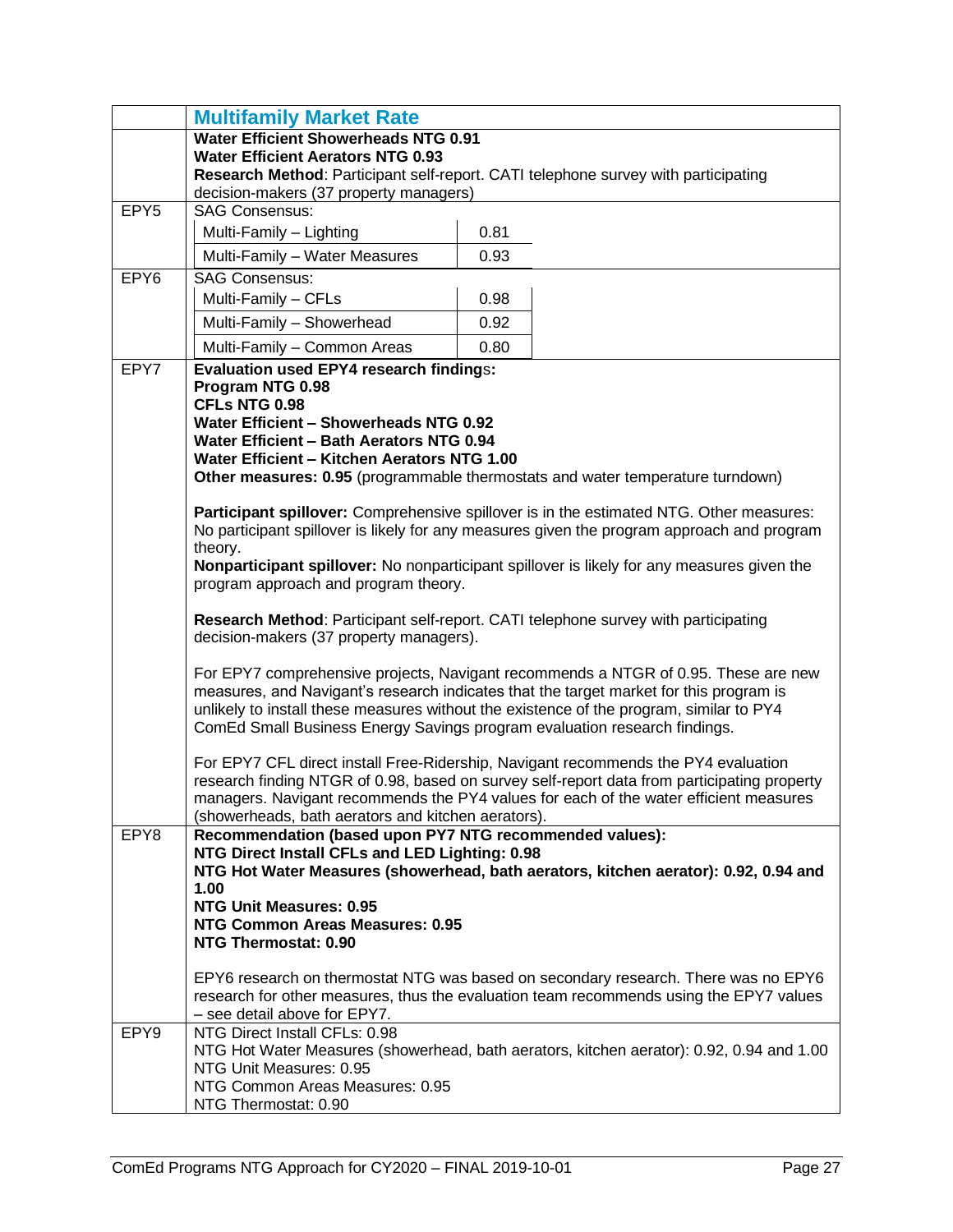|        | <b>Multifamily Market Rate</b>                                                                |
|--------|-----------------------------------------------------------------------------------------------|
|        | FR DI CFL: 0.02                                                                               |
|        | FR Hot Water Measures: 0.08, 0.06 & 0.0, showerhead, bath & kitchen aerators,                 |
|        | respectively                                                                                  |
|        | FR Unit: 0.05<br>FR Common Areas: 0.05                                                        |
|        | FR Thermostats (based upon evaluation secondary research)                                     |
|        | SO Was not found in this program.                                                             |
|        |                                                                                               |
|        | NTG Source:                                                                                   |
|        | PY7 SAG consensus values (no new research)                                                    |
| CY2018 | NTG Direct Install CFLs: 0.98                                                                 |
|        | NTG Hot Water Measures (showerhead, bath aerators, kitchen aerator): 0.92, 1.00 and 1.00      |
|        | NTG Unit Measures: 0.95<br>NTG Common Areas Measures: 0.95                                    |
|        | NTG Thermostat: 0.90                                                                          |
|        | FR DI CFL: 0.02                                                                               |
|        | FR Hot Water Measures: 0.08, 0.00 & 0.0, showerhead, bath & kitchen aerators,                 |
|        | respectively                                                                                  |
|        | FR Unit: 0.05                                                                                 |
|        | FR Common Areas: 0.05                                                                         |
|        | FR Thermostats (based upon evaluation secondary research)                                     |
|        | SO Was not found in this program.                                                             |
|        | NTG Source:                                                                                   |
|        | For faucet aerators: TRM version 6.0 specifies that the free ridership for faucet aerators be |
|        | set at zero when estimating gross savings using the TRM specified baseline average water      |
|        | flow rate. For all other measures: PY7 SAG consensus values (no new research)                 |
| CY2019 | NTG Direct Install CFLs: Not active CY2019                                                    |
|        | NTG Direct Install LED: 0.84                                                                  |
|        | NTG Hot Water Measures (showerhead, bath aerators, kitchen aerator): 1.00                     |
|        | NTG Programmable and Reprogram Thermostat: 0.90<br>NTG Other Unit Measures: 0.95              |
|        | NTG Common Areas: 0.95                                                                        |
|        |                                                                                               |
|        | FR Hot Water Measures: 0.0                                                                    |
|        | <b>FR Unit: 0.05</b>                                                                          |
|        | FR Common Areas: 0.05                                                                         |
|        | FR Thermostats (based upon evaluation secondary research)                                     |
|        |                                                                                               |
|        | SO was not found in this program.                                                             |
|        | NTG Source:                                                                                   |
|        | For DI LED: HEA PY9 participating customer survey                                             |
|        | For faucet aerators and showerheads: TRM version 7.0 specifies that the free ridership for    |
|        | faucet aerators and showerheads be set at zero when estimating gross savings using the        |
|        | TRM specified baseline average water flow rate.                                               |
|        | For all other: PY7 SAG consensus values (no new research)                                     |
| CY2020 | NTG Direct Install CFLs: Not active CY2019                                                    |
|        | NTG LED Linear (Common Area): 0.96                                                            |
|        | NTG LED Omnidirectional: 0.67                                                                 |
|        | NTG LED Specialty: 0.82                                                                       |
|        | NTG Controls (In Unit): 0.83                                                                  |
|        | NTG Fluorescent Delamping (Common Area):0.83                                                  |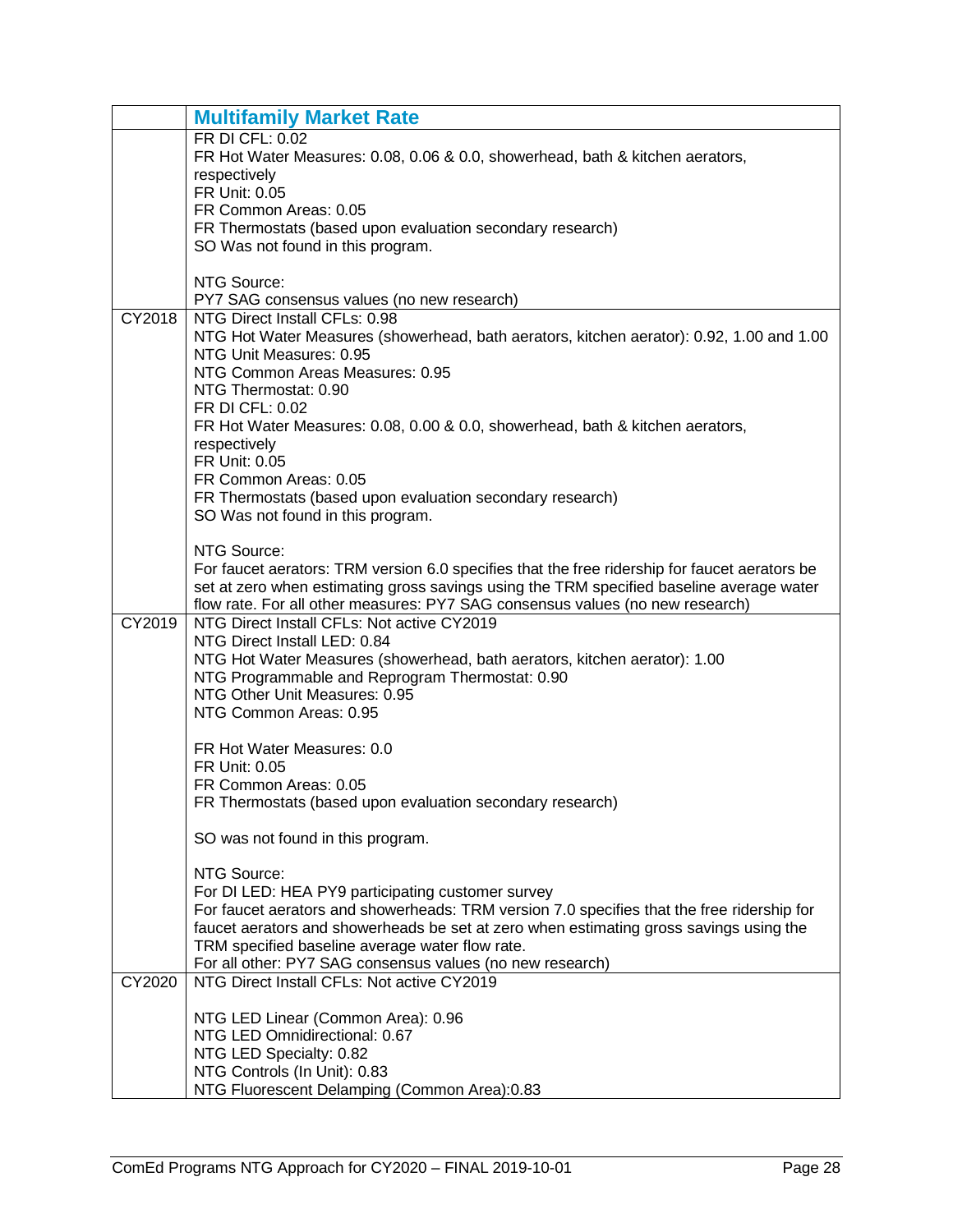| <b>Multifamily Market Rate</b>                                                                                                                                                                                                                                                                                                                                                                                                                                                                                                                                                                  |
|-------------------------------------------------------------------------------------------------------------------------------------------------------------------------------------------------------------------------------------------------------------------------------------------------------------------------------------------------------------------------------------------------------------------------------------------------------------------------------------------------------------------------------------------------------------------------------------------------|
| NTG Hot Water Measures (showerhead, bath aerators, kitchen aerator): 1.03<br>NTG Programmable Thermostat (Direct Install): 0.86<br>NTG Programmable Thermostat (Comprehensive): 0.85<br>NTG Reprogram Thermostat: 0.86<br>NTG Advanced Power Strip (Tier 1): 0.94<br>NTG Advanced Power Strip (Tier 2): 0.83<br>NTG DWH Pipe Insulation: 0.83<br>NTG Other Measures, Direct Installed in Units: 0.83<br>NTG Common Areas: 0.83                                                                                                                                                                  |
| FR LED Linear (Common Area): 0.07<br>FR LED Omnidirectional: 0.36<br>FR LED Specialty: 0.21<br>FR Controls (In Unit): 0.20<br>FR Fluorescent Delamping (Common Area):0.20<br>FR Hot Water Measures (showerhead, bath aerators, kitchen aerator): 0<br>FR Programmable Thermostat (Direct Install): 0.17<br>FR Programmable Thermostat (Comprehensive): 0.18<br>FR Reprogram Thermostat: 0.17<br>FR Advanced Power Strip (Tier 1): 0.09<br>FR Advanced Power Strip (Tier 2): 0.20<br>FR DWH Pipe Insulation: 0.20<br>FR Other Measures, Direct Installed in Units: 0.20<br>FR Common Areas: 0.20 |
| SO All Measures: 0.03                                                                                                                                                                                                                                                                                                                                                                                                                                                                                                                                                                           |
| NTG Source:<br>For LED FR: PY9 and CY2018 participating customer surveys<br>For faucet aerators and showerheads FR: TRM version 7.0 specifies that the free ridership<br>for faucet aerators and showerheads be set at zero when estimating gross savings using the<br>TRM specified baseline average water flow rate.<br>For Programmable Thermostat FR: PY9 and CY2018 participating customer surveys<br>For all other: Savings weighted average of measures studied in PY9 and CY2018<br>participating customer surveys                                                                      |
| For All Measures SO: PY9 and CY2018 participating customer surveys                                                                                                                                                                                                                                                                                                                                                                                                                                                                                                                              |

<span id="page-30-0"></span>

|                  | <b>Home Energy Assessments (Single Family Retrofit)</b> |              |           |           |                                                                                         |  |  |  |  |  |
|------------------|---------------------------------------------------------|--------------|-----------|-----------|-----------------------------------------------------------------------------------------|--|--|--|--|--|
| EPY1             | <b>NTG 0.80</b>                                         |              |           |           |                                                                                         |  |  |  |  |  |
|                  | Free-Ridership 0.20                                     |              |           |           |                                                                                         |  |  |  |  |  |
|                  | <b>Spillover NA</b>                                     |              |           |           |                                                                                         |  |  |  |  |  |
|                  |                                                         |              |           |           | Method: ComEd Program Assumption. The EPY1 evaluation did not estimate the net to       |  |  |  |  |  |
|                  |                                                         |              |           |           | gross ratio. The value of 80% is drawn from the program plan presented in ComEd's 2008- |  |  |  |  |  |
|                  |                                                         |              |           |           | 2010 Energy Efficiency and Demand Response Plan (November 15, 2007). Page D-2 of the    |  |  |  |  |  |
|                  |                                                         |              |           |           | ComEd plan provides a footnote stating the net to gross ratio of 80% is drawn from the  |  |  |  |  |  |
|                  |                                                         |              |           |           | California Energy Efficiency Policy Manual, version 2 (2003).                           |  |  |  |  |  |
| EPY <sub>2</sub> | <b>NTG 0.87</b>                                         |              |           |           |                                                                                         |  |  |  |  |  |
|                  | Free-Ridership 26%                                      |              |           |           |                                                                                         |  |  |  |  |  |
|                  | Spillover 3.5%                                          |              |           |           |                                                                                         |  |  |  |  |  |
|                  |                                                         |              |           |           | Method: Customer self-reports. 130 surveys completed from a population of 760.          |  |  |  |  |  |
|                  | <b>Measure</b>                                          | <b>NTG</b>   | <b>FR</b> | <b>SO</b> |                                                                                         |  |  |  |  |  |
|                  |                                                         | <b>Ratio</b> |           |           |                                                                                         |  |  |  |  |  |
|                  | <b>CFL</b>                                              | 0.72         | 34%       | 6.4%      |                                                                                         |  |  |  |  |  |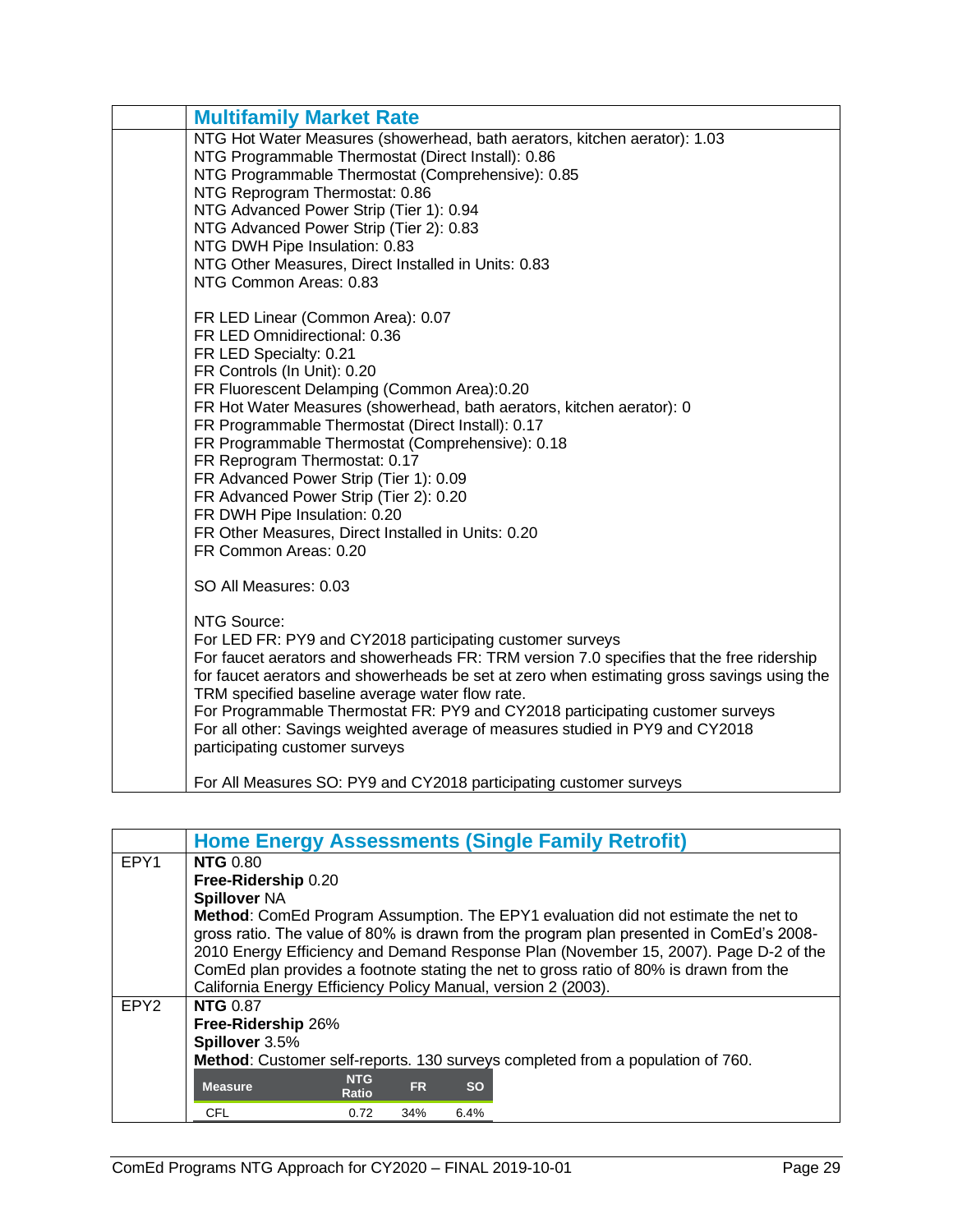|      |                                            |                                                                                                        |              |                           |              | <b>Home Energy Assessments (Single Family Retrofit)</b>                                       |
|------|--------------------------------------------|--------------------------------------------------------------------------------------------------------|--------------|---------------------------|--------------|-----------------------------------------------------------------------------------------------|
|      | Kitchen Aerators                           | 0.97                                                                                                   | 3%           | 0.0%                      |              |                                                                                               |
|      | <b>Bathroom Aerators</b>                   | 0.97                                                                                                   | 3%           | 0.0%                      |              |                                                                                               |
|      | Showerheads                                | 0.93                                                                                                   | 8%           | 0.5%                      |              |                                                                                               |
|      | Pipe Insulation                            | 1.02                                                                                                   | 7%           | 9.0%                      |              |                                                                                               |
|      | <b>Total Direct Install</b>                | 0.87                                                                                                   | 26%          | 3.5%                      |              |                                                                                               |
| EPY3 | <b>NTG 0.74</b>                            |                                                                                                        |              |                           |              |                                                                                               |
|      |                                            | Free-Ridership 27%                                                                                     |              |                           |              |                                                                                               |
|      | Spillover 4%                               |                                                                                                        |              |                           |              |                                                                                               |
|      |                                            |                                                                                                        |              |                           |              | Method: Customer self-reports. 122 full participant (direct install and weatherization        |
|      |                                            |                                                                                                        |              |                           |              | measures) and direct install-only participant surveys completed from a population of 413 full |
|      |                                            | participants and 962 direct install-only participants.                                                 |              |                           |              |                                                                                               |
|      | <b>Measure</b>                             |                                                                                                        | <b>NTG</b>   | <b>FR</b><br><b>SO</b>    |              |                                                                                               |
|      | <b>Compact Fluorescent</b><br><b>Bulbs</b> |                                                                                                        | 0.68         | 34%<br>3%                 |              |                                                                                               |
|      | Air Sealing                                |                                                                                                        | 0.99         | 8%                        |              |                                                                                               |
|      | Attic Insulation                           |                                                                                                        | 0.98         | 9%                        |              |                                                                                               |
|      |                                            | <b>Floored Attic Insulation</b>                                                                        | 0.98         | 9%                        |              |                                                                                               |
|      |                                            | <b>Exterior Wall Insulation</b>                                                                        | 0.96         | 11%                       |              |                                                                                               |
|      | Sloped Insulation                          |                                                                                                        | 0.96         | 11%                       |              |                                                                                               |
|      | Knee Wall Insulation                       |                                                                                                        | 0.96         | 11%                       |              |                                                                                               |
|      |                                            | Crawl Space Insulation                                                                                 | 0.96         | 11%<br>7%                 |              |                                                                                               |
|      | Duct Insulation                            |                                                                                                        | 0.99         | 8%                        |              |                                                                                               |
|      | Rim Joist Insulation                       |                                                                                                        | 0.96         | 11%                       |              |                                                                                               |
|      | Seal and Repair Ducts                      |                                                                                                        | 0.93         |                           |              |                                                                                               |
|      | Overall                                    |                                                                                                        | 0.74         | 27%<br>4%                 |              |                                                                                               |
| EPY4 |                                            | Retroactive application of NTG* 0.83 (Preliminary)<br><b>Overall Free-Ridership* 18% (Preliminary)</b> |              |                           |              |                                                                                               |
|      |                                            | Overall Spillover* 1% (Preliminary)                                                                    |              |                           |              |                                                                                               |
|      |                                            | *A final draft of the report has not been submitted yet, thus these values may change.                 |              |                           |              |                                                                                               |
|      |                                            |                                                                                                        |              |                           |              | Method: Customer self-reports. 54 full-participant (direct Install and weatherization         |
|      |                                            |                                                                                                        |              |                           |              | measures) surveys completed from a population of 1,081 audits and 320 full-participants.      |
|      |                                            | <b>Measure</b>                                                                                         | NTG*         | <b>Free</b><br>Ridership* | Spillover*   |                                                                                               |
|      |                                            | 9 Watt CFL                                                                                             | 0.79         | 0.25                      | 0.04         |                                                                                               |
|      |                                            |                                                                                                        |              |                           |              |                                                                                               |
|      |                                            | 14 Watt CFL<br>19 Watt CFL                                                                             | 0.79<br>0.79 | 0.25<br>0.25              | 0.04<br>0.04 |                                                                                               |
|      |                                            | 23 Watt CFL                                                                                            | 0.79         | 0.25                      | 0.04         |                                                                                               |
|      |                                            | 9 Watt Globe                                                                                           |              |                           |              |                                                                                               |
|      |                                            | <b>CFL</b>                                                                                             | 0.79         | 0.25                      | 0.04         |                                                                                               |
|      |                                            | Low Flow<br>Shower Head                                                                                | 0.93         | 0.07                      | 0.00         |                                                                                               |
|      | Direct-                                    | Kitchen Aerator                                                                                        | 1.00         | 0.01                      | 0.01         |                                                                                               |
|      | Install<br>Measures                        | Bathroom<br>Aerator                                                                                    | 1.00         | 0.01                      | 0.01         |                                                                                               |
|      |                                            | <b>Hot Water</b><br>Temperature<br>Setback                                                             | 0.88         | 0.12                      | 0.00         |                                                                                               |
|      |                                            | Pipe Insulation                                                                                        | 0.89         | 0.18                      | 0.07         |                                                                                               |
|      |                                            | Programmable<br>Thermostat                                                                             | 0.85         |                           |              |                                                                                               |
|      |                                            | Programmable<br>Thermostat<br>Education                                                                | 0.85         |                           |              |                                                                                               |
|      |                                            |                                                                                                        | 0.75         | 0.27                      | 0.02         |                                                                                               |
|      | Retrofit                                   | Attic Insulation                                                                                       |              |                           |              |                                                                                               |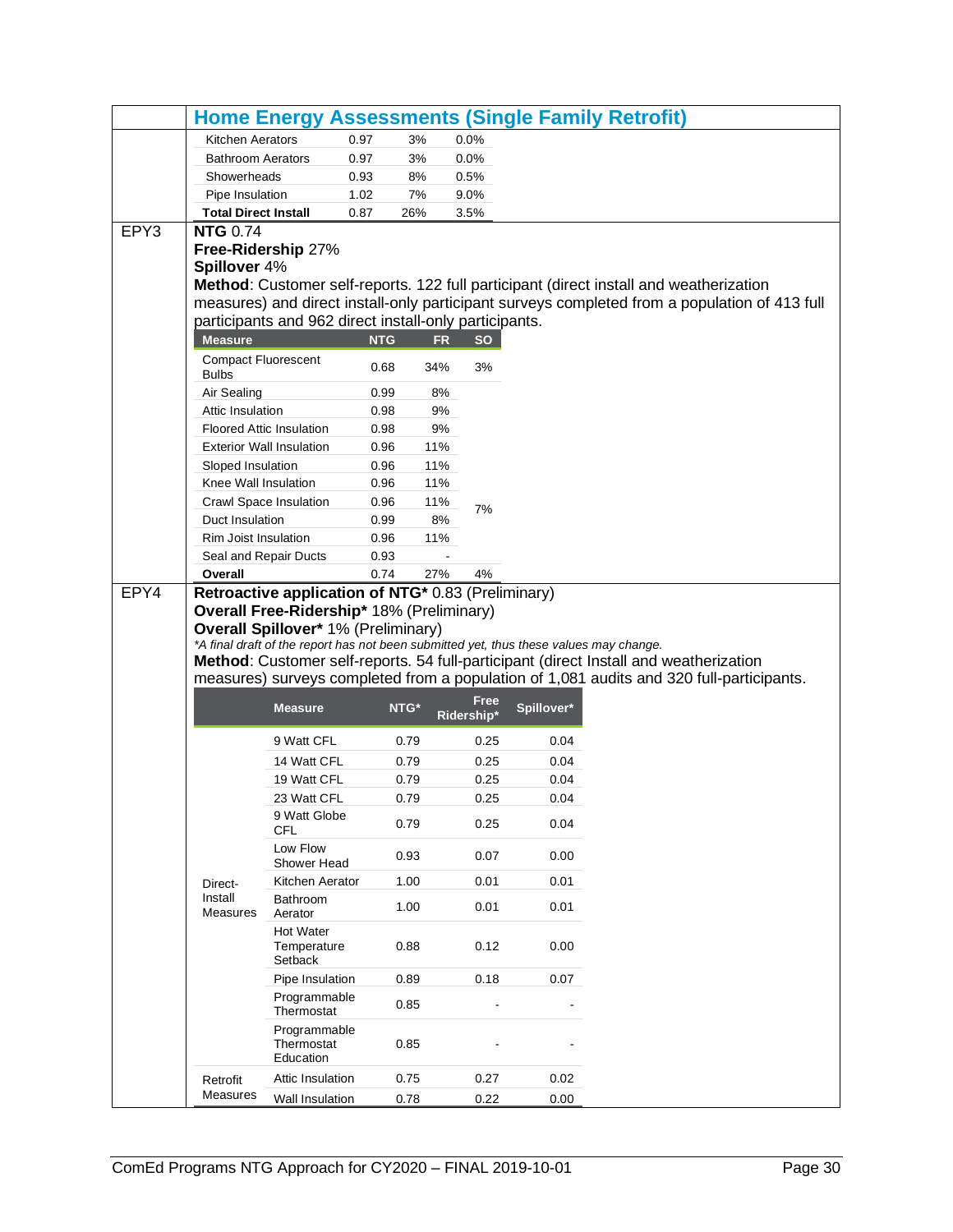|                                      | <b>Home Energy Assessments (Single Family Retrofit)</b>                                                                 |                                                                                        |             |           |            |      |      |      |                                                                                       |
|--------------------------------------|-------------------------------------------------------------------------------------------------------------------------|----------------------------------------------------------------------------------------|-------------|-----------|------------|------|------|------|---------------------------------------------------------------------------------------|
|                                      |                                                                                                                         | Floor Insulation                                                                       | 0.76        |           | 0.24       | 0.00 |      |      |                                                                                       |
|                                      |                                                                                                                         | (Other)<br>Duct Insulation                                                             |             |           |            |      |      |      |                                                                                       |
|                                      |                                                                                                                         | & Sealing                                                                              | 0.80        |           |            |      |      |      |                                                                                       |
|                                      |                                                                                                                         | Air Sealing                                                                            | 0.84        |           | 0.16       | 0.00 |      |      |                                                                                       |
|                                      | Overall<br>Program                                                                                                      |                                                                                        | 0.83        |           | 0.18       | 0.01 |      |      |                                                                                       |
|                                      |                                                                                                                         | *A final draft of the report has not been submitted yet, thus these values may change. |             |           |            |      |      |      |                                                                                       |
| EPY <sub>5</sub><br>EPY <sub>6</sub> | Sag Consensus:                                                                                                          |                                                                                        |             |           |            |      | EPY5 | EPY6 |                                                                                       |
|                                      | Lighting                                                                                                                |                                                                                        |             |           |            |      | 0.89 | 0.79 |                                                                                       |
|                                      |                                                                                                                         | Single Family with Gas _ Showerhead                                                    |             |           |            |      | 0.94 | 0.75 |                                                                                       |
|                                      |                                                                                                                         | Single Family with Gas_ Kitchen Aerator                                                |             |           |            |      | 0.94 |      |                                                                                       |
|                                      |                                                                                                                         | Single Family with Gas _ Bath Aerator                                                  |             |           |            |      | 0.94 |      |                                                                                       |
|                                      |                                                                                                                         | Single Family with Gas Water Heater Temp Setback                                       |             |           |            |      | 0.94 |      |                                                                                       |
|                                      |                                                                                                                         | Single Family with Gas _ Pipe Insulation                                               |             |           |            |      | 0.94 |      |                                                                                       |
|                                      |                                                                                                                         | <b>Weatherization Measures</b>                                                         |             |           |            |      | 0.80 | 0.80 |                                                                                       |
|                                      | <b>Attic Insulation</b>                                                                                                 |                                                                                        |             |           |            |      | 0.80 |      |                                                                                       |
|                                      | Wall Insulation                                                                                                         |                                                                                        |             |           |            |      | 0.80 |      |                                                                                       |
|                                      | Floor Insulation (other)                                                                                                |                                                                                        |             |           |            |      | 0.80 |      |                                                                                       |
|                                      | <b>Duct Sealing</b>                                                                                                     |                                                                                        |             |           |            |      | 0.80 |      |                                                                                       |
|                                      | <b>Air Sealing</b>                                                                                                      |                                                                                        |             |           |            |      | 0.80 |      |                                                                                       |
| EPY7                                 | <b>Direct Install NTG: 0.80</b>                                                                                         |                                                                                        |             |           |            |      |      |      |                                                                                       |
|                                      | <b>Weatherization NTG: 1.02</b><br>Source: Participant surveys in EPY4 and EPY5, Trade ally surveys in EPY5. For        |                                                                                        |             |           |            |      |      |      |                                                                                       |
|                                      | Weatherization free ridership, trade ally value was weighted 75% and participants 25%.                                  |                                                                                        |             |           |            |      |      |      |                                                                                       |
|                                      |                                                                                                                         |                                                                                        |             |           |            |      |      |      |                                                                                       |
|                                      | <b>Supporting Information</b>                                                                                           | Free                                                                                   | Participant |           |            |      |      |      |                                                                                       |
|                                      |                                                                                                                         | Ridership                                                                              |             | Spillover | <b>NTG</b> |      |      |      |                                                                                       |
|                                      | Direct Install                                                                                                          | 0.23                                                                                   |             | 0.03      | 0.80       |      |      |      |                                                                                       |
|                                      | Weatherization                                                                                                          | 0.10                                                                                   |             | 0.11      | 1.02       |      |      |      |                                                                                       |
|                                      | Program Wide                                                                                                            | 0.20                                                                                   |             | 0.05      | 0.85       |      |      |      |                                                                                       |
| EPY8                                 | Recommendation (based upon PY7 NTG recommended values):<br>NTG CFL: 0.79 - (used in PY6 Report based upon PY4 research) |                                                                                        |             |           |            |      |      |      |                                                                                       |
|                                      |                                                                                                                         |                                                                                        |             |           |            |      |      |      | NTG Hot Water Measures with gas: 0.75 - (used in PY6 Report based upon PY4 research)  |
|                                      |                                                                                                                         |                                                                                        |             |           |            |      |      |      | NTG Direct Install Measures: 0.80 - (from PY7 Recommendation based upon PY5 research) |
|                                      | NTG Weatherization Measures: 1.02 - (from PY7 Recommendation based upon PY5<br>research)                                |                                                                                        |             |           |            |      |      |      |                                                                                       |
|                                      | NTG Thermostat: 0.90 - (secondary 2010 MA and VT research)                                                              |                                                                                        |             |           |            |      |      |      |                                                                                       |
|                                      | FR CFL: NA                                                                                                              |                                                                                        |             |           |            |      |      |      |                                                                                       |
|                                      | FR Hot Water: NA                                                                                                        |                                                                                        |             |           |            |      |      |      |                                                                                       |
|                                      | FR Direct Install: 0.23                                                                                                 |                                                                                        |             |           |            |      |      |      |                                                                                       |
|                                      | FR Weatherization: 0.10<br>FR Thermostat: NA MA/VT secondary research                                                   |                                                                                        |             |           |            |      |      |      |                                                                                       |
|                                      | SO CFL: na                                                                                                              |                                                                                        |             |           |            |      |      |      |                                                                                       |
|                                      | SO Hot Water: NA                                                                                                        |                                                                                        |             |           |            |      |      |      |                                                                                       |
|                                      | SO Direct Install: 0.03                                                                                                 |                                                                                        |             |           |            |      |      |      |                                                                                       |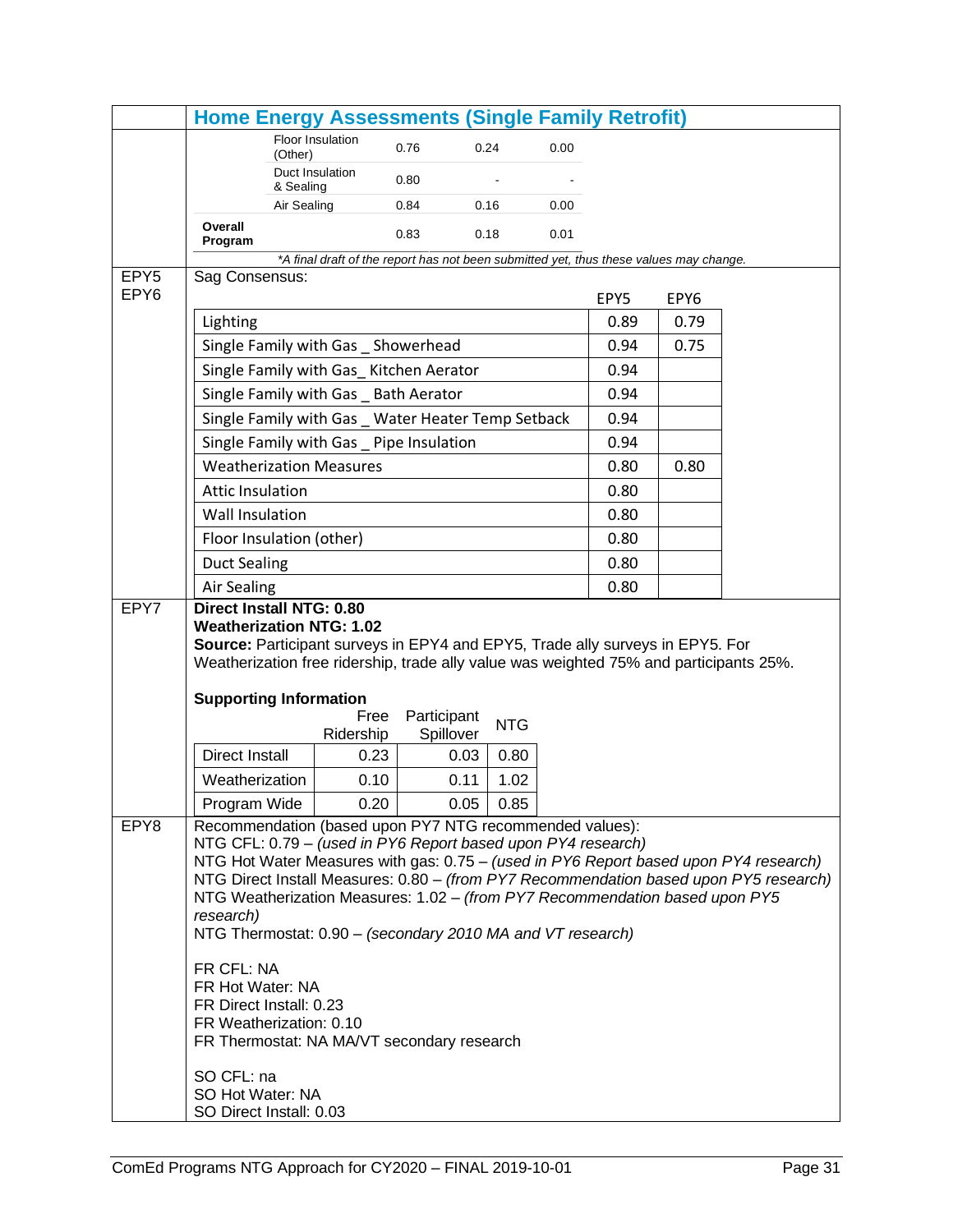|        | <b>Home Energy Assessments (Single Family Retrofit)</b>                                                                                                                                                                                                                                                                                                                                                                                            |
|--------|----------------------------------------------------------------------------------------------------------------------------------------------------------------------------------------------------------------------------------------------------------------------------------------------------------------------------------------------------------------------------------------------------------------------------------------------------|
|        | SO Weatherization: 0.11<br>SO Thermostat: NA MA/VT secondary research                                                                                                                                                                                                                                                                                                                                                                              |
|        | EPY6 research on thermostat NTG was based on secondary research. There was no EPY6<br>research for other measures, thus the evaluation team recommends using the EPY7 values<br>- see detail above for EPY7.                                                                                                                                                                                                                                       |
| EPY9   | NTG CFL: 0.80 - (used in PY6 Report based upon PY4 research)<br>NTG Hot Water Measures with gas: 0.80 - (used in PY6 Report based upon PY4 research)<br>NTG Direct Install Measures: 0.80 - (from PY7 Recommendation based upon PY5 research)<br>NTG Weatherization Measures: 1.01 - (from PY7 Recommendation based upon PY5<br>research)<br>NTG Thermostat: 0.90 - (secondary 2010 MA and VT research)                                            |
|        | FR CFL: NA<br>FR Hot Water: NA<br>FR Direct Install: 0.23<br>FR Weatherization: 0.10<br>FR Thermostat: NA                                                                                                                                                                                                                                                                                                                                          |
|        | SO CFL: NA<br>SO Hot Water: NA<br>SO Direct Install: 0.03<br>SO Weatherization: 0.11<br>SO Thermostat: NA                                                                                                                                                                                                                                                                                                                                          |
|        | NTG Source:<br>PY6 SAG consensus value (no new research)                                                                                                                                                                                                                                                                                                                                                                                           |
| CY2018 | NTG Lighting: 0.80 - (used in PY6 Report based upon PY4 research)<br>NTG Showerheads: 0.80 - (used in PY6 Report based upon PY4 research)<br>NTG Faucet Aerators: 1.03 - (TRM version 6.0 specifies that the free ridership for faucet<br>aerators be set at zero when estimating gross savings using the TRM specified baseline<br>average water flow rate.)<br>NTG Other Direct Install Measures: 0.80 - (from PY7 Recommendation based upon PY5 |
|        | research)<br>NTG Programmable Thermostat and Programmable Thermostat Education: 0.90 -<br>(secondary 2010 MA and VT research)                                                                                                                                                                                                                                                                                                                      |
|        | NTG Advanced Power Strips: 0.95 - (based on MF Elevate and PY6 Desktop Power<br>Management)<br>NTG Advanced Thermostat: NA. The savings value in the IL TRM is based on regression<br>analysis on consumption data and thus is a net savings number.                                                                                                                                                                                               |
|        | FR Lighting: NA<br>FR Showerheads: 0.23<br>FR Kitchen and Bathroom Faucet Aerator: 0.00<br>FR Other Direct Install: 0.23<br>FR Thermostat: 0.23<br>FR Advanced Power Strips: NA                                                                                                                                                                                                                                                                    |
|        | SO Lighting: NA<br>SO Showerheads: 0.03<br>SO Kitchen and Bathroom Faucet Aerator: 0.03<br>SO Other Direct Install: 0.03<br>SO Thermostat: 0.03<br>SO Advanced Power Strips: NA                                                                                                                                                                                                                                                                    |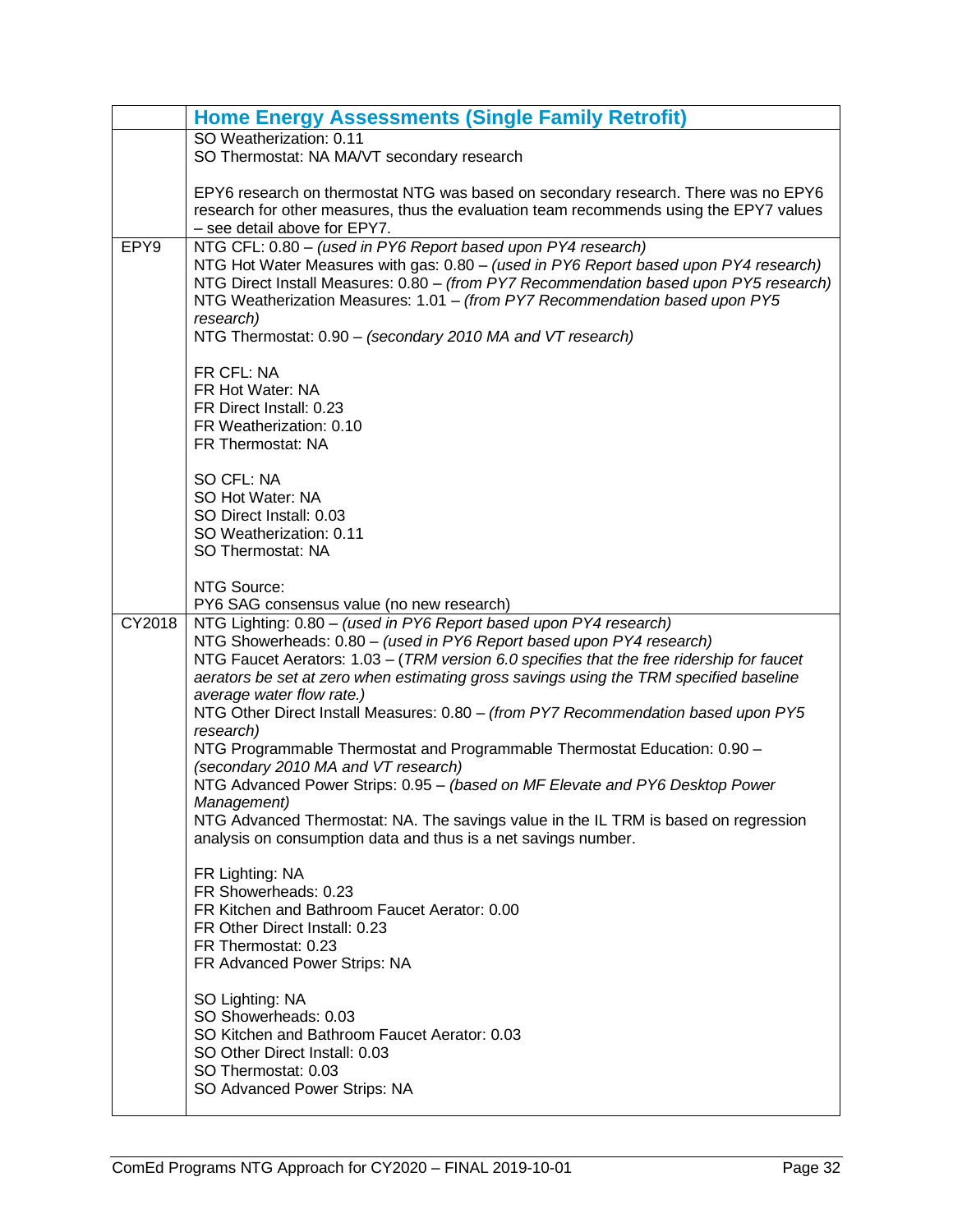|        | <b>Home Energy Assessments (Single Family Retrofit)</b>                                                                                                                                                                                                                                                                                                                                                                                                                                                                                                                                                                                                                                                                                                                                                                                                                                                   |
|--------|-----------------------------------------------------------------------------------------------------------------------------------------------------------------------------------------------------------------------------------------------------------------------------------------------------------------------------------------------------------------------------------------------------------------------------------------------------------------------------------------------------------------------------------------------------------------------------------------------------------------------------------------------------------------------------------------------------------------------------------------------------------------------------------------------------------------------------------------------------------------------------------------------------------|
|        | NTG Source:<br>For faucet aerators: TRM version 6.0 specifies that the free ridership for faucet aerators be<br>set at zero when estimating gross savings using the TRM specified baseline average water<br>flow rate.<br>For other measures: PY6 SAG consensus value (no new research)                                                                                                                                                                                                                                                                                                                                                                                                                                                                                                                                                                                                                   |
| CY2019 | NTG Pipe Insulation: 0.80 - (used in PY6 Report based upon PY4 research)<br>NTG Showerhead and Kitchen and Bathroom Faucet Aerator: 1.04<br>NTG Other Direct Install Measures: 0.81 - (from PY7 Recommendation based upon PY5<br>research)<br>NTG Programmable Thermostat and Programmable Thermostat Education: 0.90 -<br>(secondary 2010 MA and VT research)<br>NTG Advanced Power Strips: 0.85 - (based on PY9 participant survey for FR and PY8<br>participant survey for SO)<br>NTG Advanced Thermostat: NA. The savings value in the IL TRM is based on regression<br>analysis on consumption data and thus is a net savings number.<br>NTG LEDs - Copay: 0.92<br>NTG LEDs - Free: 0.84<br>FR Showerhead and Kitchen and Bathroom Faucet Aerator: 0.00<br>FR Other Direct Install: 0.23<br>FR Thermostat: NA<br>FR Advanced Power Strips: 0.19<br>FR LEDs - Copay: 0.12<br>$FR$ LEDs $-$ Free: 0.20 |
|        | SO Showerhead and Kitchen and Bathroom Faucet Aerator: 0.04<br>SO Other Direct Install: 0.04<br>SO Thermostat: NA<br>SO Advanced Power Strips: 0.04<br>SO LEDs - Copay: 0.04<br>SO LEDs - Free: 0.04                                                                                                                                                                                                                                                                                                                                                                                                                                                                                                                                                                                                                                                                                                      |
|        | NTG Source:<br>Showerhead and Kitchen and Bathroom Faucet Aerator FR: TRM version 7.0 specifies that<br>the free ridership for faucet aerators and showerheads be set at zero when estimating gross<br>savings using the TRM specified baseline average water flow rate.LED and APS FR: PY9<br>participant survey<br>Thermostat: 2010 MA VT Evaluation Research<br>Other Direct Install FR: PY6 SAG consensus value (no new research)<br>SO: PY8 participant survey                                                                                                                                                                                                                                                                                                                                                                                                                                       |
| CY2020 | <b>Unchanged from CY2019</b><br>NTG Pipe Insulation: 0.80 - (used in PY6 Report based upon PY4 research)<br>NTG Showerhead and Kitchen and Bathroom Faucet Aerator: 1.04<br>NTG Other Direct Install Measures: 0.81 - (from PY7 Recommendation based upon PY5<br>research)<br>NTG Programmable Thermostat and Programmable Thermostat Education: 0.90 -<br>(secondary 2010 MA and VT research)<br>NTG Advanced Power Strips: 0.85 - (based on PY9 participant survey for FR and PY8<br>participant survey for SO)<br>NTG Advanced Thermostat: NA. The savings value in the IL TRM is based on regression<br>analysis on consumption data and thus is a net savings number.<br>NTG LEDs - Copay: 0.92<br>NTG LEDs - Free: 0.84<br>FR Showerhead and Kitchen and Bathroom Faucet Aerator: 0.00                                                                                                              |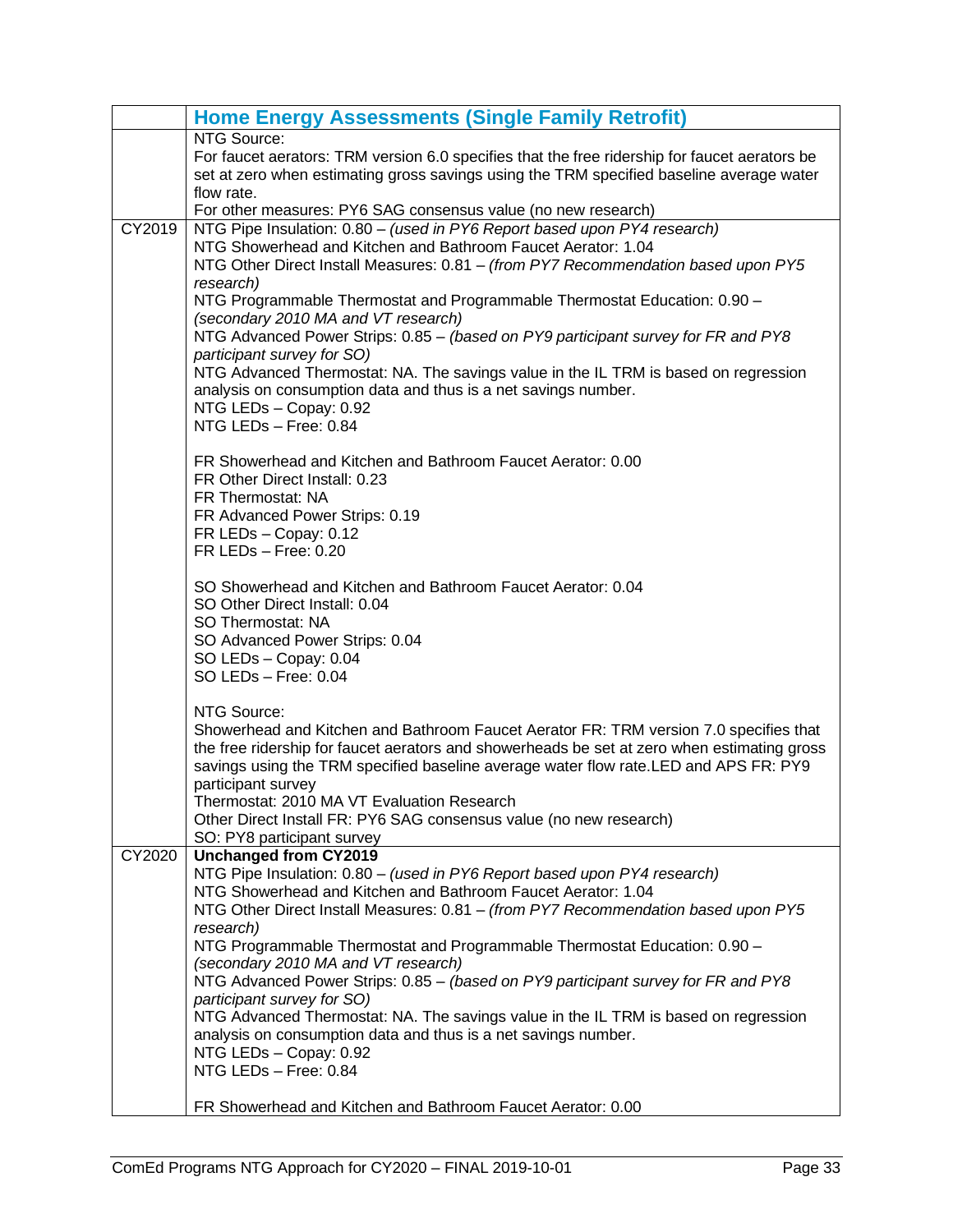| <b>Home Energy Assessments (Single Family Retrofit)</b>                                     |  |
|---------------------------------------------------------------------------------------------|--|
| FR Other Direct Install: 0.23                                                               |  |
| FR Thermostat: NA                                                                           |  |
| FR Advanced Power Strips: 0.19                                                              |  |
| FR LEDs - Copay: 0.12                                                                       |  |
| $FR$ LEDs $-$ Free: 0.20                                                                    |  |
| SO Showerhead and Kitchen and Bathroom Faucet Aerator: 0.04                                 |  |
| SO Other Direct Install: 0.04                                                               |  |
| SO Thermostat: NA                                                                           |  |
| SO Advanced Power Strips: 0.04                                                              |  |
| SO LEDs - Copay: 0.04                                                                       |  |
| $SO$ LEDs $-$ Free: 0.04                                                                    |  |
| NTG Source:                                                                                 |  |
| Showerhead and Kitchen and Bathroom Faucet Aerator FR: TRM version 7.0 specifies that       |  |
| the free ridership for faucet aerators and showerheads be set at zero when estimating gross |  |
| savings using the TRM specified baseline average water flow rate. LED and APS FR: PY9       |  |
| participant survey                                                                          |  |
| Thermostat: 2010 MA VT Evaluation Research                                                  |  |
| Other Direct Install FR: PY6 SAG consensus value (no new research)                          |  |
| SO: PY8 participant survey                                                                  |  |

<span id="page-35-0"></span>

|        | <b>Heating, Cooling and Weatherization Rebates</b>                                                                                                                                                                                                                                                                                                                                                                                                                                                                                                                                                                                                                                                                                                                                                                                                                                                                                                                 |
|--------|--------------------------------------------------------------------------------------------------------------------------------------------------------------------------------------------------------------------------------------------------------------------------------------------------------------------------------------------------------------------------------------------------------------------------------------------------------------------------------------------------------------------------------------------------------------------------------------------------------------------------------------------------------------------------------------------------------------------------------------------------------------------------------------------------------------------------------------------------------------------------------------------------------------------------------------------------------------------|
| CY2018 | <b>Heating and Cooling</b>                                                                                                                                                                                                                                                                                                                                                                                                                                                                                                                                                                                                                                                                                                                                                                                                                                                                                                                                         |
|        | NTG Central AC: 0.69                                                                                                                                                                                                                                                                                                                                                                                                                                                                                                                                                                                                                                                                                                                                                                                                                                                                                                                                               |
|        | Free-Ridership Central AC: 0.43                                                                                                                                                                                                                                                                                                                                                                                                                                                                                                                                                                                                                                                                                                                                                                                                                                                                                                                                    |
|        | TA Spillover (Participant) Central AC: 0.12                                                                                                                                                                                                                                                                                                                                                                                                                                                                                                                                                                                                                                                                                                                                                                                                                                                                                                                        |
|        | NTG Source for Central AC:                                                                                                                                                                                                                                                                                                                                                                                                                                                                                                                                                                                                                                                                                                                                                                                                                                                                                                                                         |
|        | Free-Ridership: PY8 participant self-report survey                                                                                                                                                                                                                                                                                                                                                                                                                                                                                                                                                                                                                                                                                                                                                                                                                                                                                                                 |
|        | TA Spillover (Participant): PY7 SAG consensus value for CSR                                                                                                                                                                                                                                                                                                                                                                                                                                                                                                                                                                                                                                                                                                                                                                                                                                                                                                        |
|        | PY7 SAG consensus value for non-participant spillover for CSR is not applicable here<br>because those savings are likely now captured by the new stand-alone CAC program.<br>Navigant interviewed participating trade allies as part of the CSR evaluation and found the<br>non-participant spillover was from ComEd customers who needed and got a new high<br>efficiency CAC but did not need or get a new furnace, thus they did not do a "complete<br>system replacement" and were not eligible for the incentive. The trade allies reported a<br>substantial share of sales in high efficiency CAC that did not get an incentive because the<br>customer did not do a CSR. We counted that as spillover. Now, however, with the Heating,<br>Cooling, and Weatherization Program, ComEd customers can get an incentive when they<br>replace just the CAC, and thus the NPSO we found for the old CSR program is probably<br>being captured by the new program. |
|        | NTG Advanced Thermostat: NA<br>The savings value in the IL TRM is based on regression analysis on consumption data and<br>thus is a net savings number.                                                                                                                                                                                                                                                                                                                                                                                                                                                                                                                                                                                                                                                                                                                                                                                                            |
|        | NTG Air Source Heat Pump: 0.57, based upon 2013 Navigant research for Duke.<br>NTG Ductless Mini-Split: 0.68, based upon average for 5 utilities cited in 2016 study for<br>Wisconsin Focus on Energy.                                                                                                                                                                                                                                                                                                                                                                                                                                                                                                                                                                                                                                                                                                                                                             |
|        | NTG ECM Furnace Motor - with Furnace Upgrade: 0.68, based upon GPY5 Navigant<br>research for Nicor Gas                                                                                                                                                                                                                                                                                                                                                                                                                                                                                                                                                                                                                                                                                                                                                                                                                                                             |
|        | NTG ECM Furnace Motor - without Furnace Upgrade: 0.80, default value                                                                                                                                                                                                                                                                                                                                                                                                                                                                                                                                                                                                                                                                                                                                                                                                                                                                                               |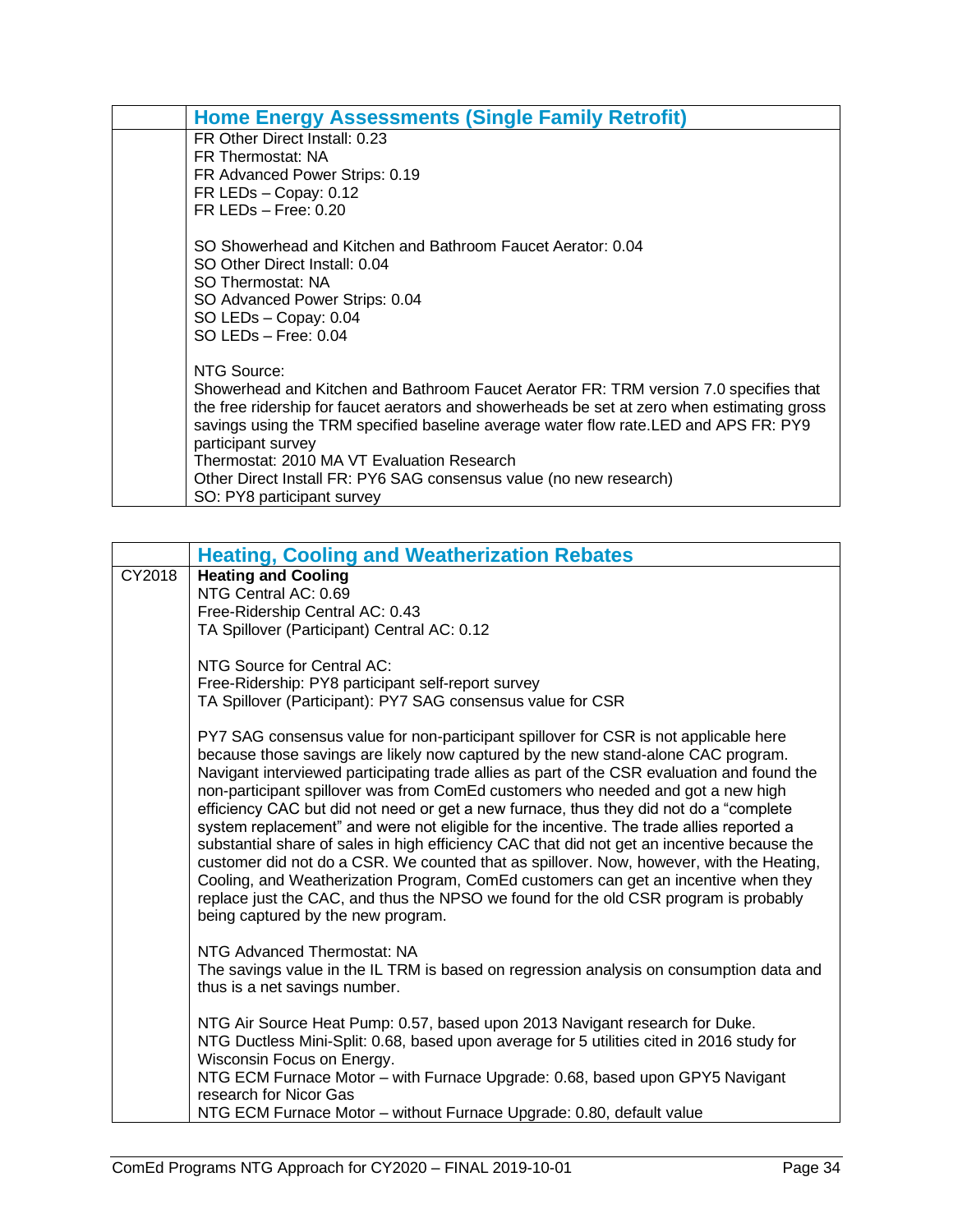|        | <b>Heating, Cooling and Weatherization Rebates</b>                                                                                                                                                                                                 |
|--------|----------------------------------------------------------------------------------------------------------------------------------------------------------------------------------------------------------------------------------------------------|
|        | NTG Geothermal Heat Pump: 0.59, based upon 2013 Ameren IL Study, Res Home Rebate                                                                                                                                                                   |
|        | Program<br>NTG Heat Pump Water Heater: 0.76, based upon 2013 Navigant research for Duke                                                                                                                                                            |
|        | "2013 EM&V Report for the Home Energy Improvement Program" Duke Energy, July<br>2015. http://starw1.ncuc.net/NCUC/ViewFile.aspx?Id=b94770a2-2d4a-427d-9c50-<br><b>b09fd11096ed</b>                                                                 |
|        | "Ductless Mini-Split Heat Pump Market Assessment and Savings Review Report" for<br>Wisconsin Focus on Energy, December 30, 2016.<br>https://focusonenergy.com/sites/default/files/research/Focus%20EERD%20DMSHP%2<br>0Final%20Report_30Dec2016.pdf |
|        | Weatherization                                                                                                                                                                                                                                     |
|        | NTG: 1.01                                                                                                                                                                                                                                          |
|        | Free-Ridership: 0.10<br>Participant Spillover: 0.11                                                                                                                                                                                                |
|        | NTG Source:                                                                                                                                                                                                                                        |
|        | Free-Ridership: PY7 SAG consensus value for the Home Energy Assessments program,<br>which was based on participant surveys in EPY4 and EPY5 and trade ally surveys in EPY5.                                                                        |
| CY2019 | <b>Heating and Cooling</b>                                                                                                                                                                                                                         |
|        | NTG Central AC: 0.65                                                                                                                                                                                                                               |
|        | Free-Ridership Central AC: 0.43<br>Participant Spillover Central AC: 0.08                                                                                                                                                                          |
|        |                                                                                                                                                                                                                                                    |
|        | NTG Source for Central AC:                                                                                                                                                                                                                         |
|        | Free-Ridership: PY8 participant self-report survey<br>Spillover: PY8 participant self-report survey                                                                                                                                                |
|        |                                                                                                                                                                                                                                                    |
|        | NTG Advanced Thermostat: NA<br>The savings value in the IL TRM is based on regression analysis on consumption data and<br>thus is a net savings number.                                                                                            |
|        | NTG Air Source Heat Pump: 0.57, based upon SAG consensus value.                                                                                                                                                                                    |
|        | NTG Ductless Mini-Split: 0.68, based upon SAG consensus value.                                                                                                                                                                                     |
|        | NTG ECM Furnace Motor - with Furnace Upgrade: 0.68, based upon SAG consensus<br>value.                                                                                                                                                             |
|        | NTG ECM Furnace Motor - without Furnace Upgrade: 0.80, based upon SAG consensus                                                                                                                                                                    |
|        | value.                                                                                                                                                                                                                                             |
|        | NTG Geothermal Heat Pump: 0.59, based upon SAG consensus value.<br>NTG Heat Pump Water Heater: 0.76, based upon SAG consensus value.                                                                                                               |
|        |                                                                                                                                                                                                                                                    |
|        | "2013 EM&V Report for the Home Energy Improvement Program" for Duke Energy,<br>July 2015. http://starw1.ncuc.net/NCUC/ViewFile.aspx?Id=b94770a2-2d4a-427d-9c50-<br><b>b09fd11096ed</b>                                                             |
|        | "Ductless Mini-Split Heat Pump Market Assessment and Savings Review Report" for                                                                                                                                                                    |
|        | Wisconsin Focus on Energy, December 30, 2016.                                                                                                                                                                                                      |
|        | https://focusonenergy.com/sites/default/files/research/Focus%20EERD%20DMSHP%2<br>0Final%20Report 30Dec2016.pdf                                                                                                                                     |
|        |                                                                                                                                                                                                                                                    |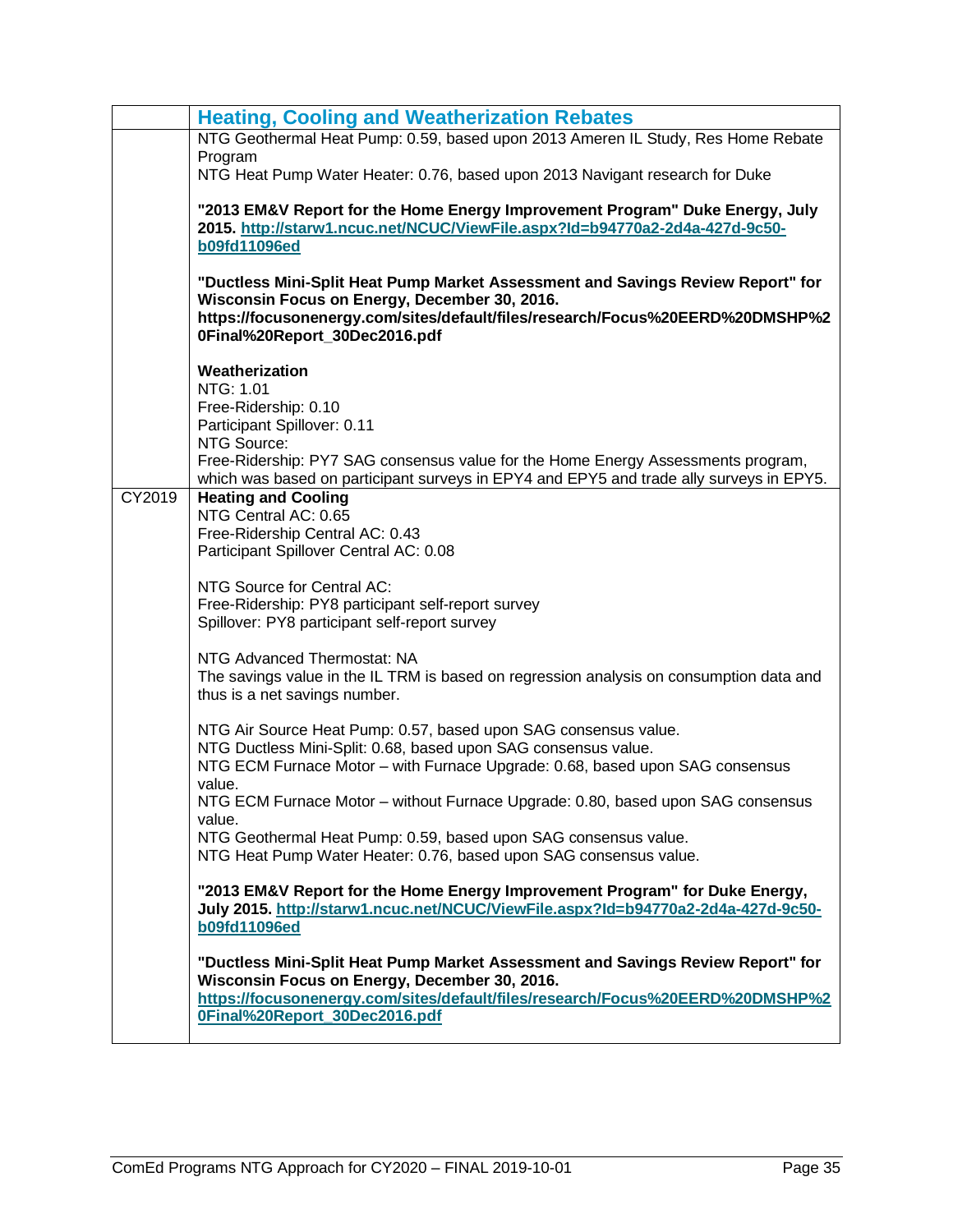|        | <b>Heating, Cooling and Weatherization Rebates</b>                                                                                                                          |
|--------|-----------------------------------------------------------------------------------------------------------------------------------------------------------------------------|
|        | Weatherization                                                                                                                                                              |
|        | NTG: 1.01                                                                                                                                                                   |
|        | Free-Ridership: 0.10                                                                                                                                                        |
|        | Participant Spillover: 0.11                                                                                                                                                 |
|        | Attic insulation and Air Sealing Only NTG: N/A                                                                                                                              |
|        | NTG Source:                                                                                                                                                                 |
|        | Free-Ridership: PY7 SAG consensus value for the Home Energy Assessments program,<br>which was based on participant surveys in EPY4 and EPY5 and trade ally surveys in EPY5. |
|        | Spillover: SAG consensus value                                                                                                                                              |
| CY2020 | <b>Heating and Cooling</b>                                                                                                                                                  |
|        | NTG Central AC: 0.83                                                                                                                                                        |
|        | NTG Ductless Mini-Split: 0.63                                                                                                                                               |
|        | NTG ECM Furnace Motor: 0.78                                                                                                                                                 |
|        |                                                                                                                                                                             |
|        | FR Central AC: 0.25                                                                                                                                                         |
|        | FR Ductless Mini-Split: 0.45                                                                                                                                                |
|        | FR ECM Furnace Motor: 0.30                                                                                                                                                  |
|        |                                                                                                                                                                             |
|        | SO Participant Central AC: 0.08                                                                                                                                             |
|        | SO Ductless Mini-Split: 0.08<br>SO ECM Furnace Motor: 0.08                                                                                                                  |
|        |                                                                                                                                                                             |
|        | NTG Source for Central AC, Ductless Mini Split, and Furnace Motor                                                                                                           |
|        | Free-Ridership: CY2018 participating customers survey                                                                                                                       |
|        | Spillover: CY2018 participating customers survey                                                                                                                            |
|        |                                                                                                                                                                             |
|        | NTG Advanced Thermostat: NA                                                                                                                                                 |
|        | The savings value in the IL TRM is based on regression analysis on consumption data and                                                                                     |
|        | thus is a net savings number.                                                                                                                                               |
|        |                                                                                                                                                                             |
|        | NTG Air Source Heat Pump: 0.57, based upon SAG consensus value.                                                                                                             |
|        | NTG Geothermal Heat Pump: 0.59, based upon SAG consensus value.                                                                                                             |
|        | Weatherization                                                                                                                                                              |
|        | NTG Attic Insulation + Air Sealing Only: NA                                                                                                                                 |
|        | NTG Air Sealing (without Attic Insulation): 0.78                                                                                                                            |
|        | NTG Duct Sealing: 0.88                                                                                                                                                      |
|        |                                                                                                                                                                             |
|        | FR Attic Insulation + Air Sealing Only: NA                                                                                                                                  |
|        | FR Air Sealing (without Attic Insulation): 0.24                                                                                                                             |
|        | FR Duct Sealing: 0.14                                                                                                                                                       |
|        |                                                                                                                                                                             |
|        | SO Attic Insulation + Air Sealing Only: NA                                                                                                                                  |
|        | SO Air Sealing (without Attic Insulation): 0.02                                                                                                                             |
|        | SO Duct Sealing: 0.02                                                                                                                                                       |
|        | NTG Source for Attic Insulation and Duct Sealing: PY9 and CY2018 participating customer                                                                                     |
|        | surveys                                                                                                                                                                     |
|        |                                                                                                                                                                             |
|        | NTG Wall Insulation: 0.80                                                                                                                                                   |
|        | FR Wall Insulation: 0.22                                                                                                                                                    |
|        | SO Wall Insulation: 0.02                                                                                                                                                    |
|        |                                                                                                                                                                             |
|        | NTG Source for Wall Insulation: Savings-weighted average of PY9 and CY2018                                                                                                  |
|        | participating customer survey                                                                                                                                               |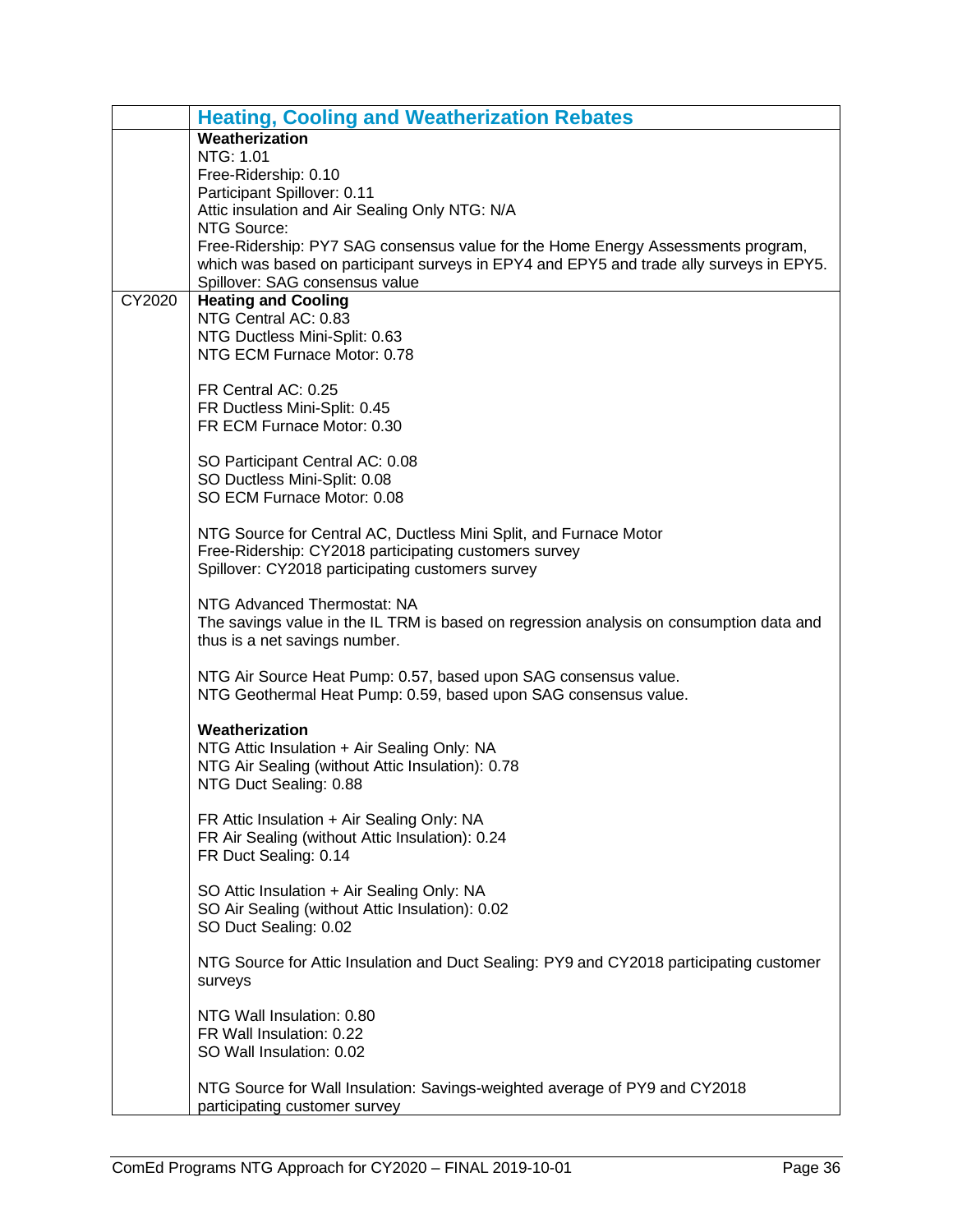<span id="page-38-0"></span>

|                  | <b>Residential New Construction</b>                                                        |  |  |  |
|------------------|--------------------------------------------------------------------------------------------|--|--|--|
| EPY1             | No Program                                                                                 |  |  |  |
| EPY <sub>2</sub> | No Program                                                                                 |  |  |  |
| EPY3             | No Program                                                                                 |  |  |  |
| EPY4             | NTG not evaluated. Program just launched. No impact evaluation. No kWh savings             |  |  |  |
| EPY <sub>5</sub> | SAG Consensus: Retrospective evaluation                                                    |  |  |  |
| EPY <sub>6</sub> | <b>SAG Consensus</b>                                                                       |  |  |  |
|                  | 0.80<br>$\bullet$                                                                          |  |  |  |
| EPY7             | <b>NTG: 0.80</b>                                                                           |  |  |  |
|                  | Free-Ridership 0.20                                                                        |  |  |  |
|                  | Participants Spillover: negligible                                                         |  |  |  |
|                  | Nonparticipants Spillover: negligible                                                      |  |  |  |
|                  | Source: Planning value used in each prior year. There are no evaluation NTG has been       |  |  |  |
|                  | conducted yet. The program is so young it is unlikely to be creating meaningful spillover. |  |  |  |
| EPY8             | Recommendation (Secondary research: National Grid, CPS Energy, CPUC and Market             |  |  |  |
|                  | Effects):<br><b>NTG: 1.0</b>                                                               |  |  |  |
|                  |                                                                                            |  |  |  |
|                  | Based upon secondary research including MA Res NC (NTG=1.18), National Grid RI             |  |  |  |
|                  | (NTG=1.0), CPS Energy Savers (NTG=1.0), CPUC (NTG=-0.80) and market effects IEPEC          |  |  |  |
|                  | paper.                                                                                     |  |  |  |
| EPY9             | NTG: 0.65                                                                                  |  |  |  |
|                  | Free-Ridership 0.39                                                                        |  |  |  |
|                  | Participant Spillover: 0.04                                                                |  |  |  |
|                  |                                                                                            |  |  |  |
|                  | PY7 NTG Research Source:                                                                   |  |  |  |
| CY2018           | Research of participants, builders and raters<br>NTG: 0.65                                 |  |  |  |
|                  | Free-Ridership 0.39                                                                        |  |  |  |
|                  | Participant Spillover: 0.04                                                                |  |  |  |
|                  |                                                                                            |  |  |  |
|                  | <b>PY7 NTG Research Source:</b>                                                            |  |  |  |
|                  | Research of participants, builders and raters                                              |  |  |  |
| CY2019           | NTG: 0.65                                                                                  |  |  |  |
|                  | Free-Ridership 0.39                                                                        |  |  |  |
|                  | Participant Spillover: 0.04                                                                |  |  |  |
|                  |                                                                                            |  |  |  |
|                  | <b>PY7 NTG Research Source:</b>                                                            |  |  |  |
|                  | Research of participants, builders and raters                                              |  |  |  |
| CY2020           | <b>Unchanged from CY2019</b><br>NTG: 0.65                                                  |  |  |  |
|                  | Free-Ridership 0.39                                                                        |  |  |  |
|                  | Participant Spillover: 0.04                                                                |  |  |  |
|                  |                                                                                            |  |  |  |
|                  | PY7 NTG Research Source:                                                                   |  |  |  |
|                  | Research of participants, builders and raters                                              |  |  |  |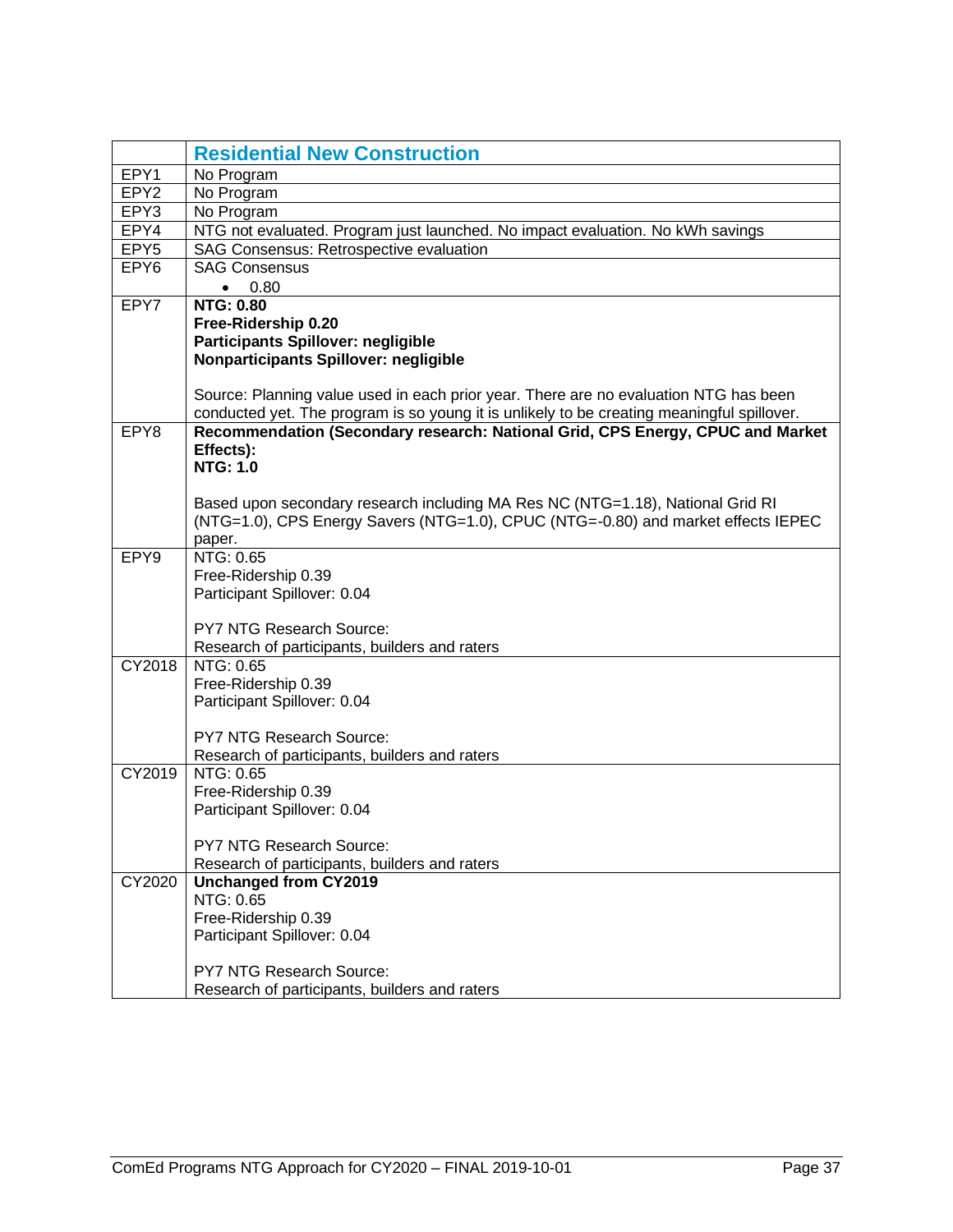<span id="page-39-0"></span>

|                  | <b>Elementary Energy Education</b>                                                                                                                                                                                                                                                                                                                                                                                                                                                                                                                     |                                                                              |                                                                              |                                                                              |                                                                                         |                                                                                         |                                                                                   |
|------------------|--------------------------------------------------------------------------------------------------------------------------------------------------------------------------------------------------------------------------------------------------------------------------------------------------------------------------------------------------------------------------------------------------------------------------------------------------------------------------------------------------------------------------------------------------------|------------------------------------------------------------------------------|------------------------------------------------------------------------------|------------------------------------------------------------------------------|-----------------------------------------------------------------------------------------|-----------------------------------------------------------------------------------------|-----------------------------------------------------------------------------------|
| EPY4             | <b>Measure</b>                                                                                                                                                                                                                                                                                                                                                                                                                                                                                                                                         | <b>Research</b><br><b>Findings</b><br><b>Nicor Gas-</b><br>only<br><b>FR</b> | <b>Research</b><br><b>Findings</b><br><b>Nicor Gas-</b><br>only<br><b>SO</b> | <b>Research</b><br><b>Findings</b><br><b>Nicor</b><br>Gas-only<br><b>NTG</b> | <b>Research</b><br><b>Findings</b><br><b>Nicor</b><br>Gas-<br><b>ComEd</b><br><b>FR</b> | <b>Research</b><br><b>Findings</b><br><b>Nicor</b><br>Gas-<br><b>ComEd</b><br><b>SO</b> | Research<br><b>Findings</b><br><b>Nicor</b><br>Gas-<br><b>ComEd</b><br><b>NTG</b> |
|                  | Showerheads                                                                                                                                                                                                                                                                                                                                                                                                                                                                                                                                            | 39%                                                                          | 7%                                                                           | 68%                                                                          | 22%                                                                                     | 19%                                                                                     | 96%                                                                               |
|                  | <b>Kitchen Aerators</b>                                                                                                                                                                                                                                                                                                                                                                                                                                                                                                                                | 33%                                                                          | 2%                                                                           | 69%                                                                          | 18%                                                                                     | 14%                                                                                     | 97%                                                                               |
|                  | <b>Bathroom Aerators</b>                                                                                                                                                                                                                                                                                                                                                                                                                                                                                                                               | 35%                                                                          | 7%                                                                           | 71%                                                                          | 22%                                                                                     | 9%                                                                                      | 87%                                                                               |
|                  | <b>CFLs</b>                                                                                                                                                                                                                                                                                                                                                                                                                                                                                                                                            | NA.                                                                          | NA.                                                                          | NA                                                                           | 53%                                                                                     | 31%                                                                                     | 78%                                                                               |
|                  | <b>Retroactive application of NTG</b> of $0.68 - 0.96$ (varies by measure and participant group)<br>Free-Ridership 18-53%<br>Spillover 7-19%<br>Method: Customer self-report, 223 surveys completed from a population of 9,972.                                                                                                                                                                                                                                                                                                                        |                                                                              |                                                                              |                                                                              |                                                                                         |                                                                                         |                                                                                   |
| EPY <sub>5</sub> | <b>SAG Consensus</b><br>0.76<br>$\bullet$                                                                                                                                                                                                                                                                                                                                                                                                                                                                                                              |                                                                              |                                                                              |                                                                              |                                                                                         |                                                                                         |                                                                                   |
| EPY <sub>6</sub> | <b>SAG Consensus</b><br>0.76<br>$\bullet$                                                                                                                                                                                                                                                                                                                                                                                                                                                                                                              |                                                                              |                                                                              |                                                                              |                                                                                         |                                                                                         |                                                                                   |
| EPY7             | <b>NTG: 0.76</b><br>Free-Ridership: See EPY4 table<br>Participant spillover: see EPY4 table<br>Nonparticipant spillover: negligible<br>Source: EPY4 participant survey. No new evaluation research in EPY5.<br>No material changes to market or program.                                                                                                                                                                                                                                                                                               |                                                                              |                                                                              |                                                                              |                                                                                         |                                                                                         |                                                                                   |
| EPY8             | Recommendation (Avg.: NIPSCO, Nicor Rider 29 and PG/NSG GPY1 EEE program<br>values):<br><b>CFL NTG: 0.83</b><br><b>Showerheads NTG: 1.05</b><br><b>Aerators NTG: 1.04</b><br>Based upon averaging NIPSCO, Nicor Rider 29, and Nicor Gas GPY1                                                                                                                                                                                                                                                                                                           |                                                                              |                                                                              |                                                                              |                                                                                         |                                                                                         |                                                                                   |
| EPY9             | <b>Recommendation - SAG Consensus:</b><br><b>CFL NTG: 1.0</b><br><b>Showerheads NTG: 1.0</b><br><b>Aerators NTG: 1.0</b><br><b>NTG Source:</b><br>NTG values of 1.0 based upon SAG consensus<br><b>Researched Values:</b><br>PY7 Research of participants and program managers and implementers:<br>Values are the average of NIPSCO, Nicor Rider 29 and PG/NSG GPY1 EEE program<br>values:<br><b>CFL NTG: 0.67</b><br>Showerheads NTG: 0.82<br>Aerators NTG: 0.92<br><b>CFL FR: 0.51</b><br>Showerheads FR: 0.29<br>Aerators FR: 0.20<br>CFL SO: 0.18 |                                                                              |                                                                              |                                                                              |                                                                                         |                                                                                         |                                                                                   |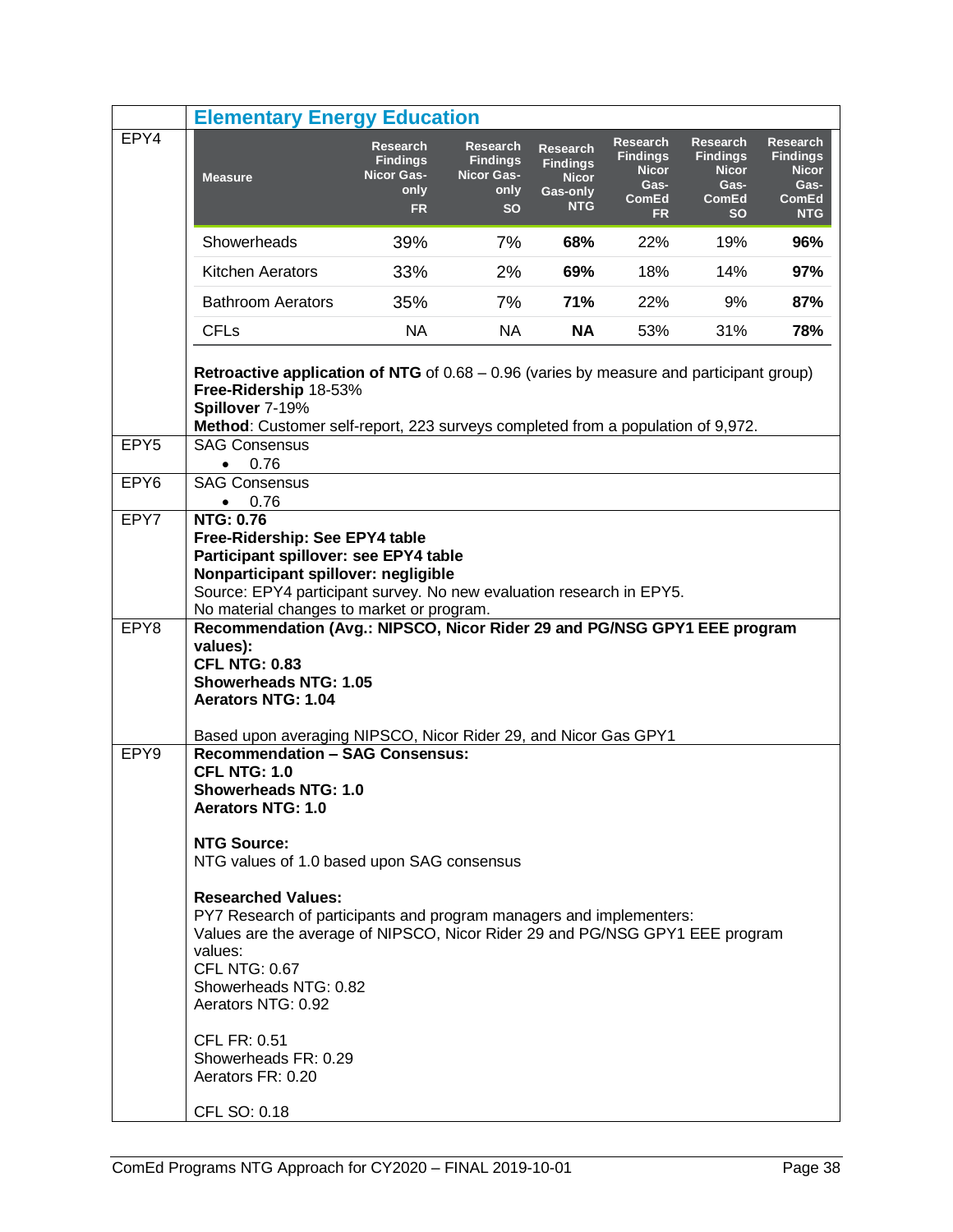|        | <b>Elementary Energy Education</b>                                                          |
|--------|---------------------------------------------------------------------------------------------|
|        | Showerheads SO: 0.11                                                                        |
| CY2018 | Aerators SO: 0.12<br><b>Recommendation:</b>                                                 |
|        | <b>LED bulbs NTG: 1.0</b>                                                                   |
|        | <b>Showerheads NTG: 1.0</b>                                                                 |
|        | <b>Aerators NTG: 1.0</b>                                                                    |
|        | Water Heater Setback NTG: 1.0                                                               |
|        | <b>Shower Timer NTG: 1.0</b>                                                                |
|        | <b>NTG Source:</b>                                                                          |
|        | NTG values of 1.0 based upon PY7 SAG consensus                                              |
| CY2019 | <b>Recommendation:</b>                                                                      |
|        | <b>LED bulbs NTG: 0.84</b><br><b>Showerheads NTG: 1.0</b>                                   |
|        | <b>Aerators NTG: 1.0</b>                                                                    |
|        | Water Heater Setback NTG: 1.0                                                               |
|        | <b>Shower Timer NTG: 1.0</b>                                                                |
|        | LED bulbs FR: 0.20                                                                          |
|        | LED bulbs SO: 0.04                                                                          |
|        |                                                                                             |
|        | <b>NTG Source:</b>                                                                          |
|        | LED: Based on HEA PY9 and PY8 participant customer research.                                |
| CY2020 | All Others: NTG values of 1.0 based upon PY7 SAG consensus.<br><b>Unchanged from CY2019</b> |
|        | <b>Recommendation:</b>                                                                      |
|        | <b>LED bulbs NTG: 0.84</b>                                                                  |
|        | <b>Showerheads NTG: 1.0</b>                                                                 |
|        | <b>Aerators NTG: 1.0</b>                                                                    |
|        | Water Heater Setback NTG: 1.0<br><b>Shower Timer NTG: 1.0</b>                               |
|        |                                                                                             |
|        | LED bulbs FR: 0.20                                                                          |
|        | LED bulbs SO: 0.04                                                                          |
|        | <b>NTG Source:</b>                                                                          |
|        | LED: Based on HEA PY9 and PY8 participant customer research.                                |
|        | All Others: NTG values of 1.0 based upon PY7 SAG consensus.                                 |

<span id="page-40-0"></span>

|      | <b>Energy Star Rebate (Appliances)</b>                                                |
|------|---------------------------------------------------------------------------------------|
| EPY8 | Clothes Washer = 0.68 based upon ComEd PY5 Evaluation Report                          |
|      | Refrigerator = 0.86 based upon MA 2012 Home Energy Services Evaluation                |
|      | Air Purifier = 0.78 based upon Ameren IL Residential EE Products PY5                  |
|      | Learning Thermostats = 0.90 Navigant researched value for Residential Programs        |
|      | Freezers = 0.86 based upon MA 2012 Home Energy Services Evaluation for refrigerators. |
|      | Heat Pump Water Heater = 0.86 based upon Ameren IL Res EE Products PY5                |
|      | Clothes Dryer = 0.68 based upon ComEd Clothes Washer PY5 Evaluation Report            |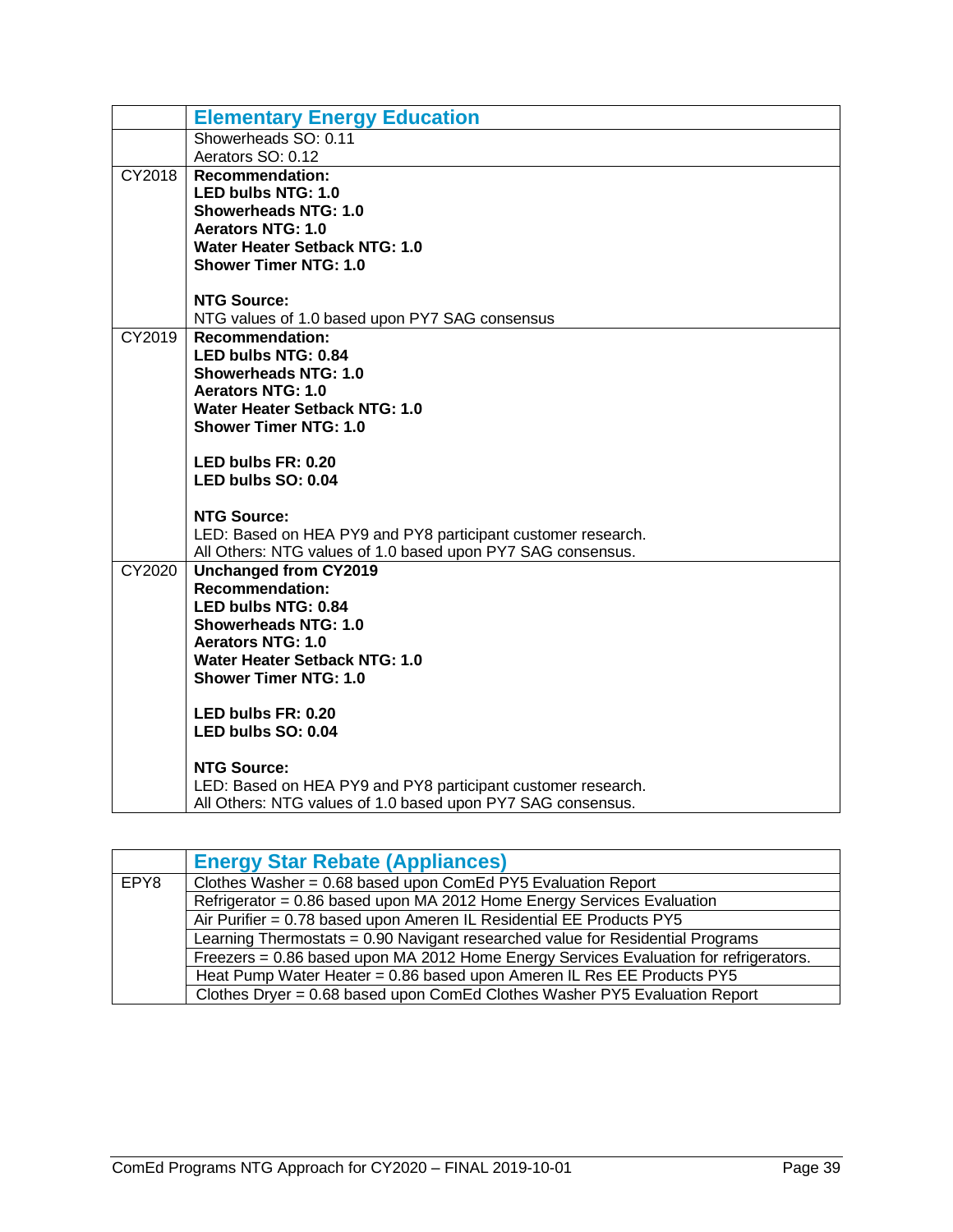|        | <b>Energy Star Rebate (Appliances)</b>                                                                    |
|--------|-----------------------------------------------------------------------------------------------------------|
| EPY9   | Clothes Washer = 0.68 - based upon ComEd PY5 Evaluation Report                                            |
|        | Refrigerator = 0.86 - based upon MA 2012 Home Energy Services Evaluation                                  |
|        | Air Purifier = 0.78 - based upon Ameren IL Residential EE Products PY5                                    |
|        | <b>Learning Thermostats</b> = 0.90 - Navigant researched value for Residential Programs                   |
|        | Freezers = 0.86 - based upon MA 2012 Home Energy Services Evaluation for refrigerators.                   |
|        | Heat Pump Water Heater = 0.86 - based upon Ameren IL Res EE Products PY5                                  |
|        | Clothes Dryer = 0.68 - based upon ComEd Clothes Washer PY5 Evaluation Report                              |
|        | <b>Dehumidifier = 0.78</b> - based upon Ameren PY4 researched value of 0.78                               |
|        | Advanced Power Strips = 0.86 - Ameren primary research in PY4                                             |
|        | <b>Dishwasher = 0.92</b> – based upon recent CO study; will be provided to SAG once it is public          |
|        | <b>Pool Pump = 1.00</b> – based upon recent CO study; will be provided to SAG once it is public           |
|        | Bathroom Exhaust Fan = 0.80 - default value (secondary research didn't support a                          |
|        | recommendation)                                                                                           |
|        | Water Cooler = 0.80 - default value (secondary research didn't support a recommendation)                  |
|        | <b>Window <math>AC = 0.80</math></b> – default value (secondary research didn't support a recommendation) |
|        |                                                                                                           |
|        | NTG Source:                                                                                               |
|        | Based upon EPY8 Recommendations for existing measures and secondary research for                          |
| CY2018 | new measures.<br>Clothes Washer = $0.58$                                                                  |
|        | Refrigerator = $0.57$                                                                                     |
|        | Air Purifier = $0.74$                                                                                     |
|        | $Freezers = 0.54$                                                                                         |
|        | Heat Pump Water Heater = 0.74                                                                             |
|        | Clothes Dryer = $0.62$                                                                                    |
|        | Bathroom Exhaust Fan = 0.66                                                                               |
|        | Water Cooler = $0.83$                                                                                     |
|        | Window $AC = 0.63$                                                                                        |
|        |                                                                                                           |
|        |                                                                                                           |
|        | <b>Dehumidifier = 0.78</b> – based upon Ameren PY4 researched value of 0.78                               |
|        | Advanced Power Strips = 0.86 - Ameren primary research in PY4                                             |
|        | Dishwasher = $0.80$ - default value                                                                       |
|        | <b>Pool Pump = <math>0.80</math></b> – default value                                                      |
|        | Learning Thermostats = NA. The savings value in the IL TRM is based on regression                         |
|        | analysis on consumption data and thus is a net savings number.                                            |
|        |                                                                                                           |
|        | NTG Source:                                                                                               |
|        | Based upon EPY8 participant self-report survey unless noted otherwise.                                    |
| CY2019 | NTG Clothes Washer: 0.62                                                                                  |
|        | NTG Refrigerator: 0.61                                                                                    |
|        | NTG Air Purifier: 0.78                                                                                    |
|        | NTG Freezers: 0.58                                                                                        |
|        | NTG Heat Pump Water Heater: 0.78                                                                          |
|        | NTG Clothes Dryer: 0.66                                                                                   |
|        | NTG Bathroom Exhaust Fan: 0.70                                                                            |
|        | NTG Water Cooler: 0.87<br>NTG Window AC: 0.67                                                             |
|        |                                                                                                           |
|        | <b>Dehumidifier = 0.78</b> – based upon Ameren PY4 researched value of 0.78                               |
|        | Advanced Power Strips = 0.86 - Ameren primary research in PY4                                             |
|        | <b>Dishwasher = <math>0.80</math></b> – default value                                                     |
|        | <b>Pool Pump = <math>0.80</math></b> – default value                                                      |
|        | <b>Advanced Thermostats = NA.</b> The savings value in the IL TRM is based on regression                  |
|        | analysis on consumption data and thus is a net savings number.                                            |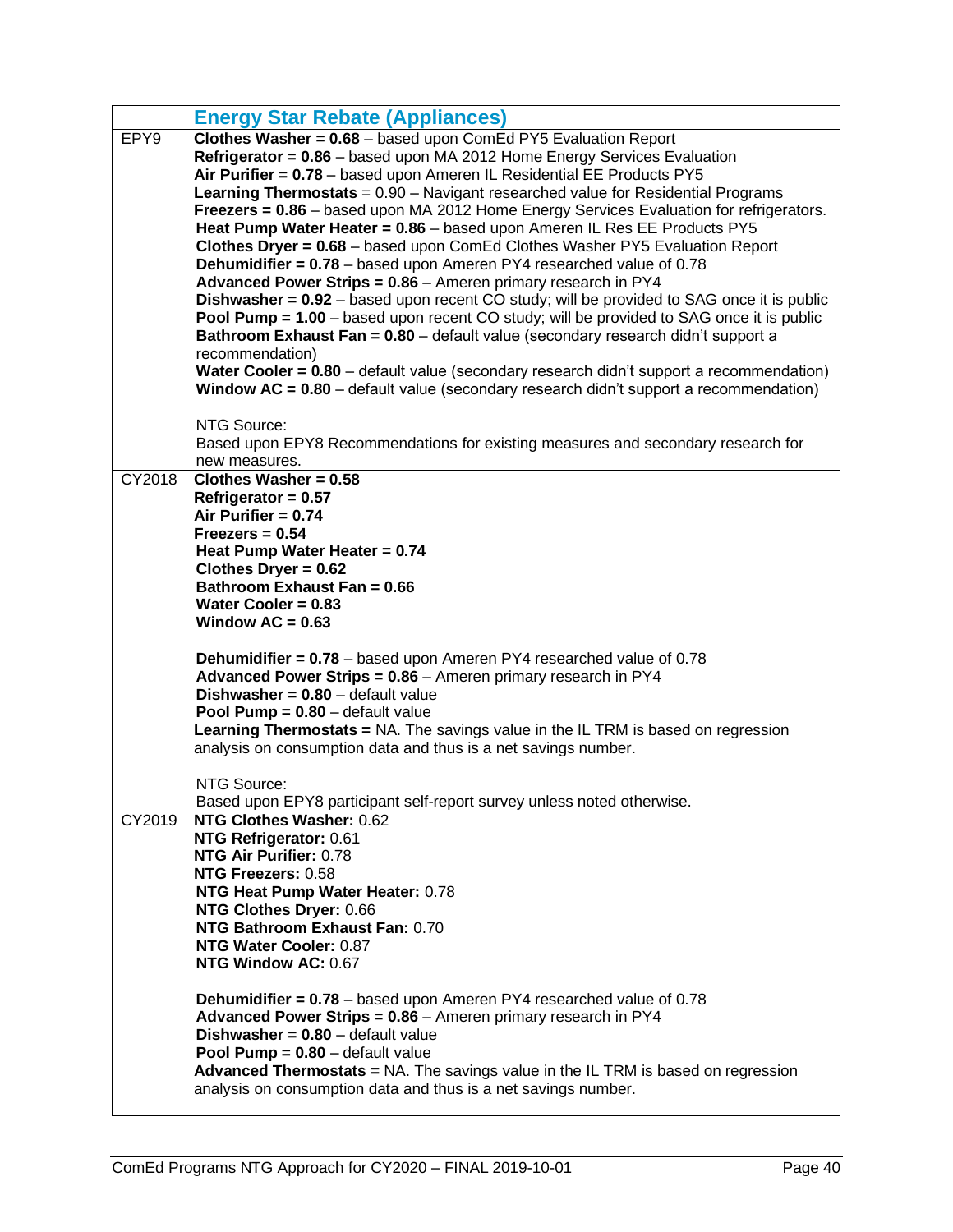|        | <b>Energy Star Rebate (Appliances)</b>                                                           |
|--------|--------------------------------------------------------------------------------------------------|
|        | FR Clothes Washer: 0.42                                                                          |
|        | FR Refrigerator: 0.43                                                                            |
|        | FR Air Purifier: 0.26                                                                            |
|        | FR Freezers: 0.46                                                                                |
|        | FR Heat Pump Water Heater: 0.26                                                                  |
|        | FR Clothes Dryer: 0.38                                                                           |
|        | FR Bathroom exhaust fan: 0.34                                                                    |
|        | FR Water cooler: 0.17                                                                            |
|        | FR Window AC: 0.37                                                                               |
|        | SO: 0.04 (clothes washer, refrigerator, air purifier, freezers, heat pump water heater, clothes  |
|        | dryer, bathroom exhaust fan, water cooler, window AC)                                            |
|        | NTG Source:                                                                                      |
|        | SO based upon EPY8 participant self-report survey; FR based upon EPY8 unless noted<br>otherwise. |
| CY2020 | NTG Clothes Washer: 0.63                                                                         |
|        | NTG Refrigerator: 0.65                                                                           |
|        | NTG Air Purifier: 0.79                                                                           |
|        | NTG Freezers: 0.63                                                                               |
|        | NTG Clothes Dryer: 0.67                                                                          |
|        | NTG Bathroom Exhaust Fan: 0.66                                                                   |
|        | NTG Water Cooler: 0.67                                                                           |
|        | NTG Window AC: 0.72                                                                              |
|        | NTG Dehumidifier = $0.67$ – based upon Ameren PY4 researched value of 0.78                       |
|        | NTG Advanced Power Strips = 0.76 - Ameren primary research in PY4                                |
|        | NTG Pool Pump = 0.80 - TRM default value                                                         |
|        | Advanced Thermostats = NA. TRM v7 yields net savings and does not require NTG                    |
|        | adjustment.                                                                                      |
|        | FR Clothes Washer: 0.41                                                                          |
|        | FR Refrigerator: 0.39                                                                            |
|        | FR Air Purifier: 0.25                                                                            |
|        | FR Freezers: 0.41                                                                                |
|        | FR Clothes Dryer: 0.37                                                                           |
|        | FR Dehumidifier: 0.37                                                                            |
|        | FR Bathroom exhaust fan: 0.38                                                                    |
|        | FR Water cooler: 0.37                                                                            |
|        | FR Window AC: 0.32                                                                               |
|        | FR Advanced Power Strip: 0.28                                                                    |
|        | SO: 0.04 (clothes washer, refrigerator, air purifier, freezers, heat pump water heater, clothes  |
|        | dryer, bathroom exhaust fan, water cooler, window AC)                                            |
|        | NTG Source:                                                                                      |
|        | FR based on CY2018 participating customers survey, unless otherwise noted                        |
|        | SO based upon EPY8 participant self-report survey                                                |

<span id="page-42-0"></span>

|     | NTC Middle School Take Home Kits |
|-----|----------------------------------|
| PY8 | CFL NTG: 0.83 Based upon EEE     |
|     | Showerheads: 1.05                |
|     | Aerators: 1.04                   |
|     | Power Strips: 0.95               |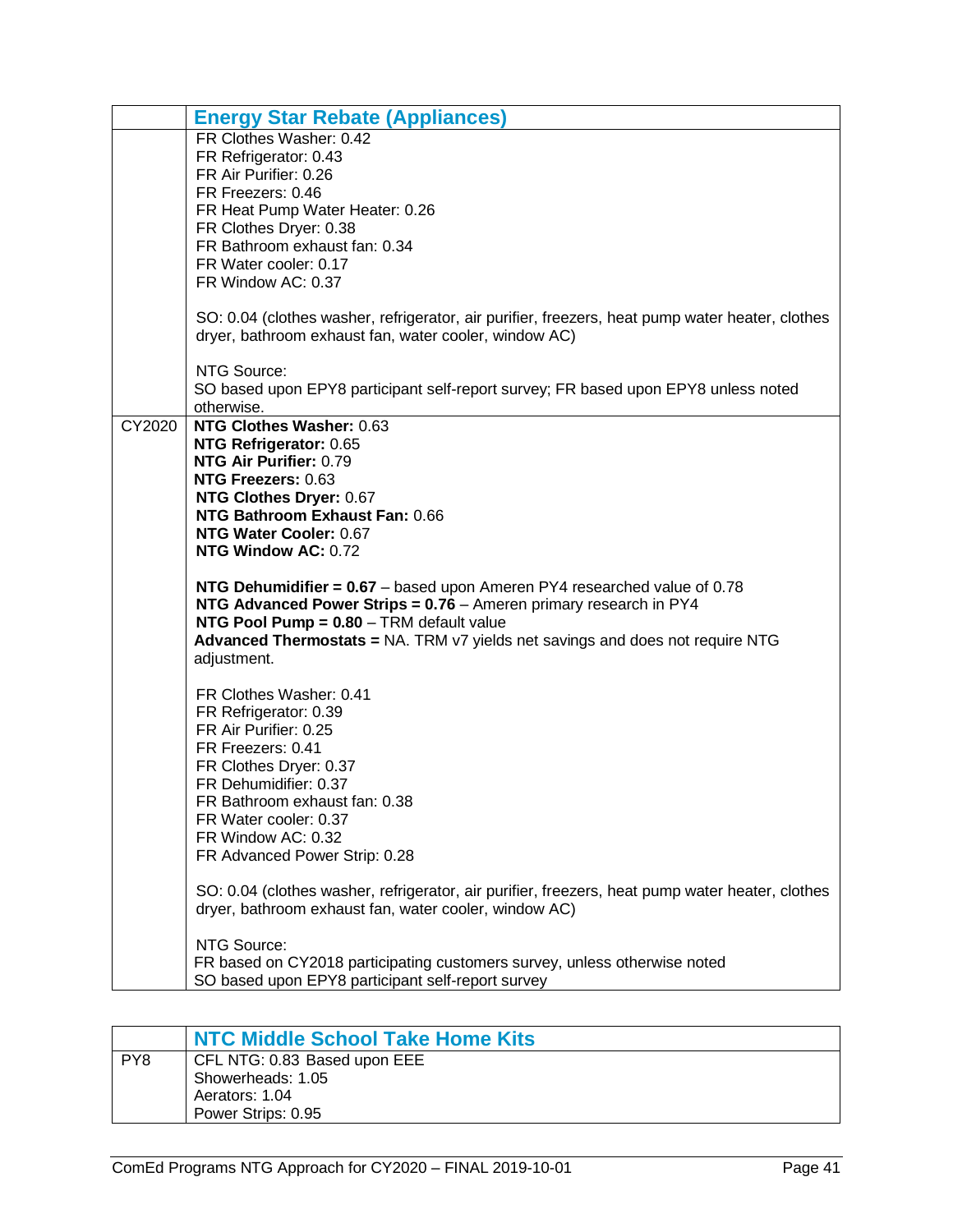|                 | <b>NTC Middle School Take Home Kits</b>                       |
|-----------------|---------------------------------------------------------------|
|                 | Hot Water Temp Gauge: 0.93                                    |
|                 | Flow Rate Test Bags: 0.93                                     |
|                 |                                                               |
|                 | Based upon EEE                                                |
| PY <sub>9</sub> | $NTG = 1.0$ for all measures                                  |
|                 | <b>CFL</b>                                                    |
|                 | Showerheads                                                   |
|                 | Aerators                                                      |
|                 | <b>Power Strips</b>                                           |
|                 | Hot Water Temp Gauge Cards                                    |
|                 | <b>Flow Rate Test Bags</b>                                    |
|                 | Based on SAG consensus for EEE                                |
| CY2019          | LEDs NTG = $0.84$                                             |
|                 | For all other measures, $NTG = 1.0$ :                         |
|                 | Showerheads                                                   |
|                 | Aerators                                                      |
|                 | <b>Power Strips</b>                                           |
|                 | <b>Flow Rate Test Bags</b>                                    |
|                 |                                                               |
|                 | For LEDs, NTG based on HEA PY9 participating customer surveys |
|                 | For all other measures, NTG based on SAG consensus for EEE    |
| CY2020          | <b>Unchanged from CY2019</b>                                  |
|                 | LEDs $NTG = 0.84$                                             |
|                 | For all other measures, $NTG = 1.0$ :                         |
|                 | Showerheads                                                   |
|                 | Aerators                                                      |
|                 | <b>Power Strips</b>                                           |
|                 | <b>Flow Rate Test Bags</b>                                    |
|                 |                                                               |
|                 | For LEDs, NTG based on HEA PY9 participating customer surveys |
|                 | For all other measures, NTG based on SAG consensus for EEE    |

#### <span id="page-43-0"></span>**Regression Based EM&V Analysis**

EM&V impact analysis (regression) will estimate net savings, not adjusted gross therefore EM&V does not calculate a NTG ratio that could be applied prospectively for the following programs:

- Home Energy Report (RCT regression evaluation)
- Seasonal Savings (RED regression evaluation)
- Connected Savings Wi-Fi Thermostat Optimization (Weatherbug)
- Smart Meter Connected Devices

#### <span id="page-43-1"></span>**INCOME ELIGIBLE PROGRAMS**

<span id="page-43-2"></span>

|        | <b>Products Discount</b>                      |
|--------|-----------------------------------------------|
| CY2020 | LED Bulb, LED Bulb- Directional, LED Fixture: |
|        | Big Box, DIY, and Warehouse stores:           |
|        | $NTG = 0.62$                                  |
|        | $FR = 0.45$                                   |
|        | Participant SO=0.02                           |
|        | Nonparticipant SO=0.05                        |
|        |                                               |
|        | All other stores: $NTG = 1.0$                 |
|        |                                               |
|        | Source Big Box, DIY, and Warehouse stores:    |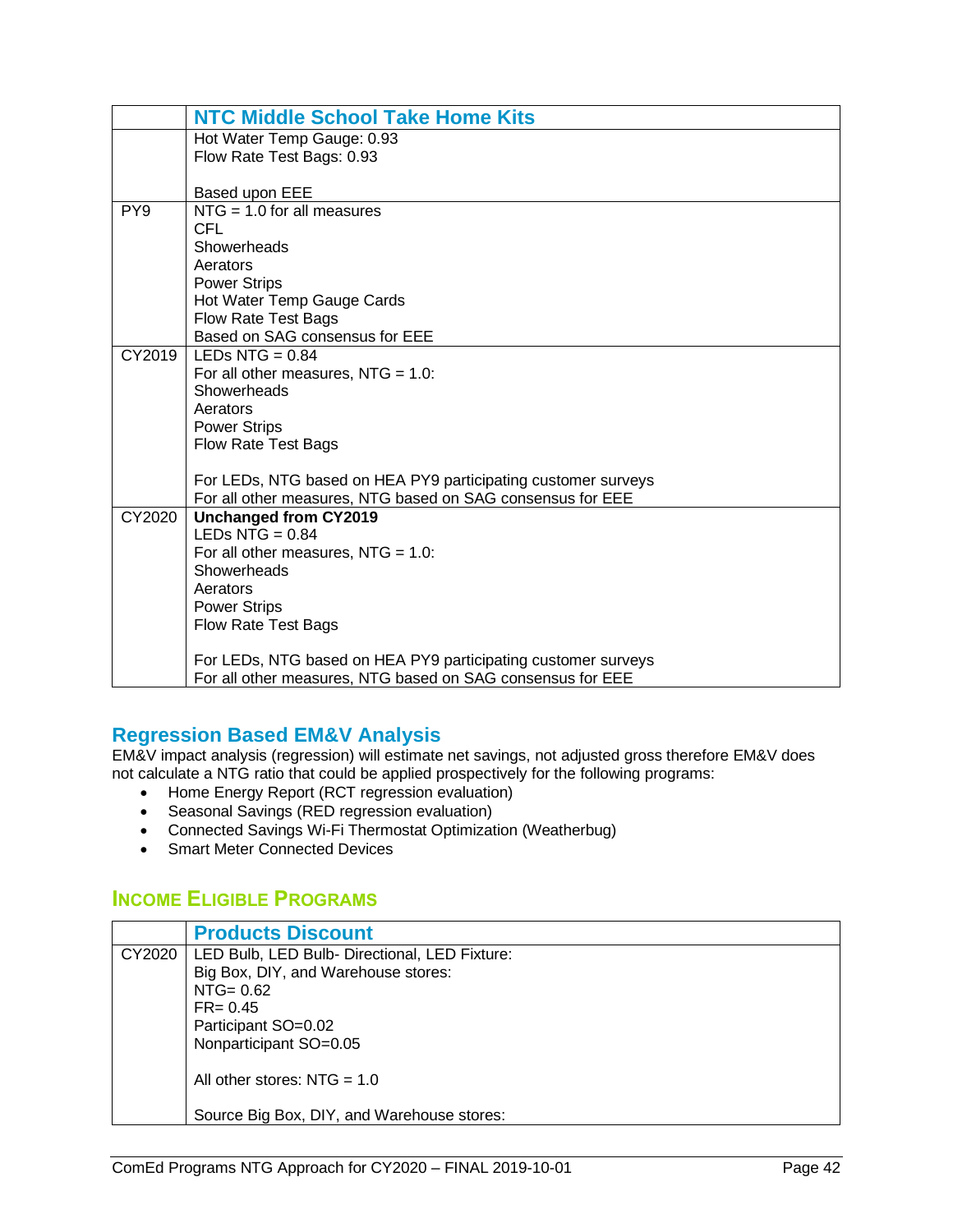| <b>Products Discount</b>                                                                                                     |
|------------------------------------------------------------------------------------------------------------------------------|
| CY2018 in-store intercept program at participating retailers with sufficient daily sales volume<br>(DIY and Bix Box stores). |
| Source all other stores: Draft Illinois Policy Manual statement on Income Eligible programs                                  |
| $NTG=1.0$ for:                                                                                                               |
| <b>Advanced Power Strips</b>                                                                                                 |
| Air Purifiers                                                                                                                |
| Room Air Conditioners                                                                                                        |
| Source: Draft Illinois Policy Manual statement on Income Eligible programs                                                   |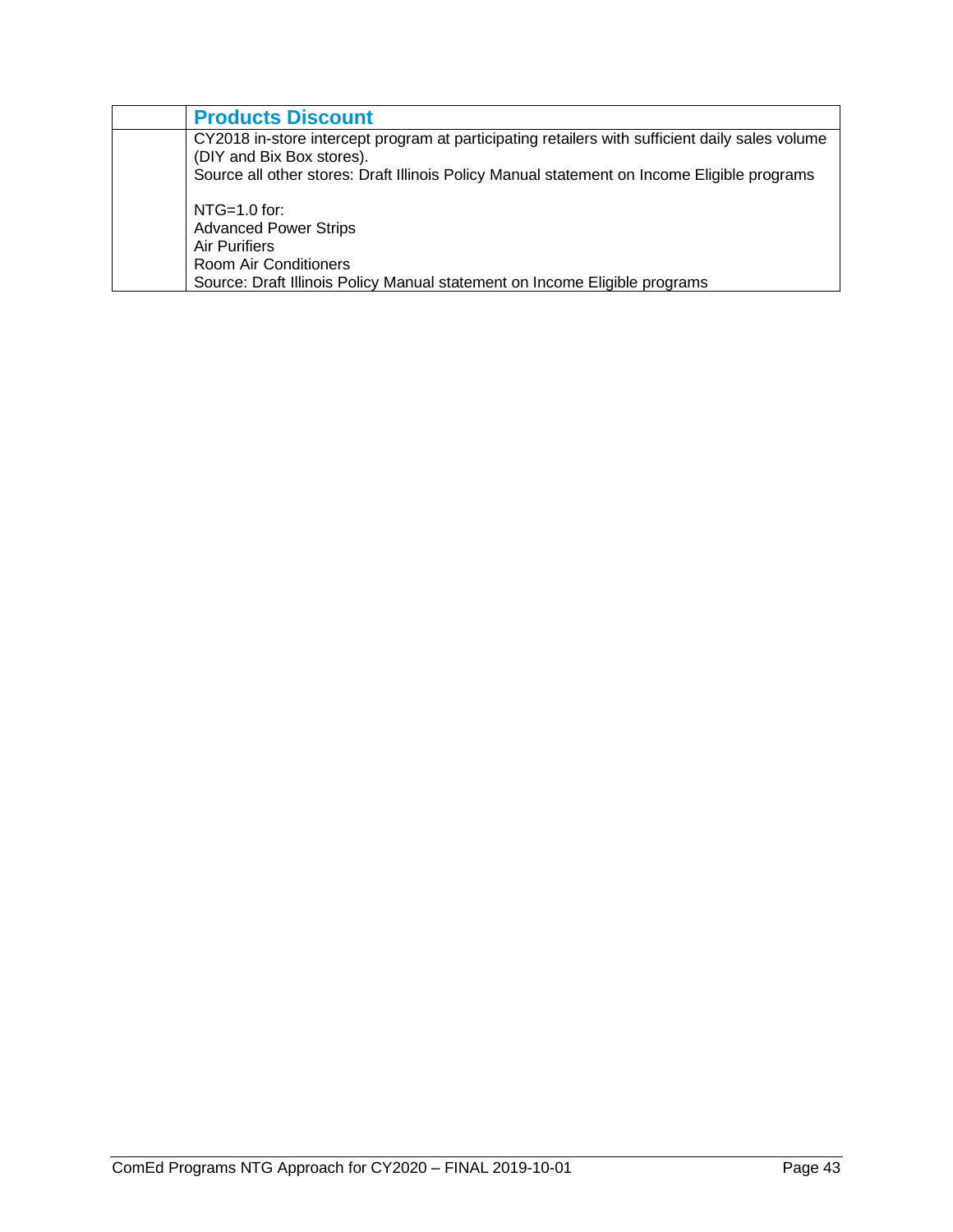# <span id="page-45-0"></span>Third-Party Programs

<span id="page-45-1"></span>

|              | <b>Agricultural Program</b>                                         |
|--------------|---------------------------------------------------------------------|
| CY2020   NTG |                                                                     |
|              | Lighting Measures: 0.83, based on Standard PY9 Research             |
|              | Non-Lighting Measures: 0.78, based on Standard PY9 Research         |
|              | Custom Measures: 0.70 kWh, 0.63 kW, based on Custom CY2018 Research |

<span id="page-45-2"></span>

| <b>Grocery</b>               |
|------------------------------|
| CY2020   NTG: 0.97           |
| Based upon ComEd SBES CY2019 |

<span id="page-45-3"></span>

| <b>Nonprofit Organizations</b> |
|--------------------------------|
| CY2020   NTG: 0.97             |
| Based upon ComEd SBES CY2019   |

<span id="page-45-4"></span>

| <b>Public Buildings in Distressed Communities</b> |
|---------------------------------------------------|
| CY2020   NTG: 0.97                                |
| Based upon ComEd SBES CY2019                      |

<span id="page-45-5"></span>

| <b>School Kits, Elementary Education</b>                                                    |
|---------------------------------------------------------------------------------------------|
| CY2020   NTG LED Bulb: 0.84, based upon Residential Lighting HEA PY9 participating customer |
| survevs                                                                                     |
| NTG, All Other Measures: 1.00 based upon ComEd EEE CY2019                                   |

<span id="page-45-6"></span>

| <b>Small Business Kits</b>   |
|------------------------------|
| CY2020   NTG: 0.97           |
| Based upon ComEd SBES CY2019 |

<span id="page-45-7"></span>

|        | <b>Telecommunication Optimization</b>                                                                                            |
|--------|----------------------------------------------------------------------------------------------------------------------------------|
| CY2020 | NTG Co-Location: New Construction, kWh: 0.44                                                                                     |
|        | NTG Co-Location: New Construction, kW: 0.34                                                                                      |
|        | NTG Co-Location: Retrofit kWh: 0.78                                                                                              |
|        | NTG Co-Location: Retrofit kW: 0.82                                                                                               |
|        | NTG Non-Co-Location kWh: 0.67                                                                                                    |
|        | NTG Non-Co-Location kW: 0.67                                                                                                     |
|        | NTG Source: ComEd Data Centers CY2019                                                                                            |
|        | NTG Lighting Measures: 0.83, based on Standard PY9 research<br>NTG Other Standard Measures: 0.78, based on Standard PY9 research |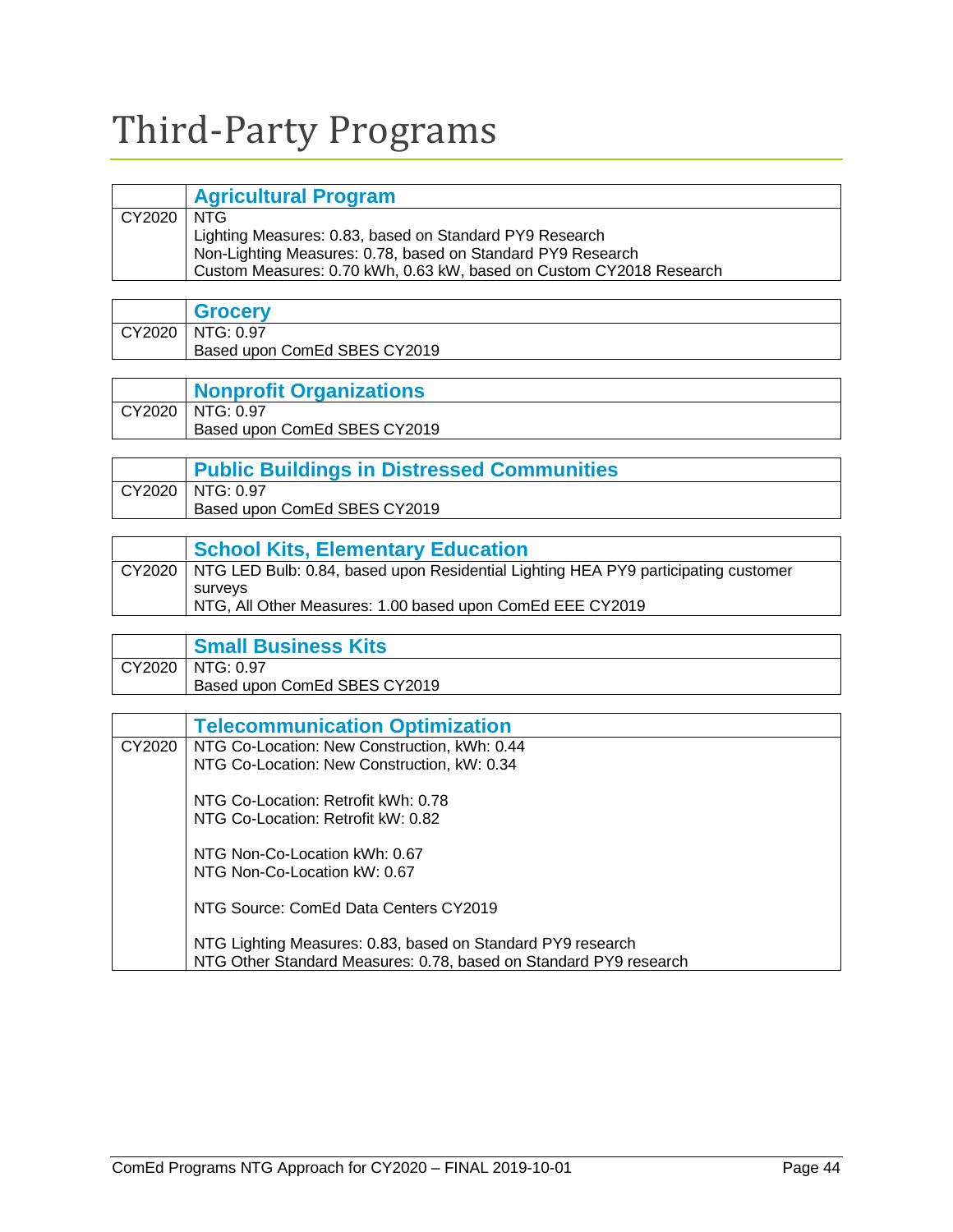# <span id="page-46-0"></span>Pilots

<span id="page-46-1"></span>

| <b>Commercial Geothermal Advancement (CSA)</b>                 |
|----------------------------------------------------------------|
| CY2020   NTG: 0.80                                             |
| Based upon CY2020 Evaluation Plan                              |
|                                                                |
| <b>Adsorbent Air Cleaner</b>                                   |
| CY2020   NTG: 1.0                                              |
| Based upon innovation equipment available only via ComEd Pilot |

<span id="page-46-3"></span><span id="page-46-2"></span>

| <b>HVAC SAVE</b>                                   |
|----------------------------------------------------|
| CY2020   NTG: 0.8<br><b>Based Upon TRM Default</b> |

<span id="page-46-4"></span>

|        | <b>Holiday Light Exchange</b> |
|--------|-------------------------------|
| CY2020 | NTG: 0.8                      |
|        | <b>Based Upon TRM Default</b> |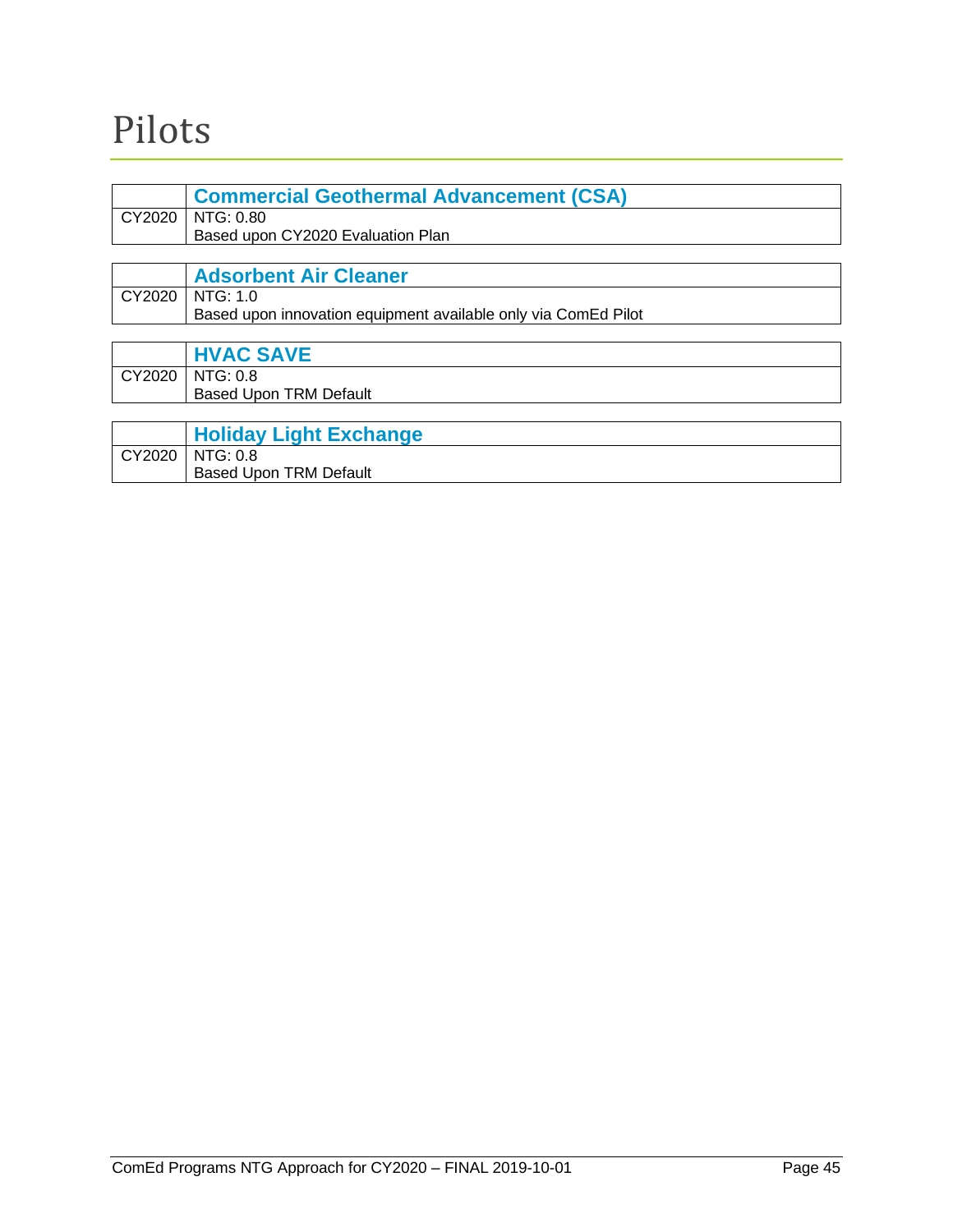# <span id="page-47-0"></span>Programs No Longer Active

<span id="page-47-4"></span><span id="page-47-3"></span><span id="page-47-2"></span><span id="page-47-1"></span>

|                  | <b>Advanced Power Strips for Commercial</b>                                                               |  |
|------------------|-----------------------------------------------------------------------------------------------------------|--|
| CY2018           | NTG: 0.90                                                                                                 |  |
|                  | Secondary research, assuming DI.                                                                          |  |
|                  |                                                                                                           |  |
|                  | <b>AirCare Plus (&gt;100kW)</b>                                                                           |  |
| CY2018           | NTG: 0.90                                                                                                 |  |
|                  | PY7 Secondary Research                                                                                    |  |
| CY2019           | NTG: 0.90                                                                                                 |  |
|                  | PY7 Secondary Research                                                                                    |  |
| CY2020           | <b>Unchanged from CY2019</b>                                                                              |  |
|                  | NTG: 0.90                                                                                                 |  |
|                  | PY7 Secondary Research                                                                                    |  |
|                  |                                                                                                           |  |
|                  | <b>Alltemp Advanced Refrigerant Pilot</b>                                                                 |  |
| CY2018           | NTG: 0.89                                                                                                 |  |
|                  | Similar to SBES, high-end delivery system.                                                                |  |
|                  |                                                                                                           |  |
|                  | <b>Complete System Replacement (HEER)</b>                                                                 |  |
| EPY1             | CSR program not offered in EPY1                                                                           |  |
| EPY <sub>2</sub> | CSR program not offered in EPY1                                                                           |  |
| EPY3             | CSR program not offered in EPY1                                                                           |  |
| EPY4             | Retroactive application of NTG of 59%                                                                     |  |
|                  | Free-Ridership: 41%<br>Spillover: 0%                                                                      |  |
|                  | Method: Customer self-report.                                                                             |  |
| EPY <sub>5</sub> | SAG consensus: Retrospective evaluation                                                                   |  |
| EPY <sub>6</sub> | SAG consensus:                                                                                            |  |
|                  | 0.59<br>$\bullet$                                                                                         |  |
| EPY7             | <b>NTG: 0.99</b>                                                                                          |  |
|                  |                                                                                                           |  |
|                  | Free Ridership: Participant 0.41; Trade ally 0.25; Average = 0.33                                         |  |
|                  | (EPY4 participant survey and EPY5 participating trade ally surveys)                                       |  |
|                  | Participant Spillover: 0.12 from participating trade ally survey                                          |  |
|                  | Nonparticipant Spillover: 0.20 from nonparticipant trade ally survey.                                     |  |
|                  |                                                                                                           |  |
|                  | Ameren HVAC. Very similar values for spillover. (0.1 and 0.22). Free-Ridership varies from<br>44% to 69%. |  |
|                  |                                                                                                           |  |
|                  | The overall program NTG was calculated by averaging the EPY4 participant and the EPY5                     |  |
|                  | trade ally Free-Ridership rates, and then adding the EPY4 participant spillover, and EPY5                 |  |
|                  | participating trade ally and non-participating trade ally spillover, as follows:                          |  |
|                  |                                                                                                           |  |
|                  |                                                                                                           |  |
|                  | $NTG_{Program} = 1 - \frac{(FR_{part.} + FR_{TA})}{2} + SO_{Part.} + SO_{Part.TA} + SO_{Non-Part.TA}$     |  |
|                  | Where NTGProgram = Program NTG                                                                            |  |
|                  | FRPart. = Participant Free-Ridership                                                                      |  |
|                  | $FRTA$ = Trade Ally Free-Ridership                                                                        |  |
|                  | $SOPart.$ = Participant Spillover                                                                         |  |
|                  | $SOPartTA = Participating TA Spillover$                                                                   |  |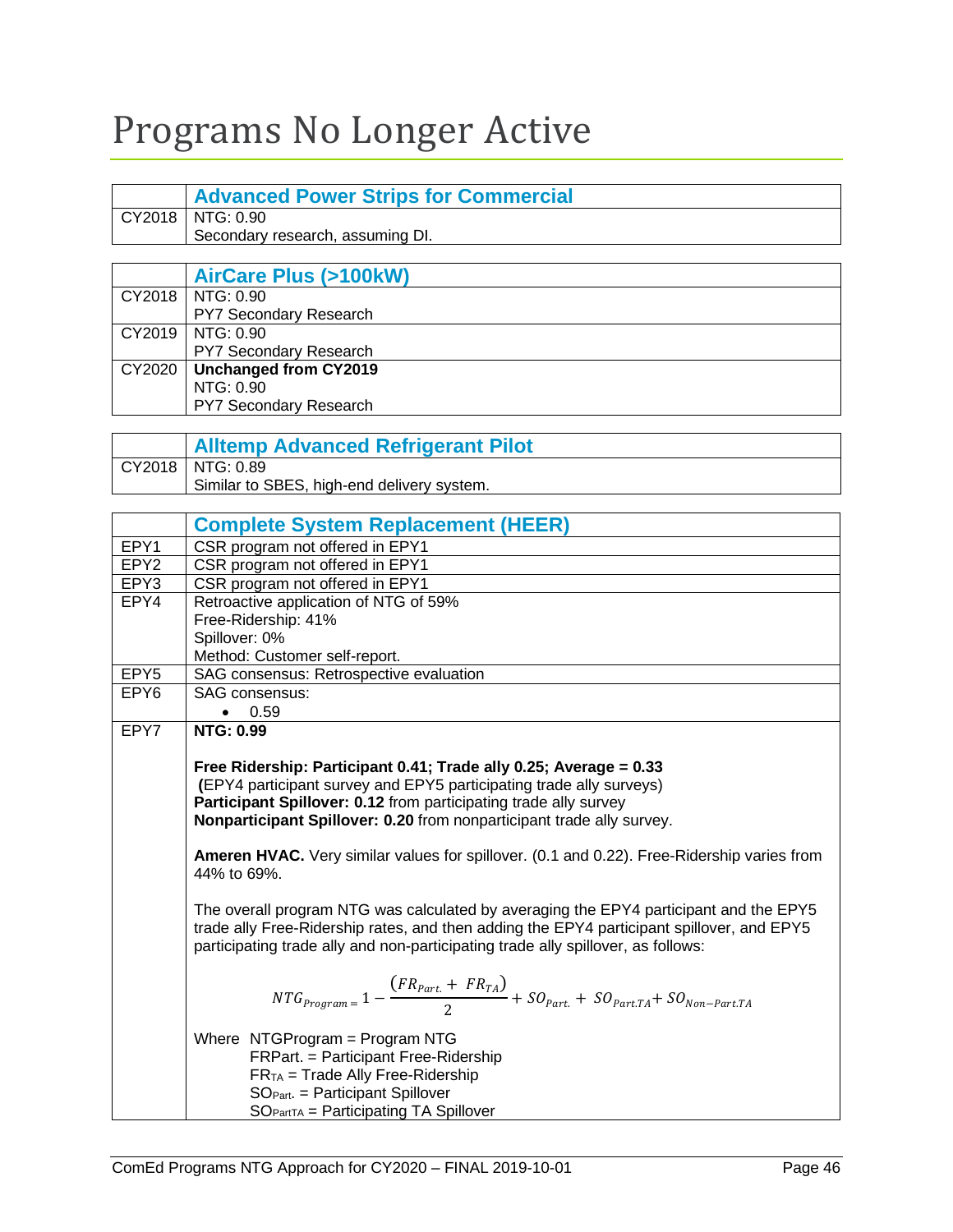|                  | <b>Complete System Replacement (HEER)</b>                                                                                                                                                                                                                                                                                  |                                                              |                                                |                                           |    |
|------------------|----------------------------------------------------------------------------------------------------------------------------------------------------------------------------------------------------------------------------------------------------------------------------------------------------------------------------|--------------------------------------------------------------|------------------------------------------------|-------------------------------------------|----|
|                  | SO <sub>Non-PartTA</sub> = Non-Participating TA Spillover                                                                                                                                                                                                                                                                  |                                                              |                                                |                                           |    |
|                  | Finding: The NTG rate found in this evaluation is 99% combining participant free ridership<br>(0.41), trade ally free ridership (0.25), and spillover (0.12 participating trade ally and 0.20<br>nonparticipating trade ally).                                                                                             |                                                              |                                                |                                           |    |
|                  |                                                                                                                                                                                                                                                                                                                            | <b>Participating Trade Ally Free Ridership and Spillover</b> |                                                |                                           |    |
|                  |                                                                                                                                                                                                                                                                                                                            |                                                              | <b>Sales Weighted</b><br><b>Free-Ridership</b> | <b>Sales Weighted</b><br><b>Spillover</b> | N  |
|                  | <b>Highest Volume Trade Allies</b>                                                                                                                                                                                                                                                                                         |                                                              | 0.21                                           | 0.12                                      | 13 |
|                  | <b>Medium Volume Trade Allies</b>                                                                                                                                                                                                                                                                                          |                                                              | 0.34                                           | 0.10                                      | 18 |
|                  | Lowest Volume Trade Allies                                                                                                                                                                                                                                                                                                 |                                                              | 0.35                                           | 0.20                                      | 18 |
|                  | <b>All Participating Trade Allies</b>                                                                                                                                                                                                                                                                                      |                                                              | 0.25                                           | 0.12                                      | 49 |
|                  | Source: Evaluation Team analysis.                                                                                                                                                                                                                                                                                          |                                                              |                                                |                                           |    |
|                  |                                                                                                                                                                                                                                                                                                                            |                                                              |                                                |                                           |    |
|                  |                                                                                                                                                                                                                                                                                                                            | <b>Non-Participant Trade Ally Spillover</b>                  |                                                |                                           |    |
|                  | <b>Non-Part TA SO</b><br><b>Savings (kWh)</b>                                                                                                                                                                                                                                                                              | <b>Program Savings</b>                                       | <b>Non-Part TA SO</b>                          | Rate                                      |    |
|                  | 598,288                                                                                                                                                                                                                                                                                                                    | 3,011,855                                                    |                                                | 0.20                                      |    |
| EPY8             | Recommendation (based upon PY7 NTG recommended values):<br>NTG: 0.99<br>Free Ridership with Gas Participant: 0.41<br>Free Ridership with Gas TA: 0.25<br>TA Spillover (Participant): 0.12<br>TA Spillover (Non-Participant): 0.20<br>There was no additional NTG research conducted for EPY6. The recommended value is the |                                                              |                                                |                                           |    |
| EPY <sub>9</sub> | same as the PY7 recommendation.<br>NTG: 0.99                                                                                                                                                                                                                                                                               |                                                              |                                                |                                           |    |
|                  | Free-Ridership with Gas Participant: 0.41<br>Free-Ridership with Gas TA: 0.25<br>TA Spillover (Participant): 0.12<br>TA Spillover (Non-Participant): 0.20<br>NTG Source:                                                                                                                                                   |                                                              |                                                |                                           |    |
|                  | PY7 SAG consensus value (no new research)                                                                                                                                                                                                                                                                                  |                                                              |                                                |                                           |    |
| CY2018           | Program replaced in PY7 with Heating, Cooling, and Weatherization Rebates                                                                                                                                                                                                                                                  |                                                              |                                                |                                           |    |
|                  |                                                                                                                                                                                                                                                                                                                            |                                                              |                                                |                                           |    |

<span id="page-48-0"></span>

|        | <b>Direct To Consumer Kits</b>                                 |  |
|--------|----------------------------------------------------------------|--|
| EPY8   | NTG = $0.94$ based upon Ameren MO, Home Energy Kits (May 2014) |  |
| EPY9   | $NTG = 0.94$                                                   |  |
|        |                                                                |  |
|        | NTG Source:                                                    |  |
|        | Based upon EPY8 Recommendations due to no new research in PY7. |  |
| CY2018 | Program not active in PY10.                                    |  |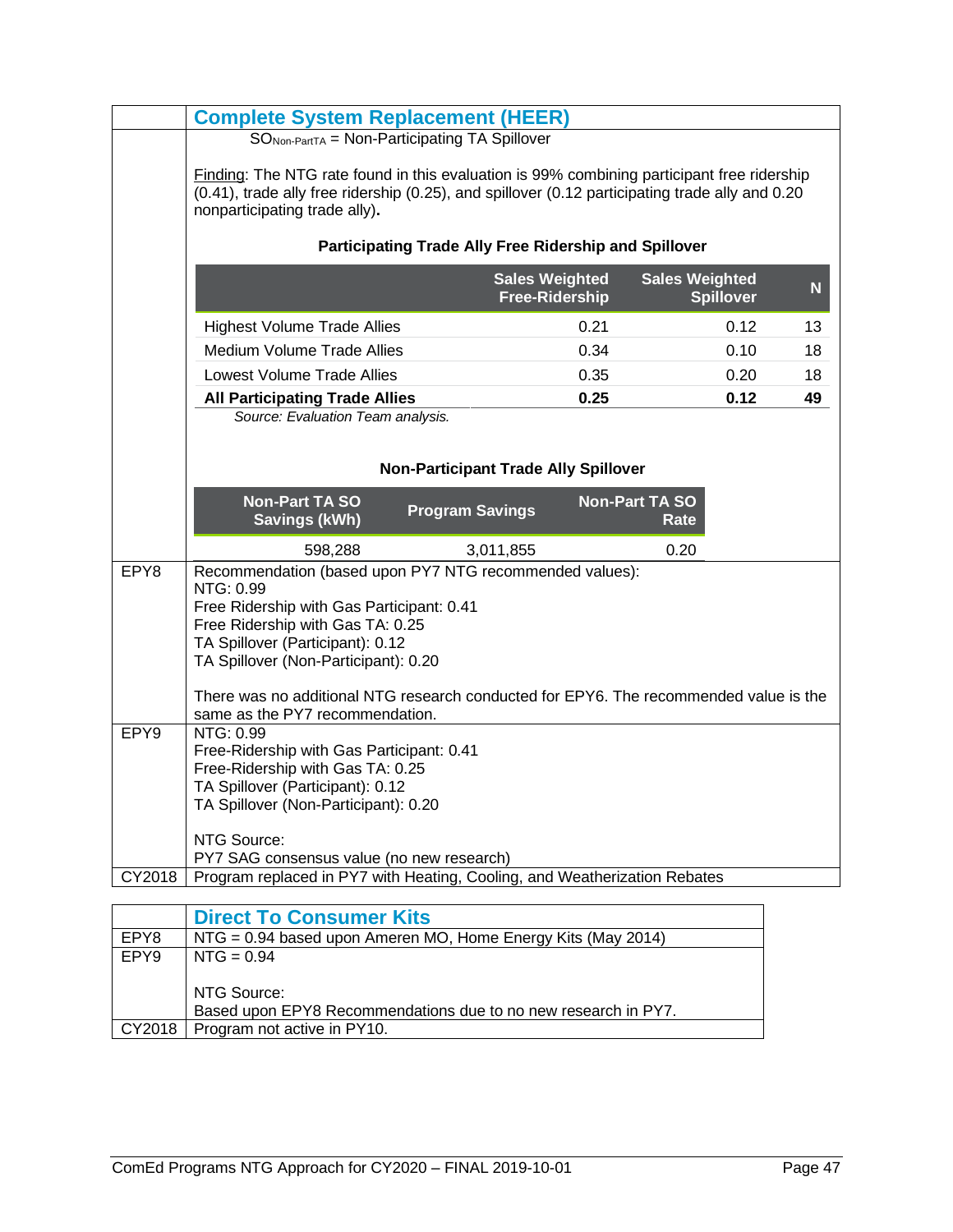<span id="page-49-0"></span>

| <b>PlotWatt Quick Serve Restaurant Optimization</b>                                     |
|-----------------------------------------------------------------------------------------|
| ! CY2018   NTG: NA                                                                      |
| EM&V impact analysis (regression) will create net savings, not adjusted gross therefore |
| EM&V does not calculate a NTG ratio that could be applied prospectively.                |

<span id="page-49-1"></span>

| Q-Coefficient Thermal Mass Energy Efficiency Pilot |
|----------------------------------------------------|
| CY2018   NTG: 0.91                                 |
| Similar to RCx.                                    |

<span id="page-49-2"></span>

|        | <b>Q-Sync Motor Pilot</b>                                           |  |
|--------|---------------------------------------------------------------------|--|
| CY2018 | NTG: 0.89                                                           |  |
|        | Similar to SBES, high-end delivery system.                          |  |
| CY2019 | <b>NTG: 0.92</b>                                                    |  |
|        | Free-Ridership: 0.10                                                |  |
|        | Spillover: 0.02                                                     |  |
|        | Non-Participant Spillover: 0.00                                     |  |
|        |                                                                     |  |
|        | Source Free-Ridership and Spillover: SBES, high-end delivery system |  |
| CY2020 | No longer active                                                    |  |

<span id="page-49-3"></span>

|        | <b>Schnucks VFD</b> |
|--------|---------------------|
| CY2020 | NTG: 0.70           |
|        | No longer active    |

<span id="page-49-4"></span>

|        | <b>Smart Building Operations Pilot</b> |
|--------|----------------------------------------|
| CY2020 | No longer active                       |

<span id="page-49-5"></span>

|                  | <b>Small Commercial HVAC Tune-Up (AirCare Plus &lt;= 100kW)</b>                    |  |
|------------------|------------------------------------------------------------------------------------|--|
| EPY8             | NTG: 0.90                                                                          |  |
|                  | Based on Multi-Family research. Research was 0.92; conservatively recommended 0.90 |  |
| EPY <sub>9</sub> | NTG: 0.90                                                                          |  |
|                  | <b>PY8 SAG Consensus</b>                                                           |  |
| CY2018           | NTG: 0.90                                                                          |  |
|                  | <b>PY8 SAG Consensus</b>                                                           |  |
| CY2019           | NTG: 0.90                                                                          |  |
|                  | <b>PY8 SAG Consensus</b>                                                           |  |
| CY2020           | Unchanged from CY2019                                                              |  |
|                  | NTG: 0.90                                                                          |  |
|                  | <b>PY8 SAG Consensus</b>                                                           |  |

<span id="page-49-6"></span>

| <b>Weidt Group New Construction (Third Party)</b> |
|---------------------------------------------------|
| CY2018   NTG: 0.77                                |
| Based upon New Construction.                      |
| CY2019   NTG: 0.68                                |
| Based upon Non-Residential New Construction       |
| CY2020   No longer active                         |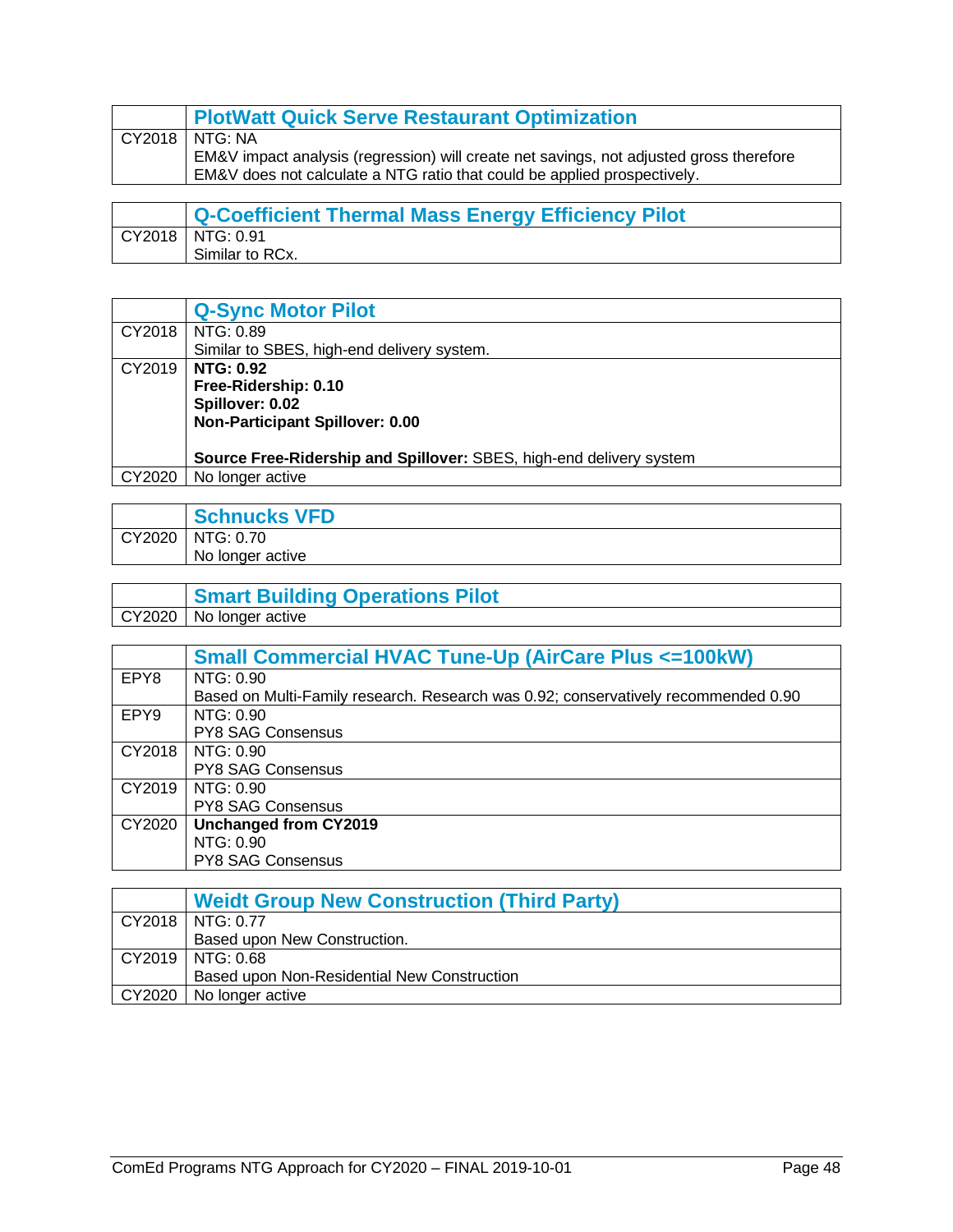#### <span id="page-50-0"></span>**PY6 Third-Party Programs**

The calculated NTG values from PY6 and evaluator recommendations are as follows:

- Willdan Sustainable Schools (ended in PY6): 0.95, FR: 0.05
- RLD C&I Thermostats (ended in PY6): 1.0
- RSG Computer (ended in PY6): 0.95, FR: 0.05
- One Change (ended in PY6): 0.60, FR: 0

#### <span id="page-50-1"></span>**IPA Programs for PY8**

| <b>IPA Program:</b>                              | PY8<br>NTG          | Reasoning                                                                                           |
|--------------------------------------------------|---------------------|-----------------------------------------------------------------------------------------------------|
| <b>Home Energy Reports</b>                       | $N_A$               | Regression-based impact                                                                             |
| <b>Small Business Energy Savings</b>             | 0.95                | Based upon past research on this<br>program                                                         |
| <b>Great Energy Stewards</b>                     | <b>NA</b>           | Regression-based impact                                                                             |
| Small Comm. HVAC Tune-Up                         | 0.90                | Secondary research by Navigant last<br>year                                                         |
| <b>CUB Energy Saver</b>                          | NA                  | Regression-based impact                                                                             |
| Elevate All-Electric Heat Multifamily            | See<br><b>Below</b> | See values below                                                                                    |
| <b>CLEAResult Schools DI</b>                     | 0.95                | Based upon Willdan                                                                                  |
| Matrix Demand-Based Fan Control                  | 0.89                | Ameren recommendation based upon<br>Ameren SBDI evaluation, covers wide<br>range of building types. |
| <b>LED Street Lighting</b>                       | 1.00                | Participants have no ability to<br>implement without ComEd's<br>assistance                          |
| Matrix K through 12 Private Schools              | 0.95                | Based upon Willdan                                                                                  |
| Sodexo DCV                                       | 0.87                | National Grid, RI Tech. Resource<br>Manual 2014, p. B-7                                             |
| Multi-Family Elevate DI CFL Common Areas         | 0.95                | Evaluation research using secondary<br>sources                                                      |
| Multi-Family Elevate CFL Non-Common Areas        | 0.98                | Evaluation research using secondary<br>sources                                                      |
| Multi-Family Elevate CFL Public Event            | 0.62                | Evaluation research using secondary<br>sources                                                      |
| Multi-Family Elevate Power Strip DI              | 0.95                | Evaluation research using secondary<br>sources                                                      |
| Multi-Family Elevate Programmable Thermostat     | 0.95                | Evaluation research using secondary<br>sources                                                      |
| Multi-Family Elevate Power Strip Public Event    | 0.86                | Evaluation research using secondary<br>sources                                                      |
| Multi-Family Elevate Water Measures              | 0.93                | Evaluation research using secondary<br>sources                                                      |
| Multi-Family Elev. Wall Mounted Occupancy Sensor | 0.95                | Evaluation research using secondary<br>sources                                                      |
| Multi-Family Elevate T12                         | 0.95                | Evaluation research using secondary<br>sources                                                      |
| Multi-Family Elevate Insulation                  | 0.95                | Evaluation research using secondary<br>sources                                                      |
| Multi-Family Elevate Comprehensive Non-CFL       | 0.95                | Evaluation research using secondary<br>sources                                                      |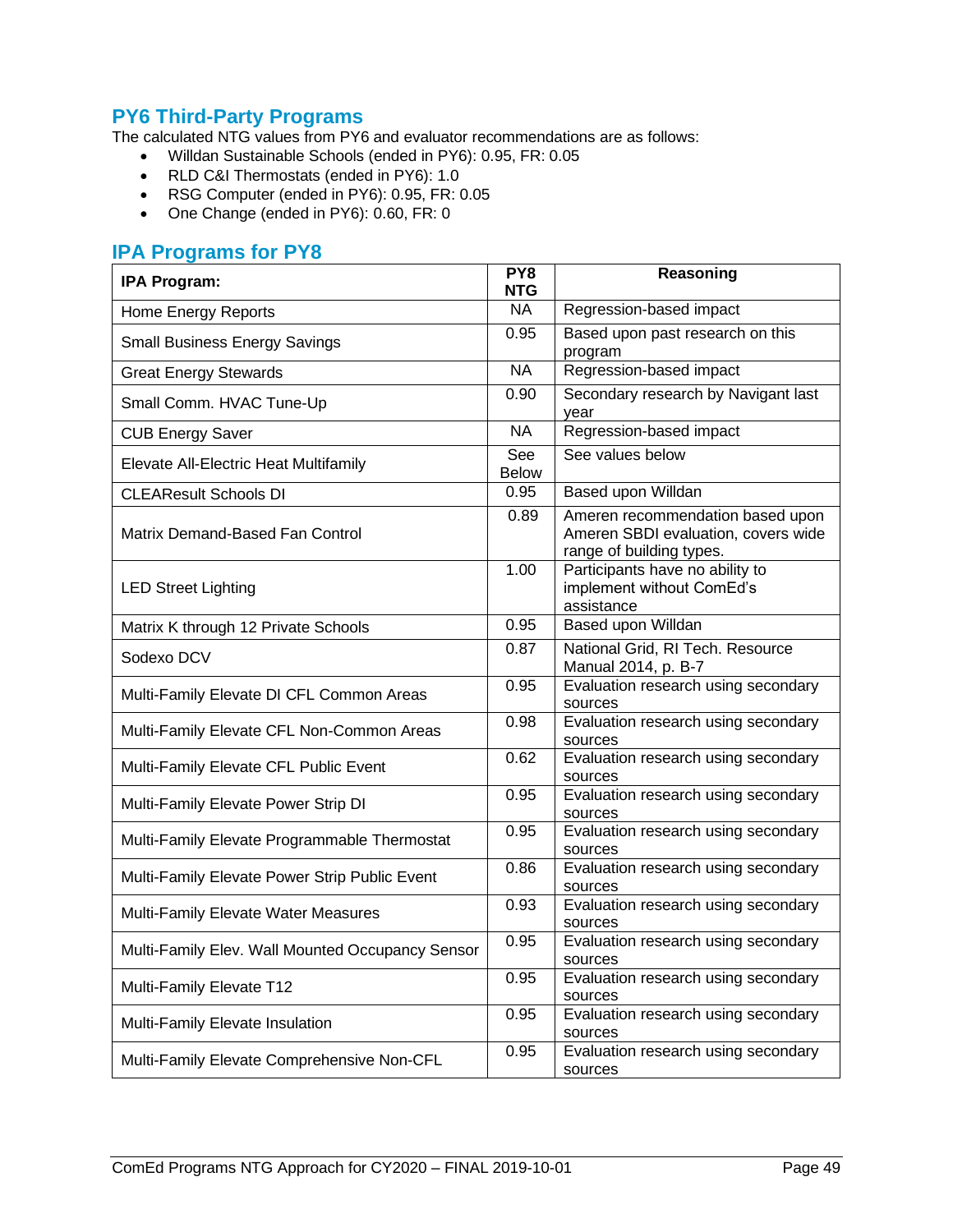### <span id="page-51-0"></span>**IPA Programs for PY9**

| <b>IPA Program:</b>                                | PY <sub>9</sub><br><b>NTG</b> | Reasoning                                                  |
|----------------------------------------------------|-------------------------------|------------------------------------------------------------|
| <b>CLEAResult Schools DI</b>                       | 0.95                          | Based upon Willdan Sustainable<br>Schools PY6              |
| <b>LED Street Lighting</b>                         | 1.00                          | Evaluation                                                 |
| Matrix Demand-Based Fan Control                    | 0.89                          | Ameren SBDI research                                       |
| Matrix K through 12 Private Schools DI             | 0.95                          | based upon Willdan Sustainable<br>Schools PY6              |
| Sodexo DCV - Demand Control Ventilation            | 0.87                          | National Grid - RI Tech Resource<br>Manual 2014, page B-7  |
| Pulse Energy <100 kW                               | 1.00                          |                                                            |
| Root <sub>3</sub>                                  | 0.95                          | Based upon PY6 RCx                                         |
| Home Energy Reports                                | <b>NA</b>                     | Regression analysis so NTG=NA                              |
| <b>CUB Energy Saver</b>                            | NA.                           | Regression analysis so NTG=NA                              |
| <b>Great Energy Stewards</b>                       | <b>NA</b>                     | Regression analysis so NTG=NA                              |
| Multi-Family Elevate DI CFL Common Areas           | 0.95                          | Based on Multi-Family research                             |
| Multi-Family Elevate CFL Public Event              | 0.62                          | Based on Multi-Family research                             |
| Multi-Family Elevate CFL Non-Common Areas          | 0.98                          | Based on Multi-Family research                             |
| Multi-Family Elevate Power Strip DI                | 0.95                          | Based on Multi-Family research                             |
| Multi-Family Elevate Power Strip Public Event      | 0.86                          | Based on Multi-Family research                             |
| Multi-Family Elevate Programmable Thermostat       | 0.95                          | Based on Multi-Family research                             |
| Multi-Family Elevate Water Measures                | 0.93                          | Based on Multi-Family research                             |
| Multi-Family Elevate Wall Mounted Occupancy Sensor | 0.95                          | Based on Multi-Family research                             |
| Multi-Family Elevate T12                           | 0.95                          | Based on Multi-Family research                             |
| Multi-Family Elevate Insulation                    | 0.95                          | Based on Multi-Family research                             |
| Multi-Family Elevate Comprehensive Non-CFL         | 0.95                          | Based on Multi-Family research                             |
| <b>Bidgely</b>                                     | <b>NA</b>                     | Regression-based impact                                    |
| <b>Meter Genius</b>                                | <b>NA</b>                     | Regression-based impact                                    |
| Luminaire Level Lighting Control                   | 0.90                          | Similar to SBES and this is a high-<br>end delivery system |
| <b>Community Based CFL Distribution</b>            | 1.0                           | Low Income delivery, similar to low<br>income kits         |
| Assisted & Sr. Living                              | 0.95                          | Similar to ComEd MF<br>Comprehensive                       |
| <b>Rural Small Biz EE Kits</b>                     | 0.90                          | Similar to Ameren SB (0.89),<br>rounded up                 |
| <b>Agricultural EE Lighting</b>                    | 0.90                          | Similar to Ameren SB (0.89),<br>rounded up                 |
| <b>Agricultural EE Non-Lighting</b>                | 0.90                          | Similar to Ameren SB (0.89),<br>rounded up                 |
| Lit Signage                                        | 0.90                          | Similar to Ameren SB (0.89),<br>rounded up                 |
| <b>Efficient Products (STEP)</b>                   | 0.96                          | Expansion of DCEO program with<br>0.96 NTG                 |
| SEDEC - Enhanced Building Optimization             | 0.95                          | Based upon ComEd RCx PY7 NTG<br>Research                   |
| Low-Income Kits                                    | 1.0                           | Low income delivery, similar to low<br>income kits         |